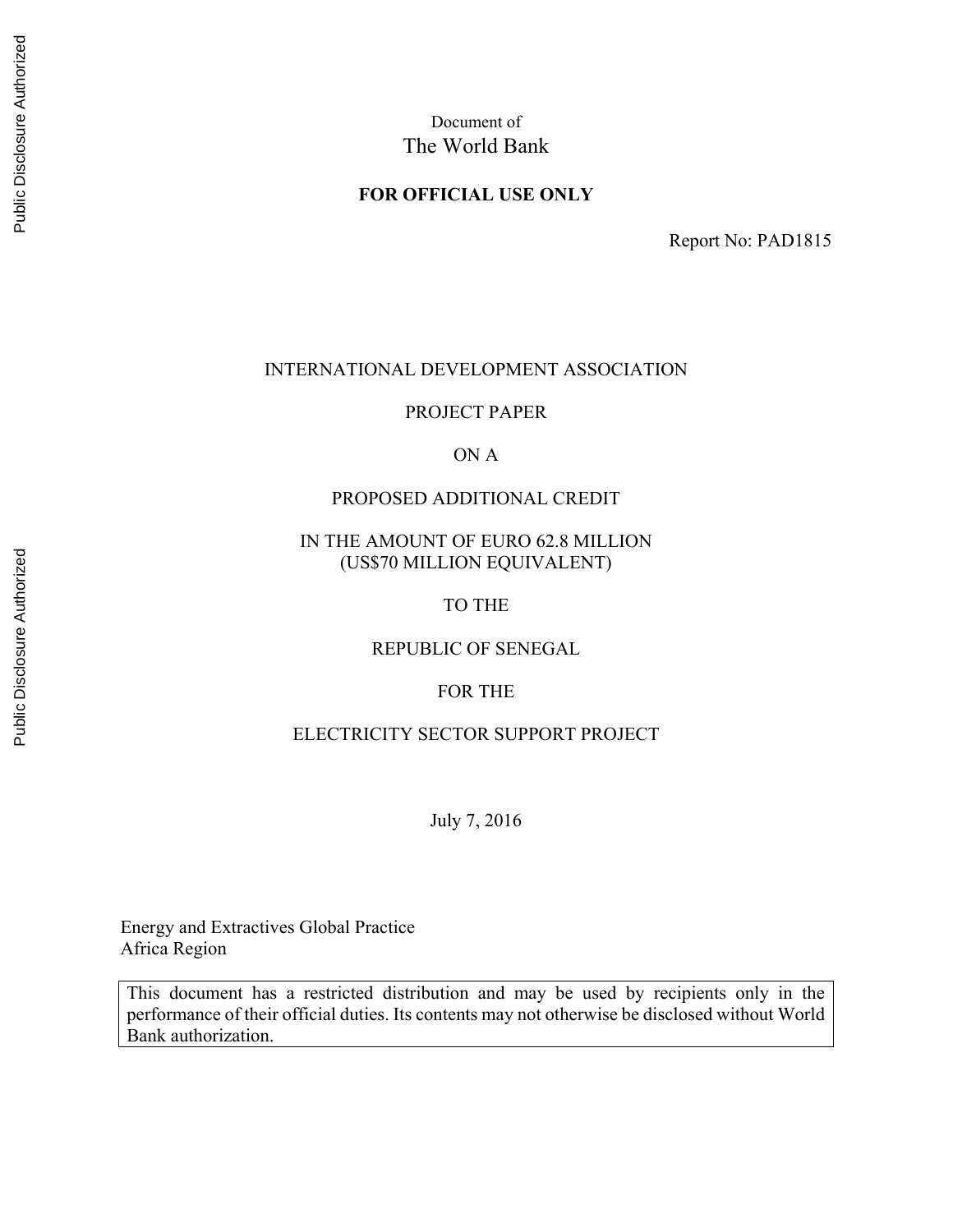# CURRENCY EQUIVALENTS

(Exchange Rate Effective May 31, 2016)  $Currency Unit = CFAF$  $CFAF 589 = US$1$ US\$1 = Euro 0.89670014

# FISCAL YEAR

January 1 – December 31

## ABBREVIATIONS AND ACRONYMS

| AF             | <b>Additional Financing</b>                                                          |
|----------------|--------------------------------------------------------------------------------------|
| <b>ASER</b>    | Agence Sénégalaise d'Electrification Rurale (Rural Electrification Agency)           |
| <b>CPM</b>     | Cellule de Passation de Marchés (Procurement unit)                                   |
| <b>CPS</b>     | <b>Country Partnership Strategy</b>                                                  |
| DA             | Designated Account                                                                   |
| <b>EBITDA</b>  | Earnings before interest, tax, depreciation, and amortization                        |
| EIB            | <b>European Investment Bank</b>                                                      |
| <b>EIRR</b>    | Economic Internal Rate of Return                                                     |
| ${\rm EU}$     | European Union                                                                       |
| <b>FIRR</b>    | Financial Internal Rate of Return                                                    |
| <b>FM</b>      | <b>Financial Management</b>                                                          |
| FSE            | Fonds Spécial de l'Energie (Energy Support Fund)                                     |
| <b>GDP</b>     | <b>Gross Domestic Product</b>                                                        |
| <b>GHG</b>     | Greenhouse Gas                                                                       |
| GoSN           | Government of Senegal                                                                |
| <b>GRS</b>     | Grievance Redress Service                                                            |
| <b>HFO</b>     | Heavy Fuel Oil                                                                       |
| HV             | <b>High Voltage</b>                                                                  |
| <b>IPP</b>     | <b>Independent Power Producer</b>                                                    |
| <b>LESDP</b>   | Letter of Energy Sector Development Policy                                           |
| LV             | Low Voltage                                                                          |
| MV             | Medium Voltage                                                                       |
| <b>NPV</b>     | Net Present Value                                                                    |
| <b>OMVG</b>    | Organisation pour la Mise en Valeur du fleuve Gambie (The Gambia River Basin         |
|                | Development Organisation)                                                            |
| <b>OMVS</b>    | Organisation pour la Mise en Valeur du fleuve Sénégal (Senegal River Basin           |
|                | Development Organisation)                                                            |
| PAP            | Priority Action Plan                                                                 |
| <b>PDO</b>     | Project Development Objective                                                        |
| PIU            | Project Implementation Unit                                                          |
| <b>PSE</b>     | Plan Sénégal Emergent (Emerging Senegal Plan) 2014                                   |
| <b>SENELEC</b> | Société Nationale d'Electricité du Sénégal (National Electricity Utility of Senegal) |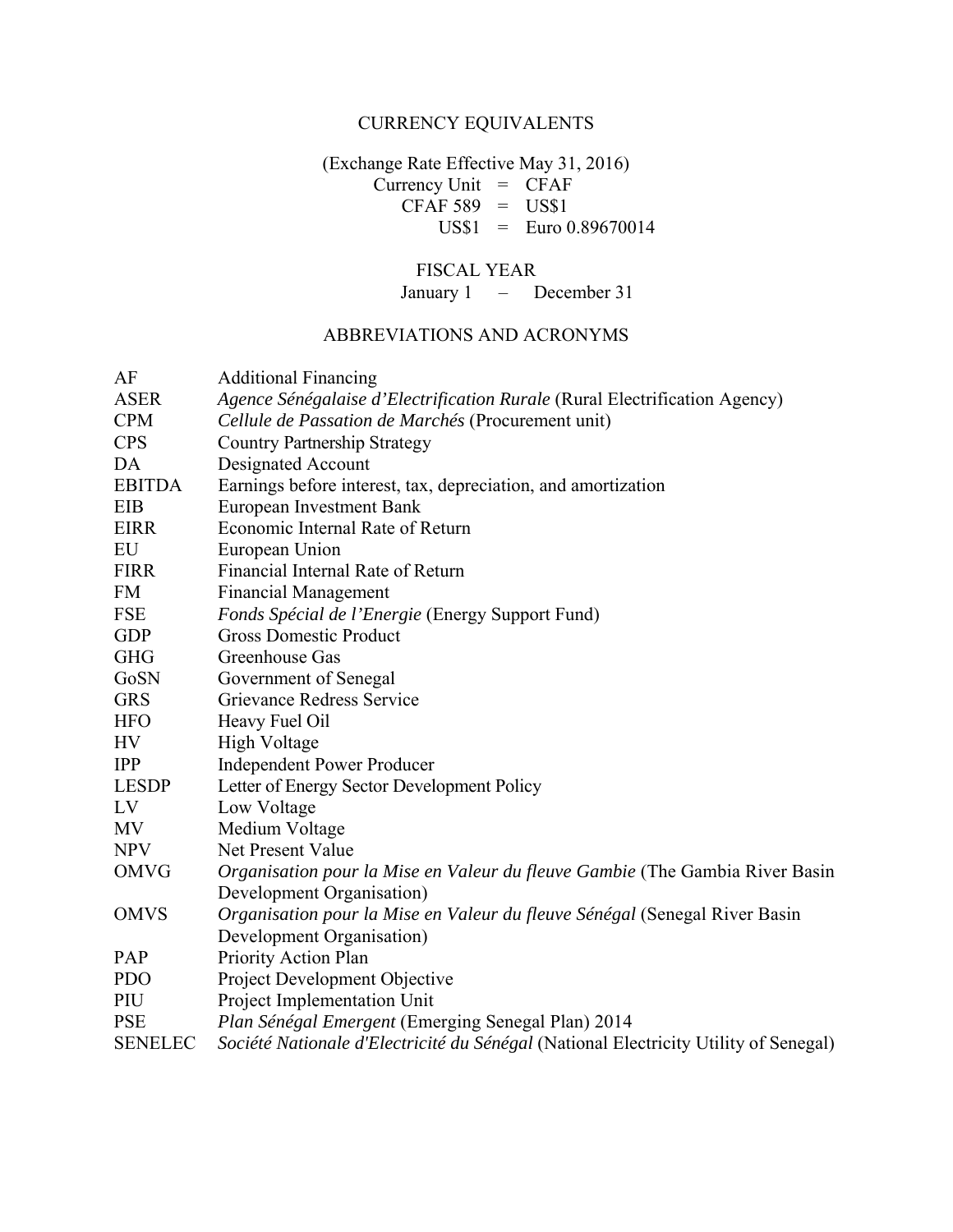| STS.       | <b>Standard Transfer Specification</b> |
|------------|----------------------------------------|
| T&D        | Transmission and Distribution          |
| <b>WBG</b> | World Bank Group                       |
|            |                                        |

| Regional Vice President: Makhtar Diop                 |                                                         |
|-------------------------------------------------------|---------------------------------------------------------|
| Country Director: Louise J. Cord                      |                                                         |
| Senior Global Practice Director: Anna Bjerde (Acting) |                                                         |
|                                                       | Practice Manager: Charles Joseph Cormier                |
|                                                       | Task Team Leaders: Manuel Berlengiero and Chris Trimble |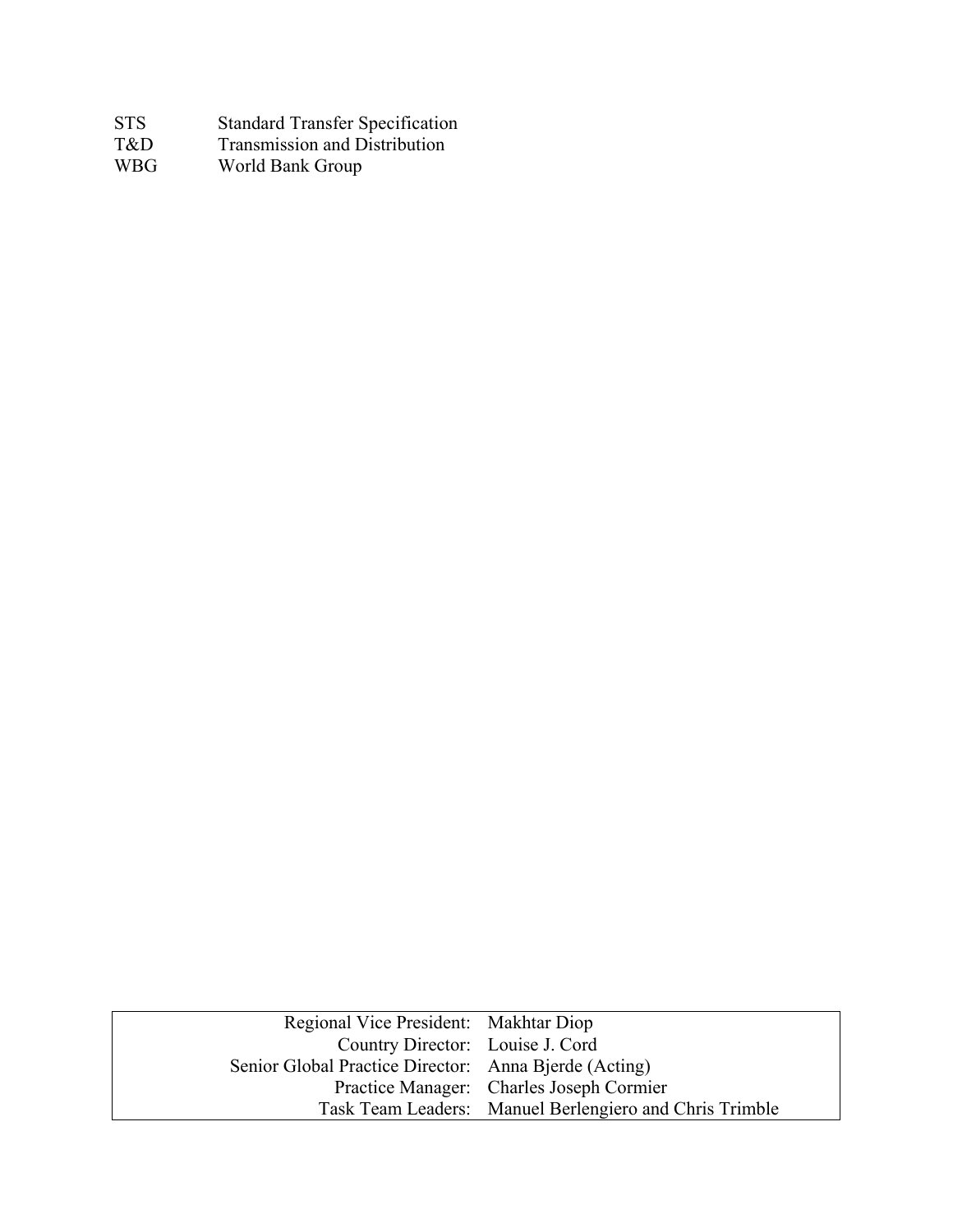# **SENEGAL ADDITIONAL FINANCING TO THE ELECTRICITY SECTOR SUPPORT PROJECT**

|                          | <b>CONTENTS</b>                                               |              |  |  |  |  |
|--------------------------|---------------------------------------------------------------|--------------|--|--|--|--|
| Project Paper Data Sheet |                                                               | $\mathbf{i}$ |  |  |  |  |
| Project Paper            |                                                               |              |  |  |  |  |
| $I_{\cdot}$              | Introduction                                                  | $\mathbf{1}$ |  |  |  |  |
| II.                      | Background and Rationale for Additional Financing             | $\mathbf{1}$ |  |  |  |  |
| Ш.                       | <b>Proposed Changes</b>                                       | 10           |  |  |  |  |
| IV.                      | <b>Appraisal Summary</b>                                      | 17           |  |  |  |  |
| V.                       | <b>World Bank Grievance Redress</b>                           | 22           |  |  |  |  |
| VI.                      | <b>Beneficiary Feedback</b>                                   | 22           |  |  |  |  |
|                          |                                                               |              |  |  |  |  |
|                          | <b>Annex 1: Revised Results Framework</b>                     | 23           |  |  |  |  |
|                          | Annex 2: Procurement Arrangements                             | 27           |  |  |  |  |
|                          | Annex 3: Financial Management and Auditing Arrangements<br>29 |              |  |  |  |  |
|                          | Annex 4: Economic and Financial Analysis                      | 32           |  |  |  |  |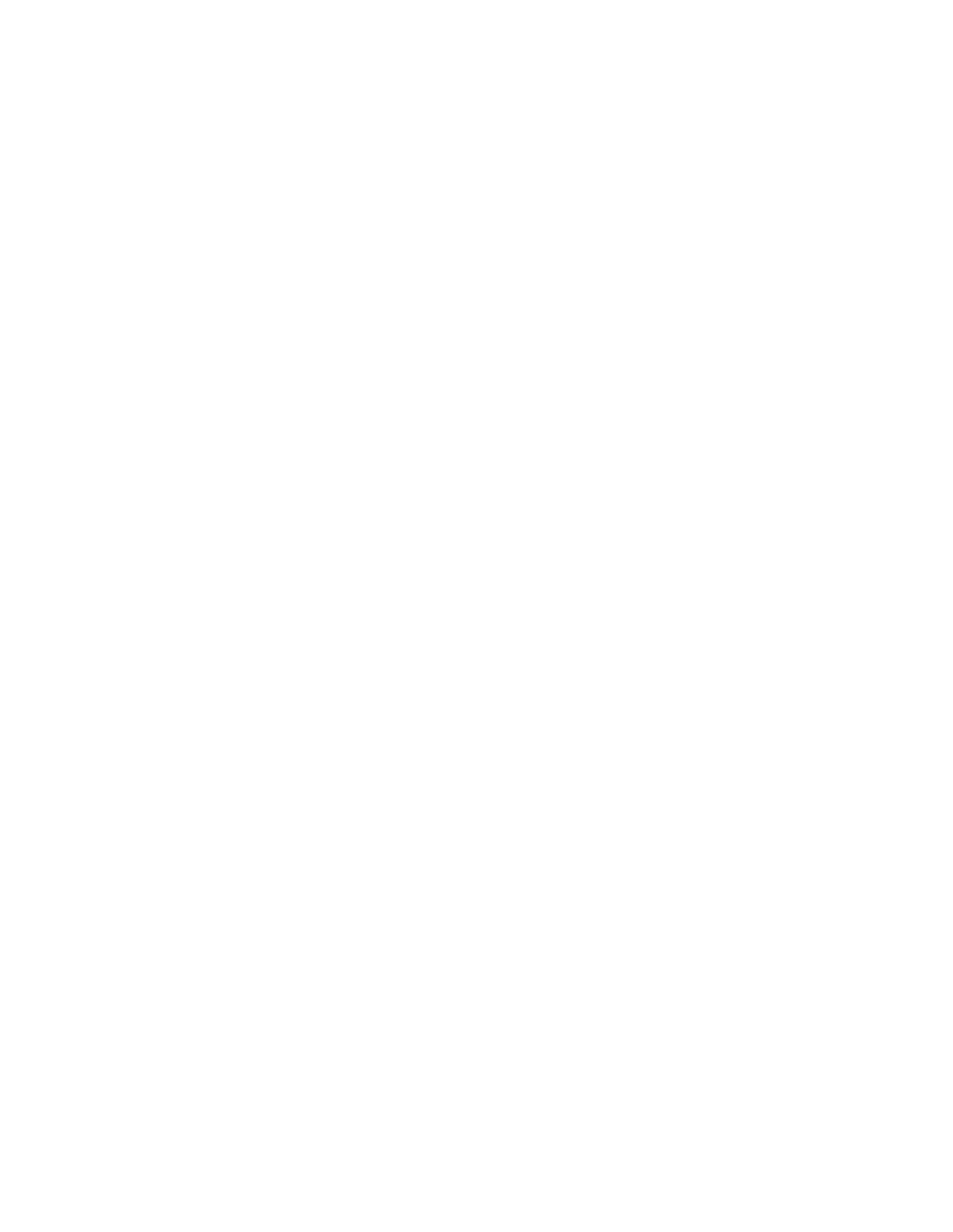## **ADDITIONAL FINANCING DATA SHEET**

*Senegal*

*Additional Financing to the Senegal Electricity Sector Support Project (P158655)*

# *AFRICA*

# *ENERGY AND EXTRACTIVES*

|                                    | <b>Basic Information - Parent</b>                                    |                           |                                                      |                                                         |                                                 |  |                        |                                 |                               |                                                                                                  |  |
|------------------------------------|----------------------------------------------------------------------|---------------------------|------------------------------------------------------|---------------------------------------------------------|-------------------------------------------------|--|------------------------|---------------------------------|-------------------------------|--------------------------------------------------------------------------------------------------|--|
| Parent Project ID:                 |                                                                      | P125565                   |                                                      |                                                         | Original EA Category:                           |  |                        |                                 | <b>B</b> - Partial Assessment |                                                                                                  |  |
|                                    | <b>Current Closing Date:</b>                                         | 30-Sep-2016               |                                                      |                                                         |                                                 |  |                        |                                 |                               |                                                                                                  |  |
|                                    |                                                                      |                           | <b>Basic Information - Additional Financing (AF)</b> |                                                         |                                                 |  |                        |                                 |                               |                                                                                                  |  |
| Project ID:                        |                                                                      | P158655                   |                                                      |                                                         | <b>Additional Financing</b><br>Type (from AUS): |  |                        |                                 | Scale Up                      |                                                                                                  |  |
| <b>Regional Vice</b><br>President: |                                                                      | Makhtar Diop              |                                                      |                                                         | Proposed EA Category:                           |  |                        |                                 |                               | B - Partial Assessment                                                                           |  |
| Country Director:                  |                                                                      | Louise J. Cord            |                                                      |                                                         | <b>Expected Effectiveness</b><br>Date:          |  |                        | 31-Oct-2016                     |                               |                                                                                                  |  |
| Director:                          | Senior Global Practice                                               |                           | Anna Bjerde (Acting)                                 |                                                         | <b>Expected Closing Date:</b>                   |  |                        |                                 | 31-Oct-2020                   |                                                                                                  |  |
| Practice<br>Manager/Manager:       |                                                                      | Sameer Shukla<br>(Acting) |                                                      | Report No:                                              |                                                 |  |                        | PAD1815                         |                               |                                                                                                  |  |
| Team Leader(s):                    |                                                                      |                           | Manuel Berlengiero<br>and Chris Trimble              |                                                         |                                                 |  |                        |                                 |                               |                                                                                                  |  |
|                                    |                                                                      |                           |                                                      |                                                         | <b>Borrower</b>                                 |  |                        |                                 |                               |                                                                                                  |  |
| Organization Name                  |                                                                      | Contact                   |                                                      |                                                         | Title                                           |  | Telephone              |                                 | Email                         |                                                                                                  |  |
| Energy                             | Ministry of Energy<br>Mrs. Oumy Khairy Diao<br>and Renewable<br>Diop |                           |                                                      | Director of<br>Strategy and 221-774501653<br>Regulation |                                                 |  | okdiao@hotmail.co<br>m |                                 |                               |                                                                                                  |  |
|                                    |                                                                      |                           |                                                      |                                                         |                                                 |  |                        |                                 |                               | Project Financing Data - Parent (Electricity Sector Support Project-P125565) (in US\$, millions) |  |
| <b>Key Dates</b>                   |                                                                      |                           |                                                      |                                                         |                                                 |  |                        |                                 |                               |                                                                                                  |  |
| Project                            | Ln/Cr/TF                                                             | <b>Status</b>             | Approval<br>Date                                     |                                                         | <b>Signing Date</b>                             |  | Effectiveness<br>Date  | Original<br><b>Closing Date</b> |                               | Revised<br><b>Closing Date</b>                                                                   |  |
| P125565                            | IDA-<br>51450                                                        | Effective                 | $26$ -Jul-<br>2012                                   |                                                         | 03-Aug-2012                                     |  | 01-Jan-2013            | 30-Sep-2016                     |                               | 30-Sep-2016                                                                                      |  |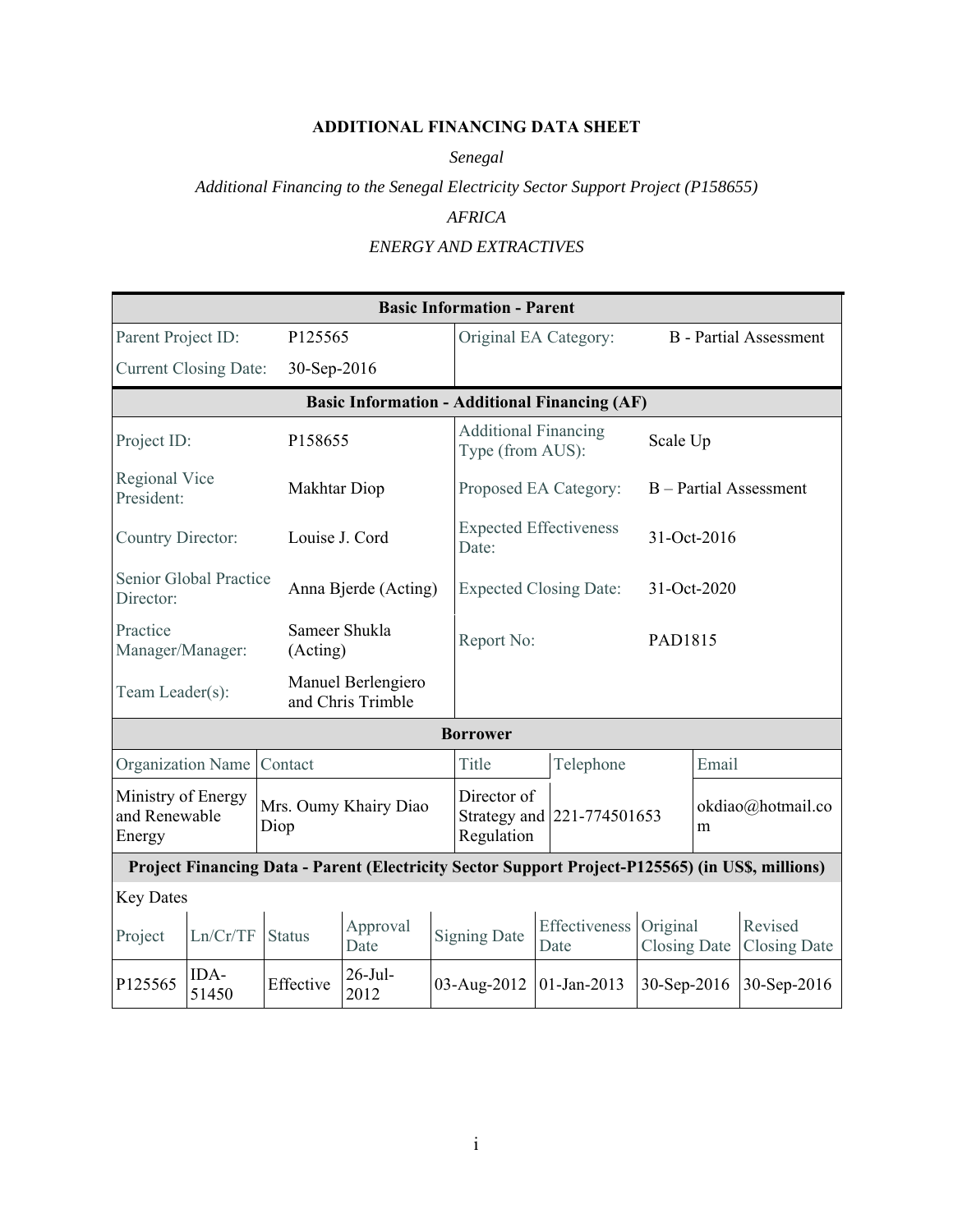| Disbursements                                        |                                                               |                         |                                                                                                                                                        |                                       |                                            |                         |                |                    |               |
|------------------------------------------------------|---------------------------------------------------------------|-------------------------|--------------------------------------------------------------------------------------------------------------------------------------------------------|---------------------------------------|--------------------------------------------|-------------------------|----------------|--------------------|---------------|
| Project                                              | Ln/Cr/<br>TF                                                  | <b>Status</b>           | Currency                                                                                                                                               | Original                              | Revised                                    | Cancell<br>ed           | Disbursed      | $Un-$<br>disbursed | Disbursed     |
| P125565                                              | IDA-<br>51450                                                 | Effective               | <b>XDR</b>                                                                                                                                             | 56.30                                 | 56.30                                      | 0.00                    | 31.74          | 24.56              | 56.37         |
|                                                      |                                                               |                         | Project Financing Data - Additional Financing (Additional Financing to the Senegal Electricity<br>Sector Support Project P158655 ) (in US\$, millions) |                                       |                                            |                         |                |                    |               |
| Loan<br>$\vert \ \vert$                              |                                                               |                         | $\begin{bmatrix} \end{bmatrix}$                                                                                                                        | Grant                                 |                                            | $\left[ \ \right]$      |                | <b>IDA</b> Grant   |               |
| [X]                                                  | Credit<br>Other<br>$[ \ ]$<br>Guarantee<br>$\left[ \ \right]$ |                         |                                                                                                                                                        |                                       |                                            |                         |                |                    |               |
| <b>Total Project Cost</b><br>(Additional Financing): |                                                               |                         | 168.00                                                                                                                                                 |                                       | <b>Total Bank Additional</b><br>Financing: |                         | 70.00          |                    |               |
| Financing Gap:                                       |                                                               | 0.00                    |                                                                                                                                                        |                                       |                                            |                         |                |                    |               |
|                                                      |                                                               |                         | <b>Financing Source - Additional Financing (AF)</b>                                                                                                    |                                       |                                            |                         |                |                    | <b>Amount</b> |
| <b>BORROWER/RECIPIENT</b>                            |                                                               |                         |                                                                                                                                                        |                                       |                                            |                         |                |                    | 4.00          |
|                                                      |                                                               |                         | International Development Association (IDA)                                                                                                            |                                       |                                            |                         |                |                    | 70.00         |
| European Investment Bank                             |                                                               |                         |                                                                                                                                                        |                                       |                                            |                         |                |                    | 94.00         |
| <b>Financing Gap</b>                                 |                                                               |                         |                                                                                                                                                        |                                       |                                            |                         |                |                    | 0.00          |
|                                                      | 168.00<br><b>Total Additional Financing</b>                   |                         |                                                                                                                                                        |                                       |                                            |                         |                |                    |               |
| <b>Policy Waivers</b>                                |                                                               |                         |                                                                                                                                                        |                                       |                                            |                         |                |                    |               |
|                                                      |                                                               |                         | Does the project depart from the CAS in content or in other significant respects?                                                                      |                                       |                                            |                         |                | N <sub>o</sub>     |               |
| Explanation                                          |                                                               |                         |                                                                                                                                                        |                                       |                                            |                         |                |                    |               |
|                                                      |                                                               |                         | Does the project require any policy waiver $(s)$ ?                                                                                                     |                                       |                                            |                         |                | N <sub>o</sub>     |               |
| Explanation                                          |                                                               |                         |                                                                                                                                                        |                                       |                                            |                         |                |                    |               |
|                                                      |                                                               |                         |                                                                                                                                                        |                                       | <b>Team Composition</b>                    |                         |                |                    |               |
| <b>Bank Staff</b>                                    |                                                               |                         |                                                                                                                                                        |                                       |                                            |                         |                |                    |               |
|                                                      | <b>Name</b>                                                   |                         | Role                                                                                                                                                   |                                       | <b>Title</b>                               |                         | Specialization |                    | Unit          |
| Manuel Berlengiero                                   |                                                               | (ADM)                   | Team Leader<br>Responsible)                                                                                                                            | Senior Energy<br>Specialist           |                                            | Team Leader             |                | GEE07              |               |
| Chris Trimble                                        |                                                               |                         | Team Leader                                                                                                                                            |                                       | <b>Energy Specialist</b>                   | Team Leader             |                | GEE07              |               |
| Mamata Tiendrebeogo                                  |                                                               |                         | Procurement<br>Specialist (ADM<br>Responsible)                                                                                                         | Specialist                            | <b>Senior Procurement</b>                  | Procurement             |                | GGO01              |               |
| Fatou Fall Samba                                     |                                                               | Financial<br>Specialist | Management                                                                                                                                             | Financial<br>Management<br>Specialist |                                            | Financial<br>Management |                | GGO25              |               |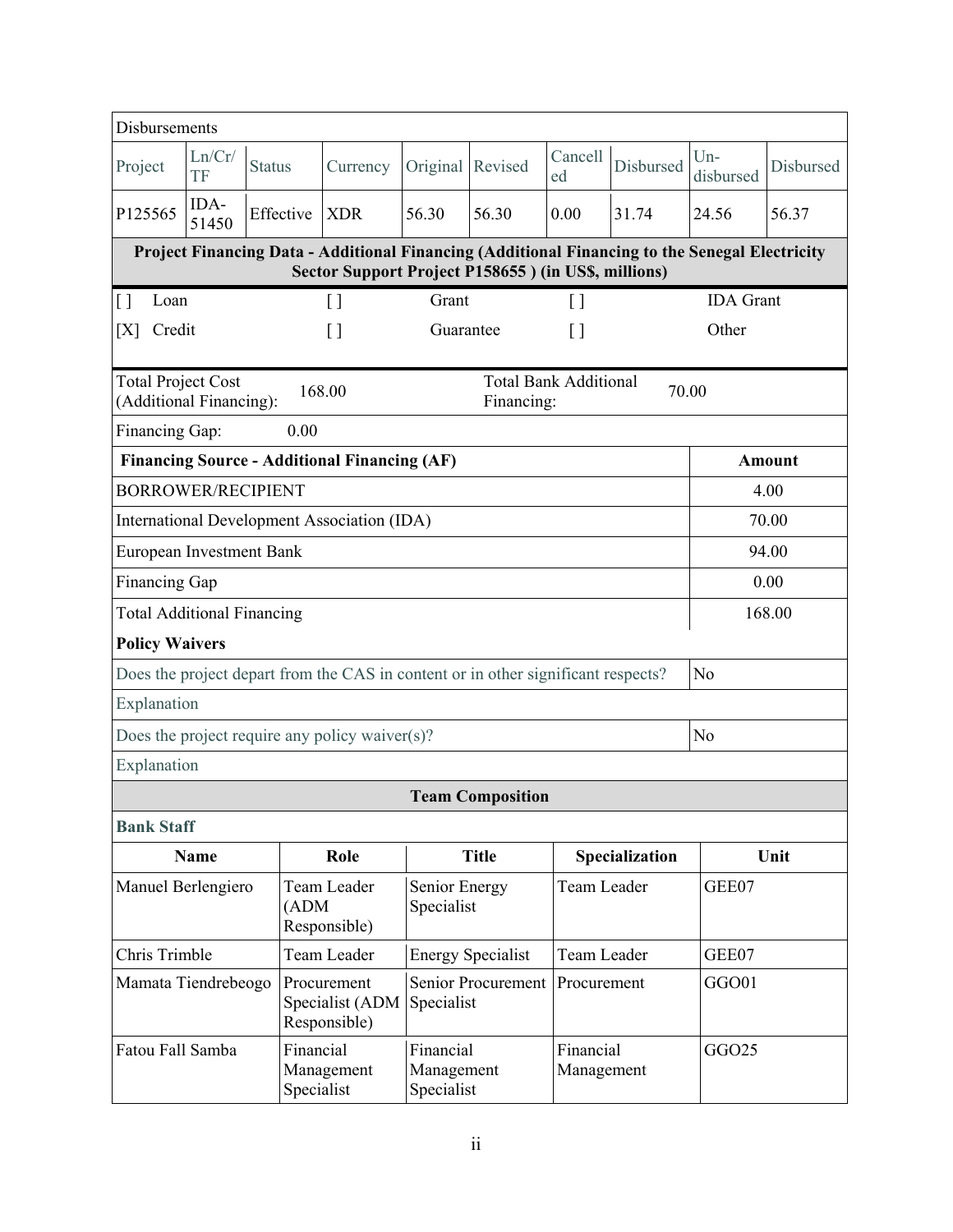| Amadou Mamadou<br>Watt |                                 | <b>Team Member</b>          | <b>Energy Specialist</b>                   |                             |                | Economic and<br>Financial Analysis |                   | GEE07           |
|------------------------|---------------------------------|-----------------------------|--------------------------------------------|-----------------------------|----------------|------------------------------------|-------------------|-----------------|
| Cheikh A. T. Sagna     |                                 | Safeguards<br>Specialist    | Senior Social<br>Development<br>Specialist |                             |                |                                    | Social Safeguards | GSU01           |
| Ruma Tavorath          |                                 | Environmental<br>Specialist |                                            | Environmental<br>Specialist |                | Safeguards                         | Environmental     | <b>GENDR</b>    |
| Xavier Remi Daudey     |                                 | <b>Team Member</b>          |                                            | <b>Energy Specialist</b>    |                | Engineer                           |                   | <b>GEEES</b>    |
| Maya Abi Karam         |                                 | Counsel                     |                                            | <b>Senior Counsel</b>       |                |                                    | Legal Counsel     | <b>LEGEN</b>    |
| Vanessa Lopes Janik    |                                 | Team Member                 |                                            | <b>Operations Officer</b>   |                | Gender                             |                   | <b>GEEES</b>    |
| Mariame Maiga          |                                 | Team Member                 |                                            | Consultant                  |                |                                    | Gender Specialist | GEE08           |
| Rahmoune Essalhi       |                                 | <b>Team Member</b>          |                                            | Procurement<br>Assistant    |                |                                    | Procurement       | GGO01           |
| Seynabou Thiaw Seye    |                                 | Team Member                 |                                            | Program Assistant           |                |                                    | Team support      | AFCF1           |
| Thanh Lu Ha            |                                 | Team Member                 |                                            | Senior Program<br>Assistant |                | Team support                       |                   | GEE07           |
| <b>Extended Team</b>   |                                 |                             |                                            |                             |                |                                    |                   |                 |
| <b>Name</b>            |                                 | <b>Title</b>                |                                            |                             |                | Location                           |                   |                 |
| <b>Locations</b>       |                                 |                             |                                            |                             |                |                                    |                   |                 |
| Country                | <b>First</b><br><b>Division</b> | Administrative              | Location                                   |                             | <b>Planned</b> |                                    | <b>Actual</b>     | <b>Comments</b> |
| Senegal                |                                 |                             | Tobène                                     |                             | X              |                                    |                   |                 |
| Senegal                |                                 |                             | Thiès Nones                                |                             | X              |                                    |                   |                 |
| Senegal                | Thies                           |                             |                                            | Region de Thies             |                |                                    | X                 |                 |
| Senegal                |                                 |                             | Rufisque                                   |                             | X              |                                    |                   |                 |
| Senegal                |                                 |                             | Mbour                                      |                             | $\mathbf X$    |                                    |                   |                 |
| Senegal                | Matam                           |                             | Matam                                      |                             |                |                                    | X                 |                 |
| Senegal                |                                 |                             | Kounoun                                    |                             |                |                                    | X                 |                 |
| Senegal                |                                 |                             | Hann                                       |                             |                |                                    | X                 |                 |
| Senegal                |                                 |                             | Mbaw                                       |                             | X              |                                    |                   |                 |
| Senegal                |                                 |                             |                                            | <b>Grand Dakar</b>          |                |                                    | X                 |                 |
| Senegal                | Dakar                           |                             | Dakar                                      |                             |                |                                    | X                 |                 |
| Senegal                |                                 |                             |                                            | Cap des Biches              |                |                                    | X                 |                 |
| Senegal                |                                 |                             | Casamance                                  |                             | X              |                                    |                   |                 |
| Senegal                | Kedougou                        |                             | Region de<br>Kedougou                      |                             | X              |                                    |                   |                 |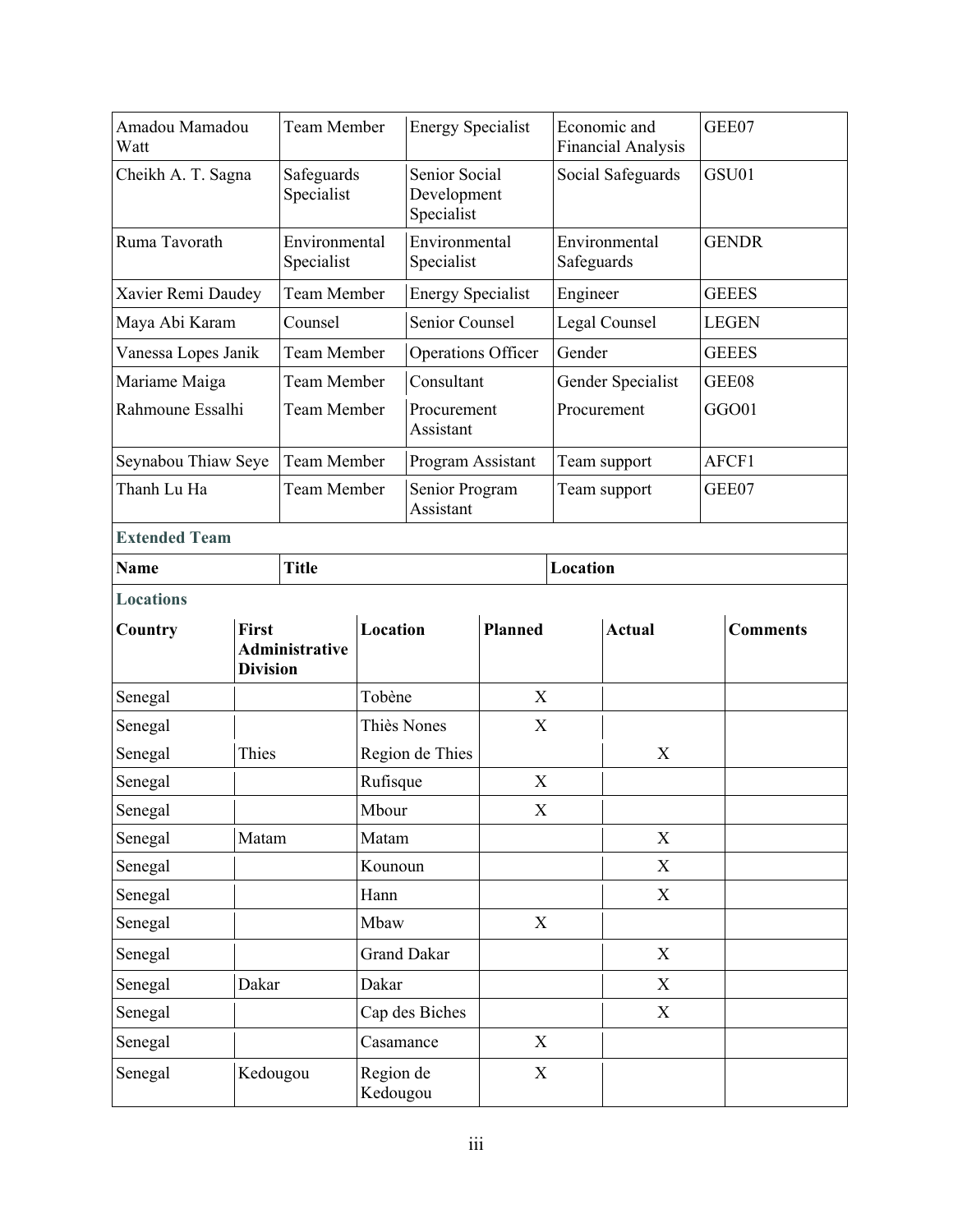| Senegal                                                | Kolda   |        | Kolda                                                                                          |                           | X                                  |         |                                    |  |  |
|--------------------------------------------------------|---------|--------|------------------------------------------------------------------------------------------------|---------------------------|------------------------------------|---------|------------------------------------|--|--|
| Senegal                                                | Kaolack |        | Kaolack                                                                                        |                           | X                                  |         |                                    |  |  |
|                                                        |         |        |                                                                                                | <b>Institutional Data</b> |                                    |         |                                    |  |  |
|                                                        |         |        | <b>Parent (Electricity Sector Support Project-P125565)</b>                                     |                           |                                    |         |                                    |  |  |
| <b>Practice Area (Lead)</b>                            |         |        |                                                                                                |                           |                                    |         |                                    |  |  |
| Energy & Extractives                                   |         |        |                                                                                                |                           |                                    |         |                                    |  |  |
| <b>Contributing Practice Areas</b>                     |         |        |                                                                                                |                           |                                    |         |                                    |  |  |
|                                                        |         |        |                                                                                                |                           |                                    |         |                                    |  |  |
| <b>Cross Cutting Topics</b>                            |         |        |                                                                                                |                           |                                    |         |                                    |  |  |
| [] Climate Change                                      |         |        |                                                                                                |                           |                                    |         |                                    |  |  |
| [] Fragile, Conflict & Violence                        |         |        |                                                                                                |                           |                                    |         |                                    |  |  |
| [ ] Gender                                             |         |        |                                                                                                |                           |                                    |         |                                    |  |  |
| $\lceil$ ] Jobs                                        |         |        |                                                                                                |                           |                                    |         |                                    |  |  |
| [] Public Private Partnership                          |         |        |                                                                                                |                           |                                    |         |                                    |  |  |
| <b>Sectors / Climate Change</b>                        |         |        |                                                                                                |                           |                                    |         |                                    |  |  |
|                                                        |         |        | Sector (Maximum 5 and total percent must equal 100)                                            |                           |                                    |         |                                    |  |  |
| Major Sector                                           |         | Sector |                                                                                                | Percent                   | Adaptation Co-<br>benefits percent |         | Mitigation Co-<br>benefits percent |  |  |
| Energy and mining                                      |         |        | Transmission and<br>distribution of electricity                                                | 85                        |                                    |         | 80                                 |  |  |
| Public Administration,<br>Law, and Justice             |         |        | Public administration -<br>Energy and mining                                                   | 15                        |                                    |         | 52                                 |  |  |
| Total                                                  |         |        |                                                                                                | 100                       |                                    |         |                                    |  |  |
| <b>Themes</b>                                          |         |        |                                                                                                |                           |                                    |         |                                    |  |  |
|                                                        |         |        | Theme (Maximum 5 and total percent must equal 100)                                             |                           |                                    |         |                                    |  |  |
| Major theme                                            |         |        | Theme                                                                                          |                           |                                    | Percent |                                    |  |  |
| Urban development                                      |         |        | City-wide infrastructure and service delivery                                                  |                           |                                    | 46      |                                    |  |  |
| Financial and private sector<br>development            |         |        | Infrastructure services for private sector<br>development                                      |                           | 46                                 |         |                                    |  |  |
| Rural services and infrastructure<br>Rural development |         |        |                                                                                                |                           |                                    | 8       |                                    |  |  |
| Total                                                  |         |        |                                                                                                |                           |                                    | 100     |                                    |  |  |
| P158655)                                               |         |        | Additional Financing (Additional Financing to the Senegal Electricity Sector Support Project - |                           |                                    |         |                                    |  |  |
| <b>Practice Area (Lead)</b>                            |         |        |                                                                                                |                           |                                    |         |                                    |  |  |
| Energy & Extractives                                   |         |        |                                                                                                |                           |                                    |         |                                    |  |  |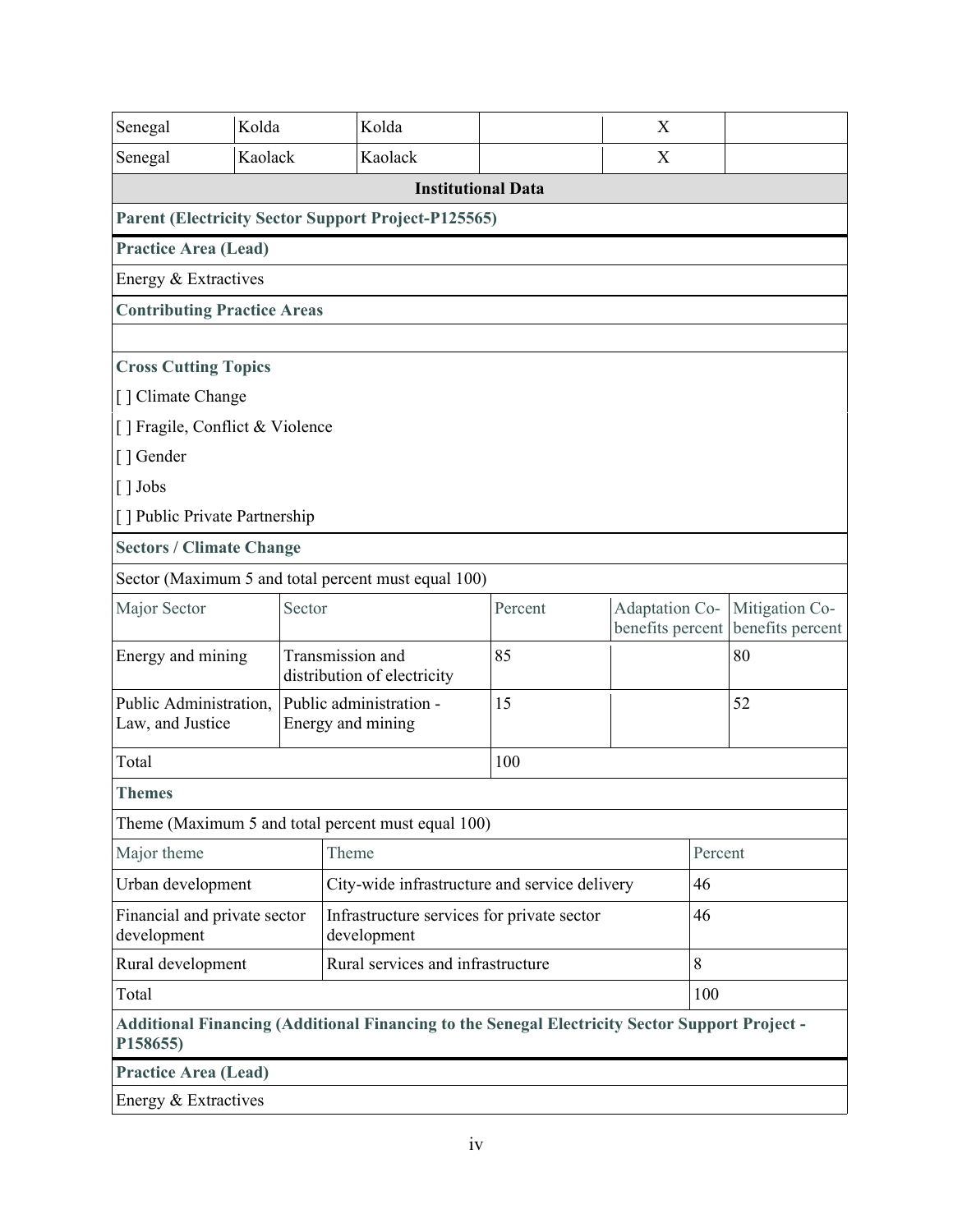| <b>Contributing Practice Areas</b>                                                                                         |                                                                           |                                                    |                                                                           |  |                                                |         |                           |                                      |  |
|----------------------------------------------------------------------------------------------------------------------------|---------------------------------------------------------------------------|----------------------------------------------------|---------------------------------------------------------------------------|--|------------------------------------------------|---------|---------------------------|--------------------------------------|--|
|                                                                                                                            |                                                                           |                                                    |                                                                           |  |                                                |         |                           |                                      |  |
| <b>Cross Cutting Topics</b>                                                                                                |                                                                           |                                                    |                                                                           |  |                                                |         |                           |                                      |  |
| [] Climate Change                                                                                                          |                                                                           |                                                    |                                                                           |  |                                                |         |                           |                                      |  |
| [] Fragile, Conflict & Violence                                                                                            |                                                                           |                                                    |                                                                           |  |                                                |         |                           |                                      |  |
| [X] Gender                                                                                                                 |                                                                           |                                                    |                                                                           |  |                                                |         |                           |                                      |  |
| [] Jobs                                                                                                                    |                                                                           |                                                    |                                                                           |  |                                                |         |                           |                                      |  |
| [] Public Private Partnership                                                                                              |                                                                           |                                                    |                                                                           |  |                                                |         |                           |                                      |  |
| <b>Sectors / Climate Change</b>                                                                                            |                                                                           |                                                    |                                                                           |  |                                                |         |                           |                                      |  |
| Sector (Maximum 5 and total percent must equal 100)                                                                        |                                                                           |                                                    |                                                                           |  |                                                |         |                           |                                      |  |
| Major Sector                                                                                                               | Sector                                                                    |                                                    |                                                                           |  | Percent                                        | percent | Adaptation<br>Co-benefits | Mitigation<br>Co-benefits<br>percent |  |
| Energy and mining                                                                                                          |                                                                           | Transmission and distribution 85<br>of electricity |                                                                           |  |                                                |         |                           | 10                                   |  |
| and Justice                                                                                                                | Public Administration, Law,<br>Public administration-Energy<br>and mining |                                                    |                                                                           |  | 15                                             |         |                           |                                      |  |
| Total                                                                                                                      |                                                                           |                                                    |                                                                           |  | 100                                            |         |                           |                                      |  |
| I certify that there is no Adaptation and Mitigation Climate Change Co-benefits information applicable<br>to this project. |                                                                           |                                                    |                                                                           |  |                                                |         |                           |                                      |  |
| <b>Greenhouse Gas Accounting</b>                                                                                           |                                                                           |                                                    |                                                                           |  |                                                |         |                           |                                      |  |
| <b>Baseline Emissions</b>                                                                                                  |                                                                           | 5,219 tCO <sub>2</sub>                             | Project<br>Emissions                                                      |  | 4,566 tCO <sub>2</sub><br><b>Net reduction</b> |         |                           | 652 tCO <sub>2</sub>                 |  |
| <b>Themes</b>                                                                                                              |                                                                           |                                                    |                                                                           |  |                                                |         |                           |                                      |  |
| Theme (Maximum 5 and total percent must equal 100)                                                                         |                                                                           |                                                    |                                                                           |  |                                                |         |                           |                                      |  |
| Major theme                                                                                                                |                                                                           | Theme                                              |                                                                           |  |                                                |         | Percent                   |                                      |  |
| Urban development                                                                                                          |                                                                           |                                                    | City-wide infrastructure and service delivery                             |  |                                                |         | 46                        |                                      |  |
| Financial and private sector<br>Infrastructure services for private sector<br>development<br>development                   |                                                                           |                                                    |                                                                           |  | 46                                             |         |                           |                                      |  |
| Rural development                                                                                                          |                                                                           |                                                    | Rural services and infrastructure                                         |  |                                                |         | 8                         |                                      |  |
| Total                                                                                                                      |                                                                           |                                                    |                                                                           |  |                                                |         | 100                       |                                      |  |
|                                                                                                                            |                                                                           |                                                    | <b>Consultants (Will be disclosed in the Monthly Operational Summary)</b> |  |                                                |         |                           |                                      |  |
| Consultants Required? Consultants will be required                                                                         |                                                                           |                                                    |                                                                           |  |                                                |         |                           |                                      |  |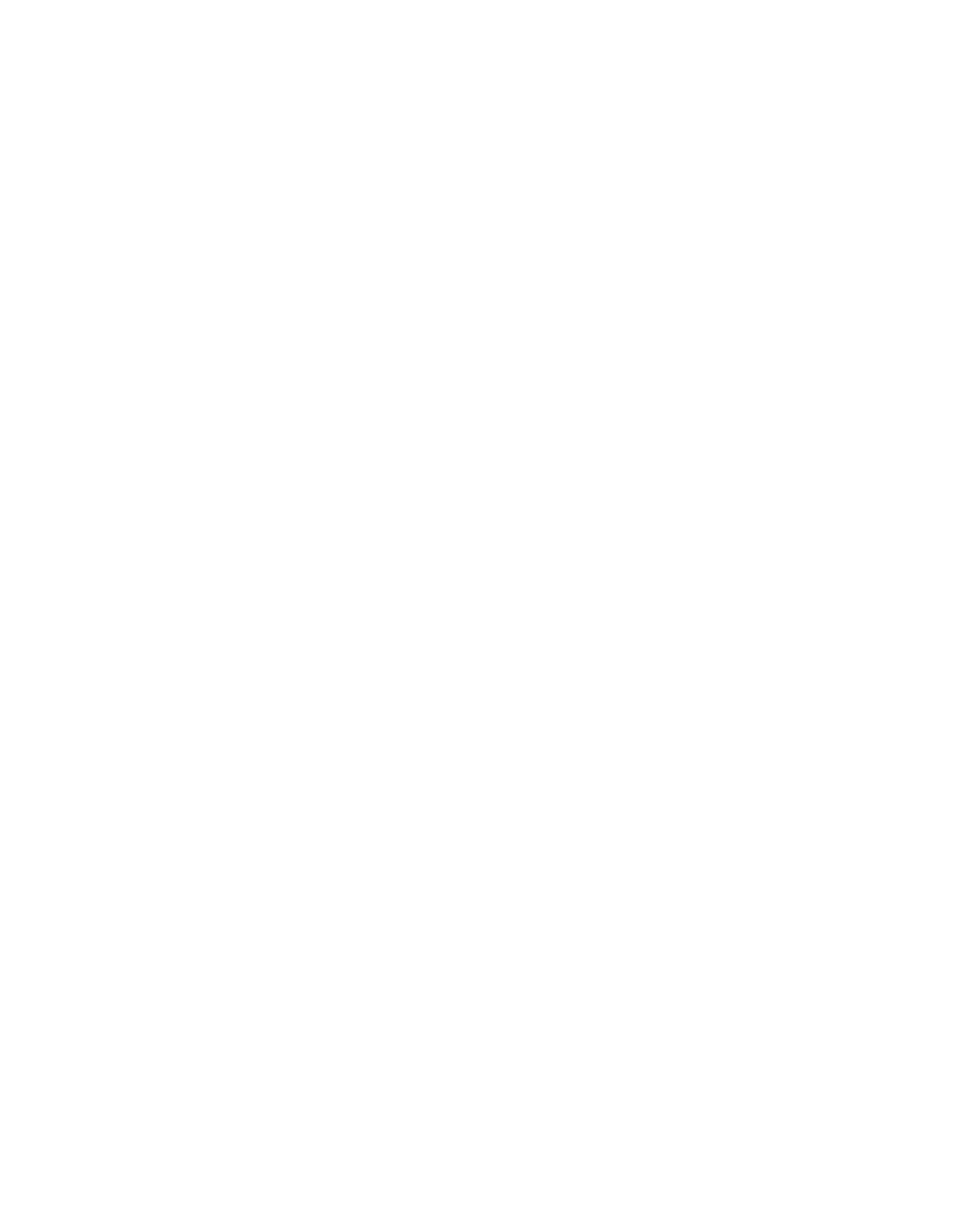# **I. Introduction**

1. This Project Paper seeks the approval of the Executive Directors to provide an additional IDA Scale Up Facility Credit, for which Senegal has been deemed eligible, in the amount of US\$70 million to the Republic of Senegal for the Electricity Sector Support Project (P158655). The proposed Additional Financing (AF) will scale up and finance new activities under a wellperforming parent project. The AF also leverages parallel co-financing in the amount of US\$94 million from the European Investment Bank (EIB). The project development objectives (PDOs) are to contribute to (a) reducing SENELEC's technical and commercial losses; and (b) improving the reliability of electricity services in selected areas focusing primarily on Greater Dakar.

2. The PDOs will remain unchanged, and the proposed AF will make additional investments in the transmission and distribution (T&D) network of SENELEC (*Société Nationale d'Électricité du Sénégal*), the national power utility, as well as scale up measures to address losses to improve SENELEC's commercial performance and in turn improve service quality to customers. As part of the AF, it is proposed to extend the project closing date by four years, to October 31, 2020. This is the first AF and first extension of the project.

# **II. Background and Rationale for Additional Financing in the amount of US\$70 million**

# **Country Context**

3. **Senegal aspires to become a middle-income country by 2035**. However, it has been trapped in a low-growth equilibrium since 2006. Over the last decade, Senegal has been outperformed by other countries in Sub-Saharan Africa, which grew at an average rate of 6 percent whereas growth in Senegal averaged only 3.3 percent. Moreover, while output per capita grew slowly, the volatility of growth was greater than that of other West African Economic and Monetary Union countries.

4. **In 2015, gross domestic product (GDP) grew by 5.4 percent, the highest rate since 2008**. Real GDP growth is projected at around 6 percent for 2016–2017, with the economy driven mainly by a rebound in agriculture, lower oil prices, reduced production costs, and lower electricity subsidies, as well as growth in the services sector, particularly telecommunications and financial services.<sup>1</sup> Nevertheless, Senegal's economy and the challenge of poverty reduction remain exposed to external shocks and natural disasters.

5. **Poverty remains high at 46.7 percent according to the 2011 Poverty Household Survey using the national poverty line, and the number of poor people has risen during 2006–2011**. Inequality is slightly lower than the Sub-Saharan Africa average. However, geographic disparities are pronounced, with almost two out of three residents in rural areas being poor, especially in the south, as against one in four in Dakar. Given an estimated annual population growth rate of 2.5 percent, GDP growth remains well below the rate necessary for significant poverty reduction. More broadly, a majority of the Millennium Development Goals were not achieved. Senegal

<sup>1</sup> <sup>1</sup> Situation Economique et Financière en 2015 et Perspectives en 2016, Ministère de l'Economie, des Finances et du Plan, Direction de la Prévision et des Etudes Economiques, 2015.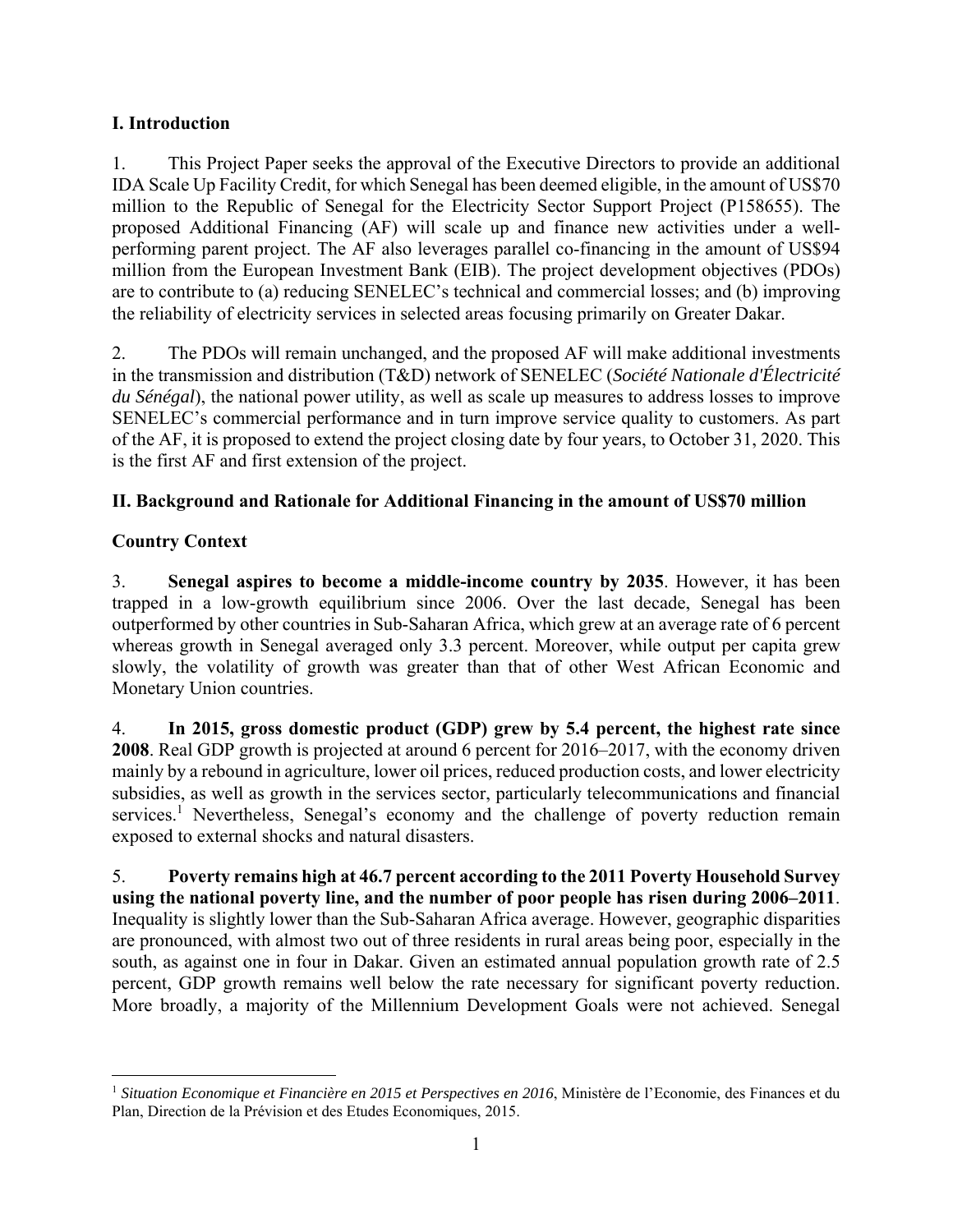ranked 170 out 188 countries on the United Nations Development Programme's Human Development Index in 2015.

6. **Senegal has made advances in gender equality despite constraints related to women's rights and social and economic empowerment.** Women in Senegal are still confronted with hardship in their daily life, especially in rural areas, where they represent approximately 70 percent of the labor force. Women have high rates of illiteracy (60 percent compared to 34 percent of men) and maternal mortality and morbidity rates are high. Gender disparities and discriminatory practices persist in many domains, disadvantaging women (for example, men are legally considered heads of households, limiting women's agency). The new constitution of 2001 reaffirms the principle of equity and gender equality and prohibits all forms of discrimination based on gender. In 2010, the Gender Parity Law was adopted, raising the proportion of seats held by women in National Parliament to 43 percent in 2014 (up from 23 percent in 2012). In 2014, the Global Gender Gap Report ranked the country 77 out of 142, up from 102 out of 134 five years earlier (World Economic Forum).

7. **To reverse these current socioeconomic trends, the Government of Senegal (GoSN) has developed an ambitious program that prioritizes economic diversification and exports**. The 2014 Emerging Senegal Plan (*Plan Sénégal Emergent 2014*, PSE) is the authorities' blueprint to help Senegal exit the trap of low growth and high poverty. It intends to make Senegal a hub for West Africa by achieving high rates of equitably shared economic growth. The plan is articulated around three pillars: (a) higher and sustainable growth through structural transformation; (b) human development and social protection; and (c) improved governance, peace, and security. As the energy sector affects almost every facet of the Senegalese economy, a key part of the PSE is to improve the quality of electricity service. This AF will contribute directly to the PSE's first pillar on higher and sustainable growth by increasing the quality of electricity supply. Unreliable electricity supply is one of the key constraints to private sector growth in Senegal.

# **Sector and Institutional Context**

8. **Senegal's energy sector is overseen by the Ministry of Energy and Development of Renewable Energies.** SENELEC is a state-owned enterprise that has a monopoly for T&D. SENELEC also owns about half of the generation capacity, with the remainder being owned by independent power producers (IPPs) that generate electricity and sell it exclusively to the utility. An independent Electricity Regulatory Commission (*Commission de Régulation du Secteur de d'Electricité,* CRSE) was established in 1998 with the responsibility of approving revenue requirements for the sector and overall regulation, including licensing and leading IPP tender processes. The sector also includes the rural electrification agency (*Agence Sénégalaise d'Electrification Rurale,* ASER).

9. **The high cost of electricity in Senegal impedes the competitiveness of industry and affordability of energy for households**. The average electricity tariff is US\$0.24 per kWh compared to global average of approximately US\$0.10 per kWh. The average electricity tariff is well above that of other key markets in the sub-region, such as Nigeria at US\$0.09 per kWh, Ghana at US\$0.11 per kWh, and Côte d'Ivoire at US\$0.13 per kWh. The high tariff level makes electricity expensive for households with access to electricity. Current levels of access are 57 percent on average, with 88 percent access in urban areas, and 27 percent access in rural areas.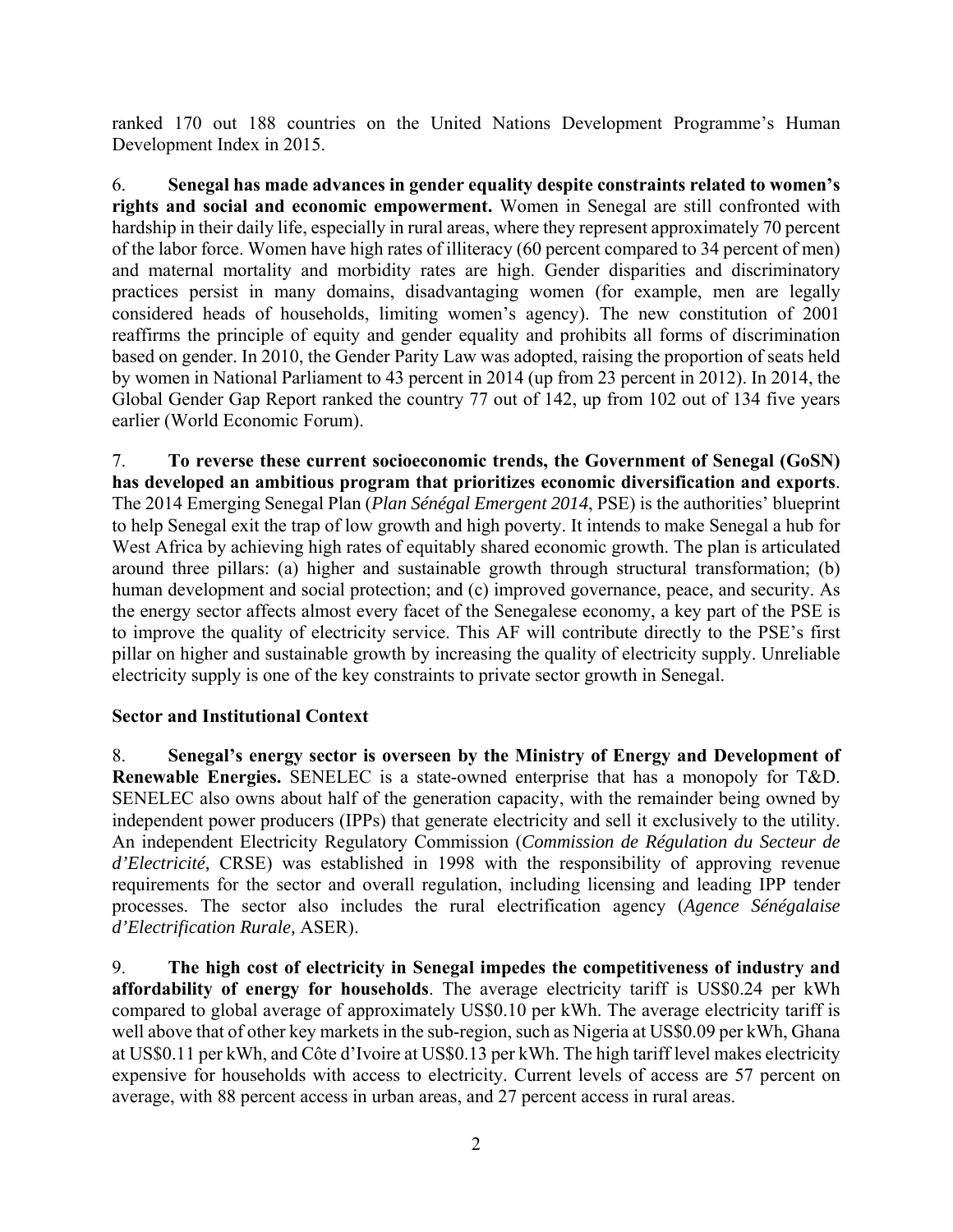10. **Electricity supply has grown substantially, but has still not been sufficient to keep pace with peak demand or meet latent demand.** The available installed capacity increased from 540 MW in 2010 to 605 MW in  $2016<sup>2</sup>$  an increase of 12 percent. The situation has improved recently with new power plants coming online, such as the Taiba Ndiaye IPP Project in March 2016. However, the increase in installed capacity compares to an increase in peak demand from 429 MW in 2010 to an estimated 564 MW in 2016, an increase of 32 percent. The main reasons why supply increases have not kept pace are the sector financial challenges and the limited success in planning and implementing new generation projects.

11. **Senegal's energy mix today is highly dependent on imported oil products, with thermal capacity accounting for 90 percent of electricity dispatched to the grid. Hydropower**  imports from the *Organisation pour la Mise en Valeur du fleuve Sénégal* (OMVS) account for only 10 percent of electricity dispatched to the grid. Overall losses and unserved energy (a proxy for blackouts) are still high at about 20 percent and 37.3 GWh per year in December 2015 compared to SENELEC and GoSN targets of 17 percent and 10 GWh per year. Network losses are compounded by low bill payment rates by municipalities, which has forced SENELEC to accumulate over US\$200 million in debt to cover operating costs.

12. **The financial performance of the sector has improved but remains exposed to oil price shocks.** Operating costs are highly dependent on global oil prices because over 90 percent of electricity generated in Senegal uses heavy fuel oil (HFO) and diesel. An automatic fuel price adjustment mechanism built into the tariff structure allows SENELEC to be compensated for revenue shortcomings according to the concession agreement. This has translated into a high dependency of SENELEC on direct subsidy transfers from the GoSN, channeled since 2011 through the special fund for electricity. Lower global oil prices in 2015 helped reduce costs, reduce the burden of the electricity sector on the national budget, and restore financial viability in the short term. Direct transfers to the sector through the Energy Support Fund (*Fonds Spécial de l'Energie,* FSE) have been reduced from 2.4 percent of GDP in 2012 to 0.4 percent of GDP in 2015 and are expected to be zero in 2016. However, the sector remains highly vulnerable to global price shocks, underlining the importance of developing a more diversified power mix.

13. **The GoSN launched a sector reform process in 2011 as a consequence of the energy crisis and developed a Letter of Energy Sector Development Policy (LESDP) outlining ambitious objectives to improve the sector's performance in the medium to long term**. The objective of the policy program is to improve reliability and affordability of access to modern electricity services in a sustainable manner by (a) ensuring energy security and increasing the energy access for all; (b) developing an energy mix combining thermal generation, bioenergy, and renewables and seizing the opportunities of regional interconnections; (c) continuing and accelerating the liberalization of the energy sector by encouraging independent production and sector institutional reform; (d) improving the competitiveness of the sector to lower the cost of energy and reduce sector subsidies; and (e) strengthening sector regulation. A number of important governance changes have been implemented in recent years but progress in implementing the LESDP has been slow.

<sup>&</sup>lt;sup>2</sup> These values exclude units that have been taken out of operation for maintenance and include some operational rental units.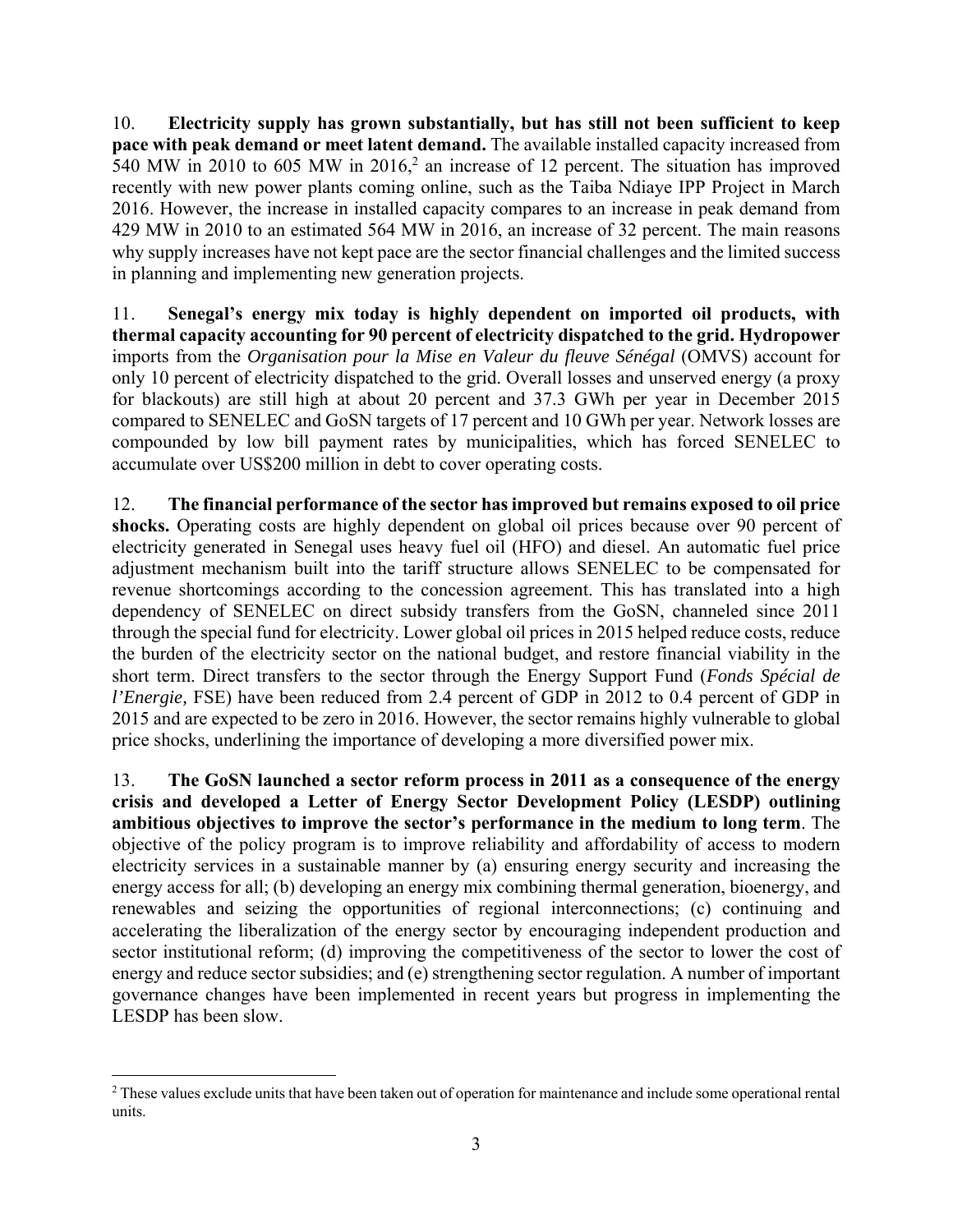14. **The GoSN is in the process of relaunching the program along three policy pillars:** (a) management and commercial performance of SENELEC; (b) the institutional framework and options for unbundling; and (c) grid extension and rural electrification.

- **Management and commercial performance of SENELEC.** A performance contract between the GoSN and SENELEC has been in place since 2012. This includes agreement on a system of bonuses and sanctions to improve the management and commercial performance of SENELEC and to improve the reliability of services to ensure that consumers benefit from improved quality of electricity delivered. This has resulted in (a) improved transparency and better monitoring of the results achieved and the resources available to SENELEC (tariffs, subsidies); and (b) performance incentives for staff through the establishment of a link between the results of the company and remuneration. An extension of the performance contract for 2016 has been signed. A new performance contract for 2017–2019 is currently under negotiation (expected to be signed in September 2016). This will include a more focused and reduced number of indicators and a strengthened performance incentive system. The GoSN is also looking into measures to strengthen the SENELEC board and increase its independence.
- **Options for unbundling and institutional structure.** The GoSN is exploring various options for unbundling to improve the sector's governance and long-term sustainability. In preparation, governance changes have been supported by the parent project. SENELEC has started the process of separating accounts for generation, transmission, and distribution activities and has carried out an inventory of physical assets. This will allow for a performance assessment of each activity. SENELEC's ownership model will also be reassessed.
- **Grid extension and rural electrification.** This pillar promotes universal access by ensuring affordability of modern electricity services in large areas of the country that are presently only partially served. The rural concession model has been introduced in Senegal with limited success. By the end of 2015, only 7,321 rural households were connected against a target of 106,600 (this refers to connections made by the six concessions under the ASER; it does not include the 8,829 rural connections added by SENELEC in 2015). Affordability issues, especially in rural areas, have been hampering the achievement of the GoSN's objectives of universal access to modern energy services. An important action is the harmonization of urban and rural tariffs. A study is currently under way with European Union (EU) funding that will inform reforms in this area, incorporating best practice recommendations. In addition, there is a need to subsidize connection costs. A World Bank-supported carbon finance project is under preparation for this purpose.

15. **In parallel, while progress has been made in improving the performance of SENELEC, substantial investments are still needed to ensure a medium-term plan for generation and to improve T&D.** SENELEC has developed a Priority Action Plan (PAP) for 2016–18. The PAP identifies specific investments needed in the electricity system to improve quality of service standards. The total investment program over three years is valued at US\$170 million. The GoSN has committed CFAF 20 billion (about US\$34 million) to the first year of the PAP, with additional support likely in the second and third years. In addition to the PAP, SENELEC has prepared a Strategic Plan that provides a longer-term aspirational vision for sector growth. The PAP is intended to lay the foundation for the Strategic Plan.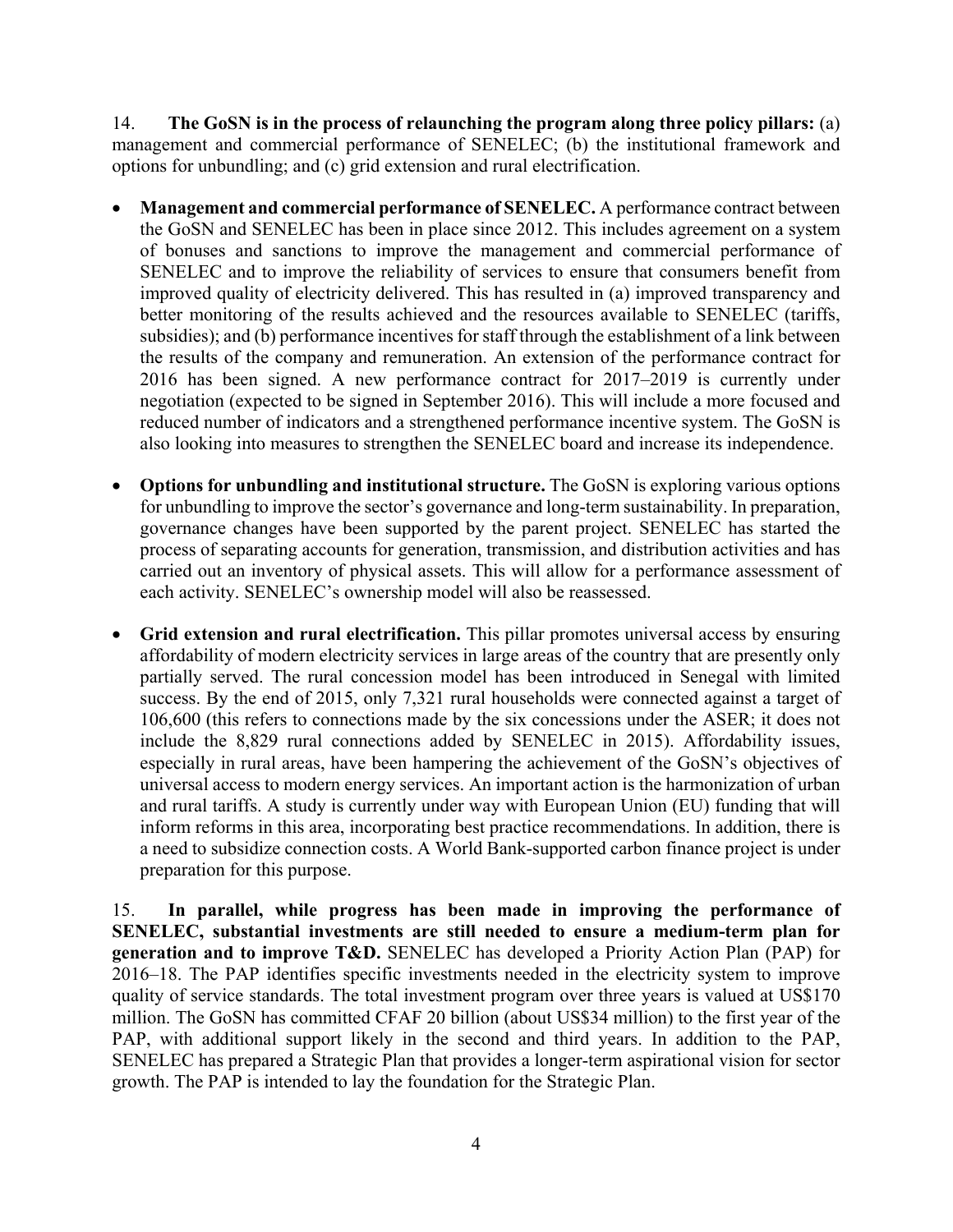16. **The proposed AF comes at a critical time to support the GoSN in implementing its energy sector reform package.** The AF will support key policy actions and invest in measures to scale up infrastructure to improve overall system efficiency, reduce technical and nontechnical losses, and improve bill collection. Implementation of the AF activities is expected to bring in revenue of more than CFAF 3.5 billion (about US\$6 million) per year to SENELEC through reduced losses and increased bill collection. The GoSN's policy focuses in the first instance on decreasing losses and improving collections as this is a less politically sensitive solution than increasing tariffs (which, as described earlier, are already among the highest on the African continent). Key project activities include the installation of prepaid meters for residential customers and intelligent meters for large customers, which even under the current tariffs could improve allocation and targeting of the subsidies; this, in turn, will help improve SENELEC's commercial performance and cash position. In addition to increasing revenues, the project will support the GoSN's policy to improve SENELEC's operational and financial turnaround, focusing on decreasing operational costs (for example, maintenance and fuel); improving access to working capital; and reducing administrative costs. Building on the activities financed under the parent project, the AF will also support the GoSN in assessing the best option to revise utility ownership while in parallel reinforcing the role of the regulator to ensure appropriate sector institutional oversight.

17. **Activities to be scaled up under the AF are essential to ensuring that consumers are able to reap the benefits arising from new generation.** With the Bank's support, SENELEC is finalizing a credible generation plan, which outlines the path to a diversified energy mix and boosting generation capacity to meet growing demand while reducing the cost of supply. The plan will help limit exposure to global oil price shocks. The least-cost generation plan will likely incorporate recent offshore gas discoveries through gas to power, as well as various solar projects, including those supported through the World Bank Group's Scaling Solar Program, which is currently under preparation.

# **Status of the Parent Project**

18. **The Electricity Sector Support Project (P125565), a US\$85 million equivalent IDA credit, was approved on July 26, 2012 and became effective on January 1, 2013.** The PDOs are to contribute to (a) reducing SENELEC's technical and commercial losses and (b) improving the reliability of electricity services in selected areas focusing primarily on Greater Dakar. SENELEC is the project implementing entity. The parent project consists of the following four components:

 **Component 1: Upgrading and Modernization of the Transmission and Distribution Network.** This component includes (a) the upgrading, rehabilitation, or replacement of existing transmission lines and substations in the interconnected network; (b) the upgrading of the distribution network from 6.6 kV to 30 kV in Greater Dakar; (c) the installation of at least 15 remotely controlled medium voltage/low voltage (MV/LV) distribution substations in Greater Dakar; (d) the extension and densification of the distribution network in Greater Dakar; and (e) the extension of the interconnected network to reach isolated secondary consumption centers.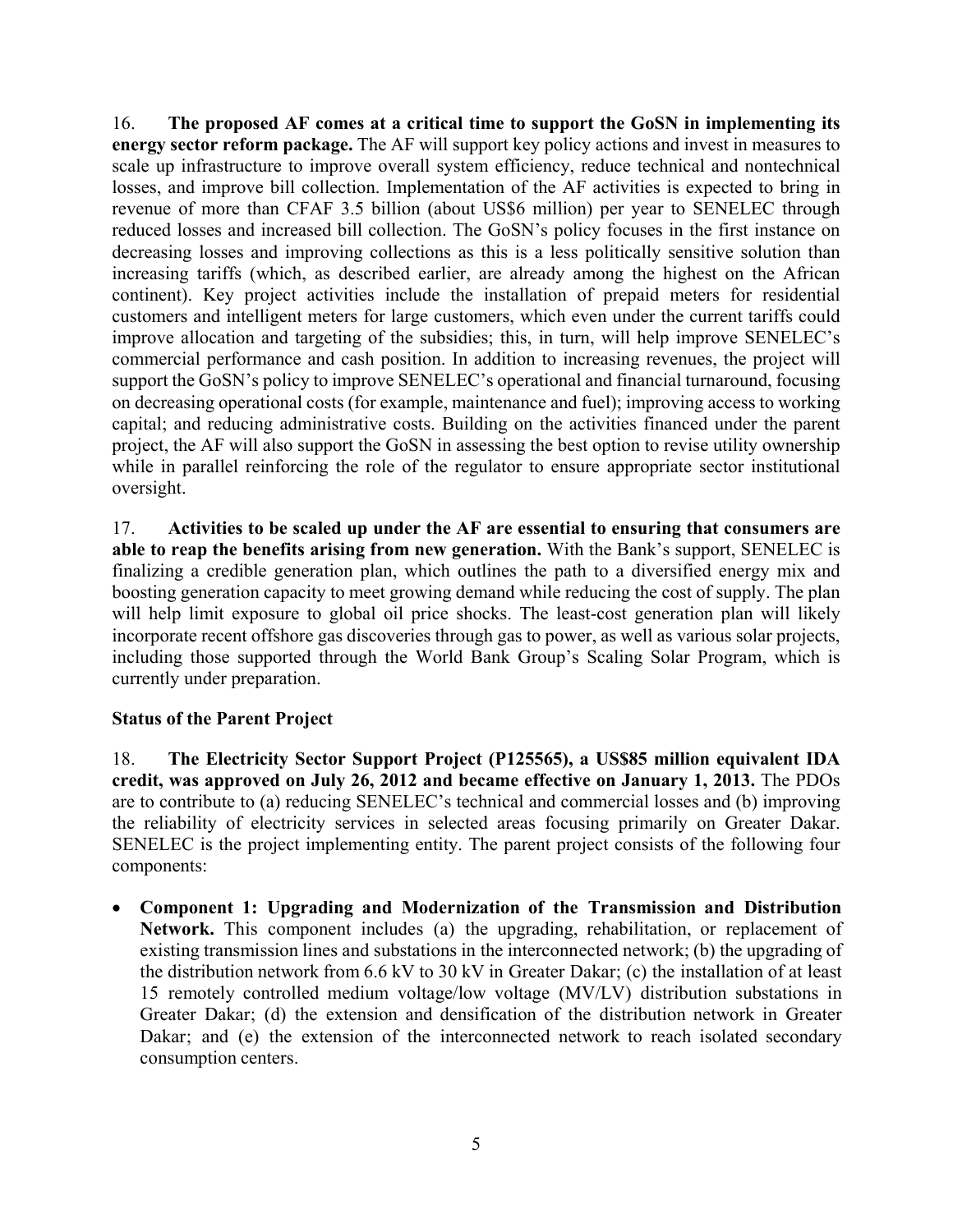- **Component 2: Improve SENELEC's Commercial Performance.** This component aims at improving SENELEC's commercial performance by reducing the cost of billing, increasing bill collection, and reducing nontechnical losses through fraud reduction. This component includes (a) the installation of 150,000 standard transfer specification-compliant split prepaid meters; (b) the installation of about 10,000 electronic smart meters and a remote meter reading system;<sup>3</sup> and (c) the installation of a new electricity customer management system for SENELEC.
- Component 3: Long-term Strategic Outlook. This component aims at carrying out studies designed to assist Senegal in developing a long-term strategy for its energy sector, regarding (a) energy diversification; (b) private sector participation in the energy sector; (c) strengthening of the energy sector's governance, efficiency, transparency, and accountability; and (d) SENELEC's financial restructuring and electricity tariff review. This component has also supported an audit of the performance contract between the GoSN and SENELEC, which has substantially improved the ability to track key performance indicators across the sector.
- **Component 4: Project Implementation, Communication, and Monitoring and Evaluation.** This component provides financing for project coordination, supervision, financial management (FM), communication and outreach, procurement, supervision of implementation of the safeguard instruments, and monitoring and evaluation, including through the provision of technical assistance, training, goods, and audit services

19. **The project is rated satisfactory for progress toward the development objective and overall implementation progress in the most recent Implementation Status and Results Report.** The project has been rated moderately satisfactory or above on both of these indicators in the previous 12 months. The mid-term review of the project took place in January 2015. Main recommendations included: (i) strengthening of financial management control mechanisms (including quality and timing of reporting, internal control, and availability of counterpart financing); and (ii) speeding up procurement processes and disbursements to accelerate implementation. Since the mid-term review, the quality and timing of financial reporting have improved as has the availability of counterpart financing, and the implementing agency is in the process of recruiting an internal auditor for the project (dated covenant under the proposed AF). Disbursements have also picked up, reaching 56.37 percent in early July 2016 and forecasted to reach 60 percent by the end of July 2016. Commitment of project funds is about 90 percent of available financing (with a projection of 100 percent to be reached by September 2016). The overall performance of the parent project on procurement and FM are assessed as moderately satisfactory. A series of measures to strengthen the project fiduciary performance will be implemented in tandem with the AF. The recipient is currently in compliance with all but one recurrent legal covenant under the project. The table below provides an update on each of the recurrent covenants as of June 30, 2016.

<sup>&</sup>lt;sup>3</sup> In addition, given the success of the project, this activity leveraged financing from the French Development Agency for an additional 15,000 smart meters.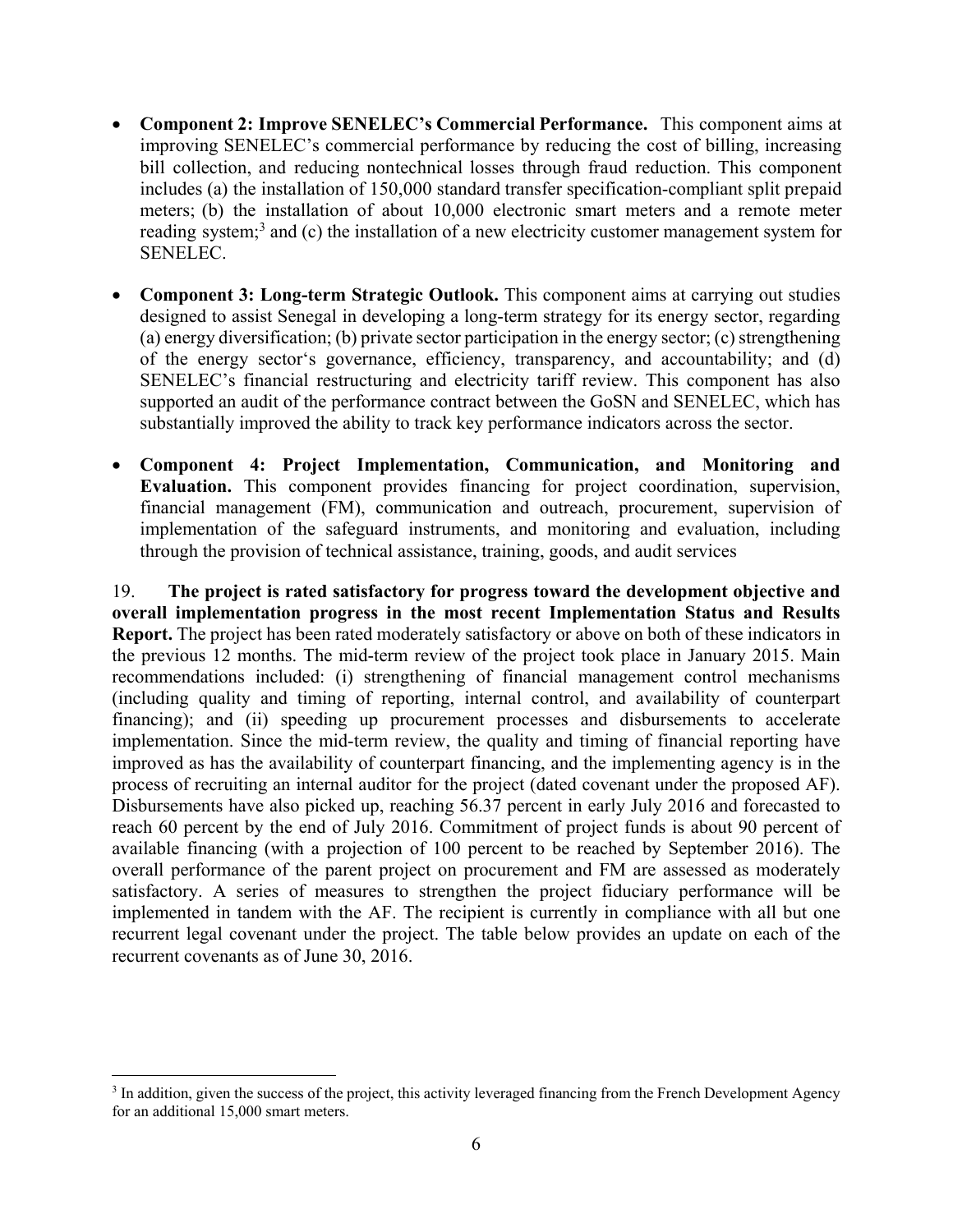| Covenant                                                             | <b>Status</b>                           |
|----------------------------------------------------------------------|-----------------------------------------|
| The Recipient shall ensure that (1) SENELEC's electricity            | Met                                     |
| tariffs are reviewed not later than January 1, April 1, July 1 and   |                                         |
| October 1 in each Fiscal Year to ensure that SENELEC                 |                                         |
| receives the maximum allowed revenue as specified in                 |                                         |
| Schedule 2. Section V. A of the Financing Agreement                  |                                         |
| The Recipient shall ensure that SENELEC maintains a level of         | As of June 30, 2016, Accounts           |
| Accounts Receivables from electricity sales not exceeding 95         | Receivables stands at 125 days. This is |
| days in each Fiscal Year throughout Project implementation           | mainly due to arrears of municipalities |
| (Schedule 2. Section V. B of the Financing Agreement)                | and semi-public entities.               |
| The Recipient shall (i) ensure that no later than November 30 of Met |                                         |
| each year during implementation, SENELEC informs the                 |                                         |
| Recipient and the Association of a forecast of SENELEC's             |                                         |
| EBITDA over debt service ratio; (ii) cause SENELEC to                |                                         |
| maintain such ratio at a level equal to or greater than 1.2          |                                         |
| through the end of 2018 and 1.4 thereafter.                          |                                         |
| (Schedule 2. Section V. C of the Financing Agreement)                |                                         |

**Table 1. Status of Recurrent Legal Covenants – Parent Project**

20. **Project implementation is progressing steadily.** Under Component 1, Upgrading and Modernization of the Transmission and Distribution Network, all contracts are advancing well despite a few implementation issues. These issues include the rehabilitation of the Hann-Cap de Biche transmission line and the rehabilitation of the high-tension substation at Cap de Biche, which are delayed mainly due to unforeseen technical reasons. At the same time, other activities under Component 1 have already been completed, including the network extensions and densifications in Koumpentoum, Koungheul, Nganda, Ourossogui, and Orefonde, which are contributing to achieving the PDOs. These activities have allowed people to have electricity 24 hours per day, compared to seven hours per day previously, with a positive impact on education, health, and economic activities.

21. **Component 2 is advancing satisfactorily.** SENELEC mainstreamed the installation of prepayment meters for all new connections while in parallel scaling up efforts to combat nontechnical losses. Due to the large uptake of prepaid meters, SENELEC is currently facing issues with its reserve stock. The only activity still under procurement under Component 2 is the installation of SENELEC's new commercial and information system.

22. **Under Component 3, most of the studies supported are either completed or under way.** The component has successfully financed several advisory activities that have provided inputs to the GoSN's sector reforms and identified measures to improve SENELEC's performance. These include the integration of renewable energies in SENELEC's energy mix and network, regular audit of the performance contract and preparation of the new contract for 2017–2019 (ongoing), feasibility of liquefied natural gas introduction in the country's energy mix, SENELEC's overall risks analysis, and SENELEC's management and organizational audit and tariff study. Key ongoing studies include the sector institutional and organizational audit as well as SENELEC's accounting separations (both scheduled to be completed by March 2017).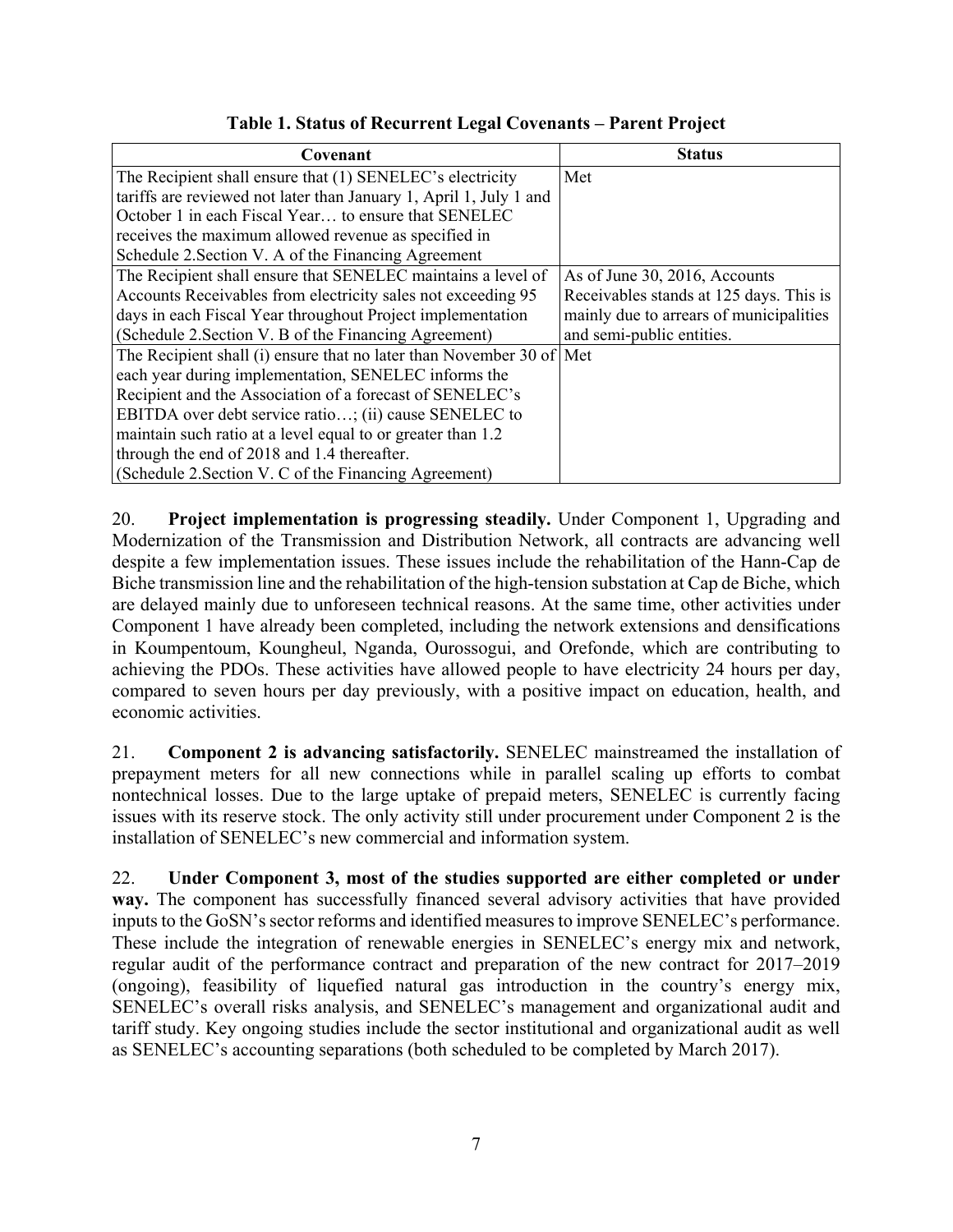23. **Activities under Component 4 are focused on supporting project implementation.** These are being implemented to ensure smooth and timely implementation. In particular, the component financed studies and capacity reinforcement in several areas, such as social and environmental aspects, fiduciary, and project monitoring and evaluation.

# **Rationale for AF**

24. **In line with OP/BP 10.00, Investment Project Financing, the proposed AF will provide support to scale up and maximize the development impact of the Electricity Sector Support Project.** The proposed AF will contribute to achieving the key medium-term results of the PAP, namely a reduction of total losses to 17 percent and at least 60 percent of SENELEC clients on prepaid meters. The AF will focus on investments to reinforce the T&D system (Component 1) and improve the commercial performance of SENELEC (Component 2) during the initial years of the PAP, as well as strategic analytical and advisory support in the form of studies and technical assistance to support the implementation of the GoSN reforms and credible generation options (Component 3). Additional support for project implementation (Component 4) will also be provided.

25. **The activities proposed under the AF are consistent with the PDOs of the Electricity Sector Support Project, and the AF will retain the same implementation arrangements.** Although the IDA envelope for the AF is limited to US\$70 million, a larger volume of investments has been identified by the GoSN and SENELEC, in particular regarding the upgrading, rehabilitation, and replacement of existing transmission lines and substations. The final choice of investments to be financed under the project will be made based on several criteria, particularly advancement of procurement documents and safeguards studies, as well as urgency for continuity of services.

26. **The proposed AF is strategically aligned with the World Bank Group's twin goals of reducing extreme poverty and promoting shared prosperity, Senegal's Second Poverty Reduction Strategy Paper, the GoSN's priorities as outlined in the PSE and LESDP, and the World Bank's FY13–17 Country Partnership Strategy (CPS) for Senegal (Report No. 73478- SN).** Electricity is a critical engine of economic growth, which is the most effective means of reducing poverty and boosting shared prosperity. Most economic activities will be impossible without electricity. Reliable, competitively priced electricity is essential for competitiveness, business development, job creation, and income generation. Electricity access is also a vital catalyst for wider social development, including the delivery of social services, such as health and education, which help lift populations out of poverty and enable economic growth. Lighting, refrigeration, and effective sterilization procedures enabled by electricity supply make health care far more effective, while electricity improves education by enabling superior lighting and powering of computers.

27. **The FY13–17 CPS supported Senegal's National Social and Economic Development Strategy priorities (today reflected into the PSE) and Senegal's efforts to engage in a recovery and a higher-growth and shared prosperity path over the medium term.** This CPS is built upon the foundation of strengthening the governance framework and building resilience. CPS Pillar 1 focuses on accelerating growth and creating employment, including an outcome related to improving access to energy. The proposed AF is also aligned with the guiding principles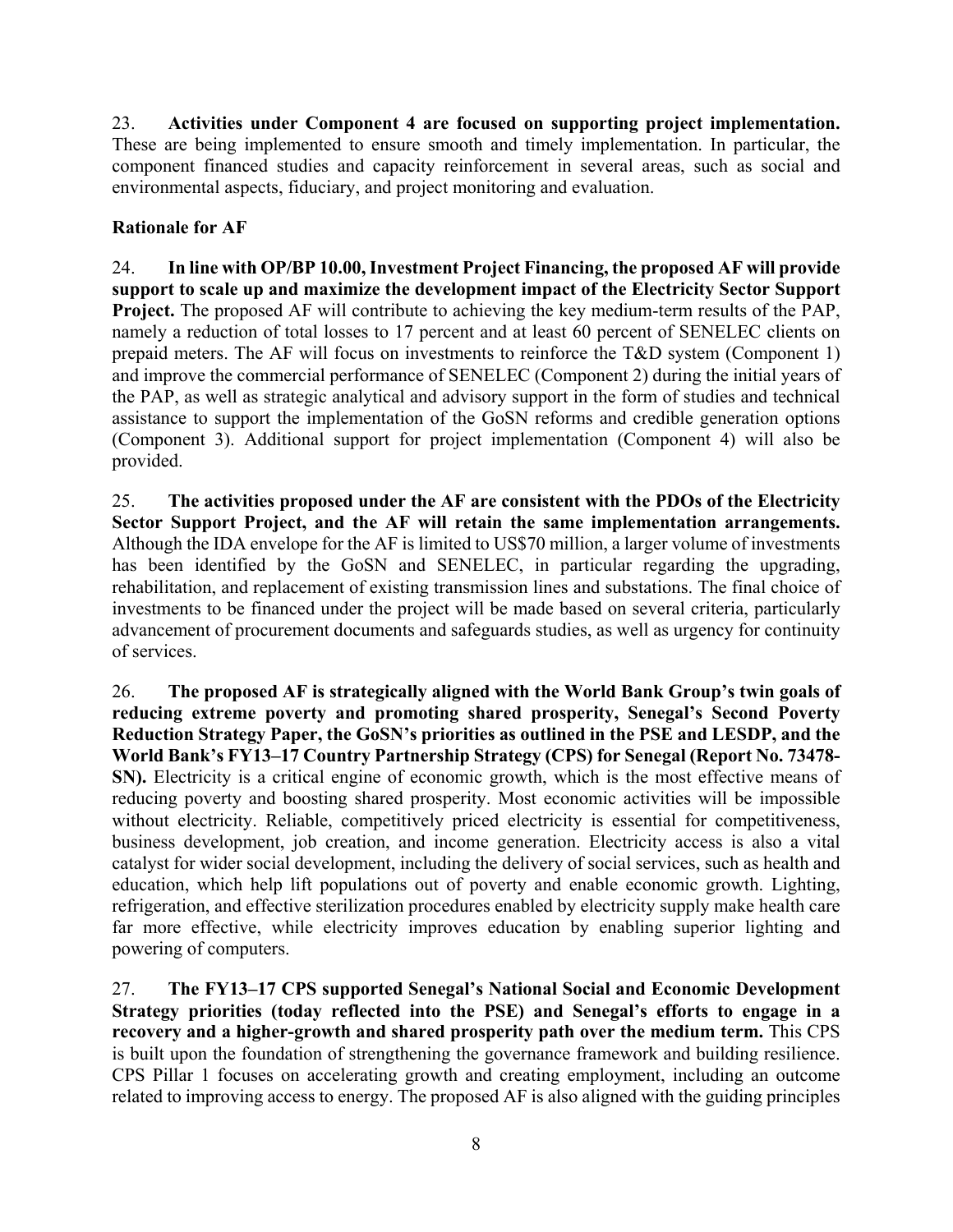included in the World Bank Group's energy sector directions paper, *Toward a Sustainable Energy Future for All: Directions for the World Bank Group's Energy Secto*r, in particular in seeking market solutions to leverage financial resources and help governments foster private sector participation and investments.

28. **The timing of the proposed operation is critical to support the GoSN reform process and leverage financing from other donors.** The GoSN's and SENELEC's ownership of the Electricity Sector Support Project is strong and has improved over time. The continuous and increased IDA engagement in the sector will allow to leverage project funds to attract parallel cofinancing from the EIB in the amount of US\$94 million, expected to be approved in late 2016 (US\$14 million of which will be in the form of a grant from the EU Commission to the EIB for on-granting to Senegal) to complement the project activities. Table 1 summarizes the financing plan for the project. Furthermore, the German Development Bank (*Kreditanstalt für Wiederaufbau*, KfW) is also preparing a separate investment project with activities modelled on the project.

| Component                                                                               | <b>IDA</b><br>Original<br>Credit | <b>IDA</b><br>АF<br>Credit* | $EIB*$ | <b>GoSN</b><br>Original<br>Contribution | <b>GoSN AF</b><br><b>Contribution</b> | <b>Total</b> |
|-----------------------------------------------------------------------------------------|----------------------------------|-----------------------------|--------|-----------------------------------------|---------------------------------------|--------------|
| Component 1: Upgrading and<br>modernization of the T&D Network                          | 41.5                             | 35.0                        | 74.5   | 4.8                                     | 0.0                                   | 155.7        |
| Component 2: Improve SENELEC's<br>Commercial Performance                                | 32.3                             | 23.0                        | 19.4   | 3.2                                     | 0.0                                   | 77.9         |
| Component 3: Long-term Strategic<br>Outlook                                             | 8.3                              | 8.0                         | 0.0    | 0.0                                     | 0.0                                   | 16.3         |
| Component 4: Project<br>Implementation, Communication,<br>and Monitoring and Evaluation | 3.0                              | 4.0                         | 0.0    | 0.5                                     | 4.0                                   | 11.5         |
| Total                                                                                   | 85.0                             | 70.0                        | 93.9   | 8.5                                     | 4.0                                   | 261.4        |

**Table 2. Electricity Sector Support Project Financing Plan (US\$, millions)** 

*Note*: Each of the IDA and EIB financing will fund 100 percent of their respective activities under a parallel financing arrangement with separate financing agreements. \*All amounts include price contingencies.

29. **The proposed AF is a key element of a suite of World Bank Group (WBG) instruments supporting the power sector value chain in Senegal, including generation, transmission, distribution, and improvement of SENELEC's performance.** The WBG program is anchored in strong sector dialogue with the authorities, focusing on lowering the cost of energy through cheaper and more mixed generation, better governance and management of the power sector, and ensuring reasonably priced energy access in rural areas. The proposed AF will also complement the first objective of the energy-related objectives within the intended nationally determined contributions made by the GoSN as part of the 21<sup>st</sup> annual Conference of the Parties process in Paris 2015.

30. **Policy support is provided through, among others, a series of IDA-financed programmatic budget support operations concluded in 2015.** These have led to the Letter of Development Policy for the Energy Sector, the performance contract with SENELEC, and an addendum to the performance contract to include a performance-based mechanism for SENELEC staff. Going forward, WBG support (in particular the next phase of budget support operations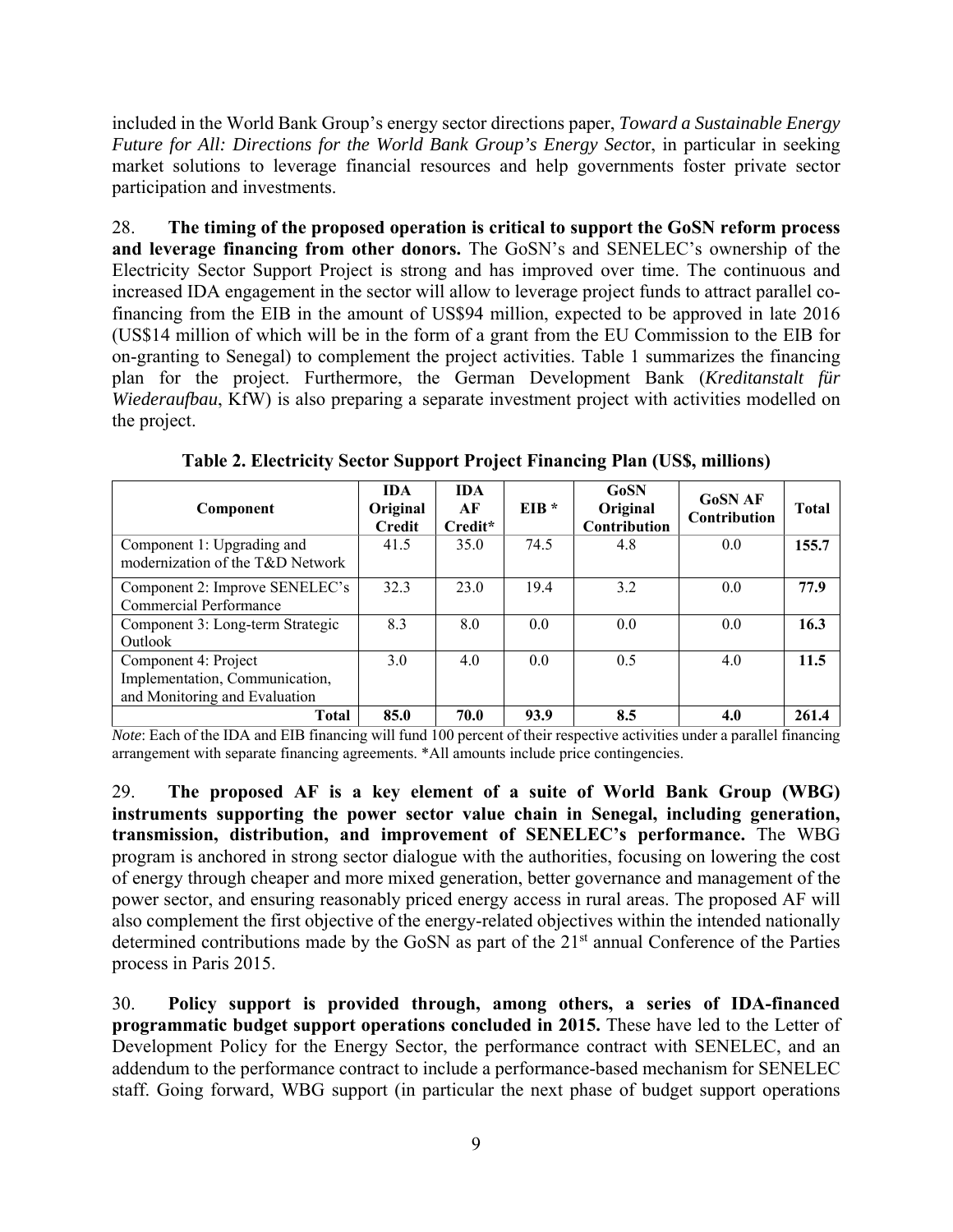under preparation) will focus on achieving key actions identified in the GoSN energy sector reform program.

31. **The proposed AF complements other WBG operations to bridge supply and reduce the cost of generation by addressing key T&D bottlenecks.** The WBG-supported dual fuel private power investment at Taiba Ndiaye, which came online in mid-March 2016, will alleviate the need for emergency rentals and thus meet expanding demand at lower cost. In addition, the Bank-supported *Organisation pour la Mise en Valeur du fleuve Gambie* (OMVG - The Gambia River Basin Development Organisation) Interconnection Project (P146830) will link Senegal to Guinea, providing access to its extensive hydropower potential at lower cost, while also connecting the Casamance and Senegal Oriental regions to the national grid. A project to extend the OMVS system is also under preparation with the World Bank support, which will enable the enhanced hydro capacity (from the Manantali hydropower plant as well as from the forthcoming Gouina hydropower plant) to be evacuated efficiently by interconnecting the OMVS and OMVG at Tambacounda. The World Bank is supporting the access agenda in Senegal through The Sustainable Energy for All Technical Assistance Program (P145845) that is helping to develop an investment prospectus to reach the GoSN access goals and the Sustainable and Participatory Energy Management Project for Senegal that contributes to increasing the availability of diversified household fuels. Senegal is also due to benefit from the Banda Gas to Power Guarantee Project (P145664), for which IDA is providing guarantees to Mali, Mauritania, and Senegal. The WBG is also working with the GoSN to prepare a support package for a quick, transparent tender process for the development of 50 MW to 200 MW of solar IPP projects in the context of the Bank Group Scaling Solar Program, supported jointly by IDA, International Finance Corporation, and Multilateral Investment Guarantee Agency.

# **III. Proposed Changes**

# **Summary of Proposed Changes**

The proposed AF will support SENELEC to scale up investments under the Electricity Sector Support Project. The activities under the AF are aligned with the existing PDO and will be incorporated under existing project components. A closing date extension of four years and one month, to October 31, 2020, is proposed to allow for completion of activities under the project, particularly the AF, and to align with the timeline of investments receiving parallel co-financing from the EIB. The disbursement estimates and implementation schedule are revised in line with the proposed new activities and closing date. The project results framework has also been updated.

| Change in Implementing Agency              | Yes $\lceil \quad \rceil$ No $\lceil X \rceil$   |
|--------------------------------------------|--------------------------------------------------|
| Change in Project's Development Objectives | Yes $\lceil \quad \rceil$ No $\lceil X \rceil$   |
| Change in Results Framework                | $Yes[X] No$ []                                   |
| Change in Safeguard Policies Triggered     | Yes $\lceil \quad \rceil$ No $\lceil X \rceil$   |
| Change of EA category                      | Yes $\lceil \ \cdot \rceil$ No $\lceil X \rceil$ |
| Other Changes to Safeguards                | Yes $\lceil \quad \rceil$ No $\lceil X \rceil$   |
| Change in Legal Covenants                  | Yes $\lceil \quad \rceil$ No $\lceil X \rceil$   |
| Change in Loan Closing Date(s)             | $Yes[X] No$ []                                   |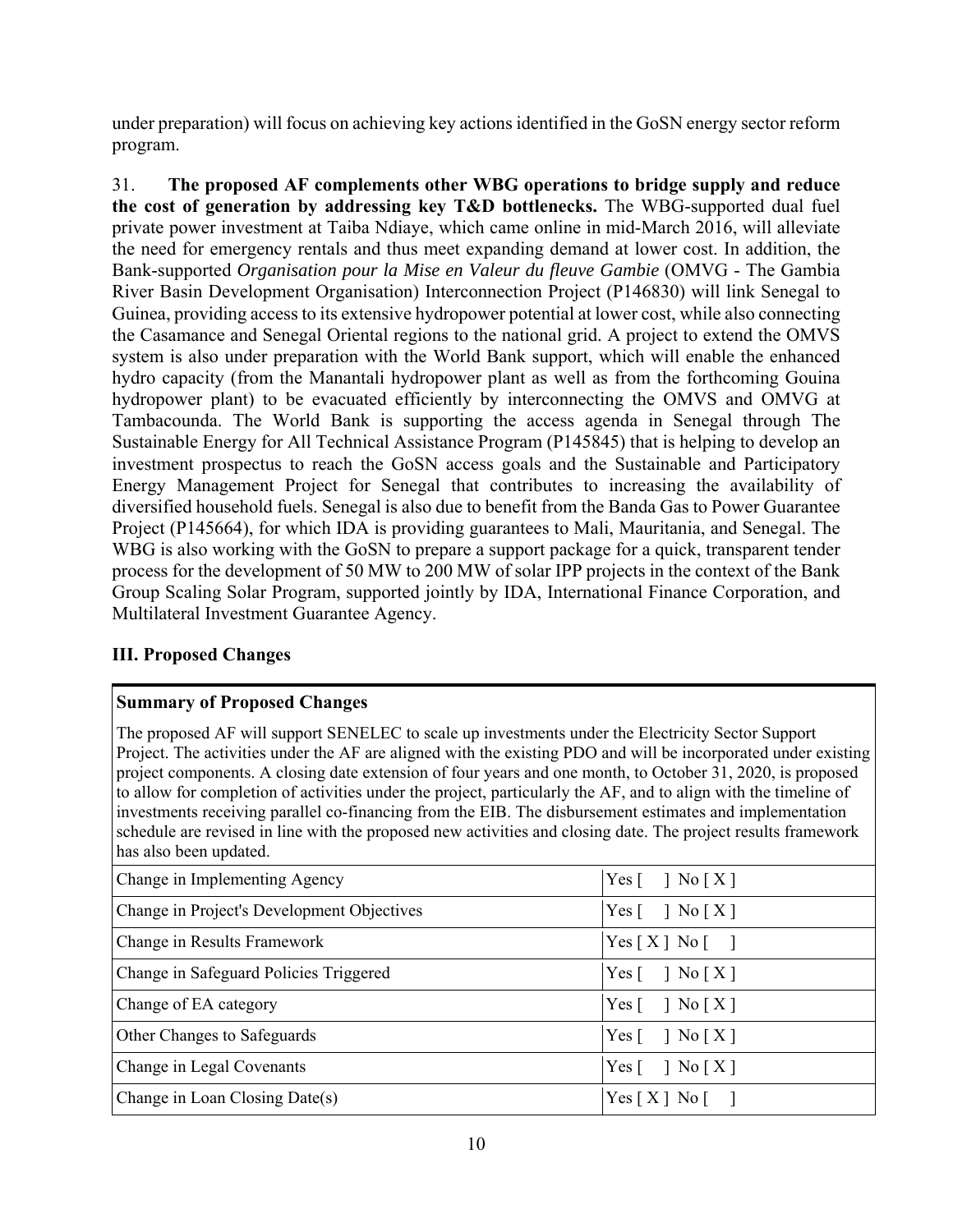| <b>Cancellations Proposed</b>                | Yes $\lceil \ \ \rceil$ No $\lceil X \rceil$   |
|----------------------------------------------|------------------------------------------------|
| Change in Disbursement Arrangements          | Yes $\lceil \ \ \rceil$ No $\lceil X \rceil$   |
| Reallocation between Disbursement Categories | Yes $\lceil \quad \rceil$ No $\lceil X \rceil$ |
| Change in Disbursement Estimates             | $Yes[X] No$ []                                 |
| Change to Components and Cost                | $Yes[X] No$ []                                 |
| Change in Institutional Arrangements         | Yes $\lceil \ \ \rceil$ No $\lceil X \rceil$   |
| Change in Financial Management               | Yes $\lceil \ \ \rceil$ No $\lceil X \rceil$   |
| Change in Procurement                        | Yes $\lceil \quad \rceil$ No $\lceil X \rceil$ |
| Change in Implementation Schedule            | $Yes[X] No$ []                                 |
| Other Change $(s)$                           | Yes $\lceil \quad \rceil$ No $\lceil X \rceil$ |

## **Development Objective/Results**

## **Project's Development Objectives**

Original PDO

The project development objectives are to contribute to: (i) reducing SENELEC's technical and commercial losses; and (ii) improving the reliability of electricity services in selected areas focusing primarily on Greater Dakar.

## **Change in Results Framework**

Explanation:

The results framework has been updated. In particular, the PDO indicators have been revised to align with the system-wide indicators included in SENELEC's performance contract and reflect the results of the additional activities. These indicators are monitored on a quarterly basis by an external auditor and are aligned with the key metrics to assess sector performance. End target dates have been updated to reflect the proposed new project closing date. A PDO-level indicator related to beneficiary feedback ("average response time to customer complaints") has been added.

|                           | Compliance                                                                                          |                                                                                                                                                                                                                                                                                                        |                    |           |                  |            |  |  |  |  |  |
|---------------------------|-----------------------------------------------------------------------------------------------------|--------------------------------------------------------------------------------------------------------------------------------------------------------------------------------------------------------------------------------------------------------------------------------------------------------|--------------------|-----------|------------------|------------|--|--|--|--|--|
|                           | <b>Covenants - Additional Financing to the Senegal Electricity Sector Support Project - P158655</b> |                                                                                                                                                                                                                                                                                                        |                    |           |                  |            |  |  |  |  |  |
| <b>Source</b><br>of Funds | <b>Finance</b><br>Agreement<br>Reference                                                            | <b>Description of Covenants</b>                                                                                                                                                                                                                                                                        | Date Due           | Recurrent | <b>Frequency</b> | Action     |  |  |  |  |  |
| <b>IDA</b>                | Front-end<br>Fee                                                                                    | The Front-end Fee payable by the<br>Recipient shall be equal to one<br>quarter of one percent $(\frac{1}{4}$ of $1\%)$<br>of the Credit amount. The<br>Recipient shall pay the Front-end<br>Fee not later than sixty days after<br>the Effective Date. Article II, 2.03<br>of the Financing Agreement. | $31$ -Dec-<br>2016 |           |                  | <b>New</b> |  |  |  |  |  |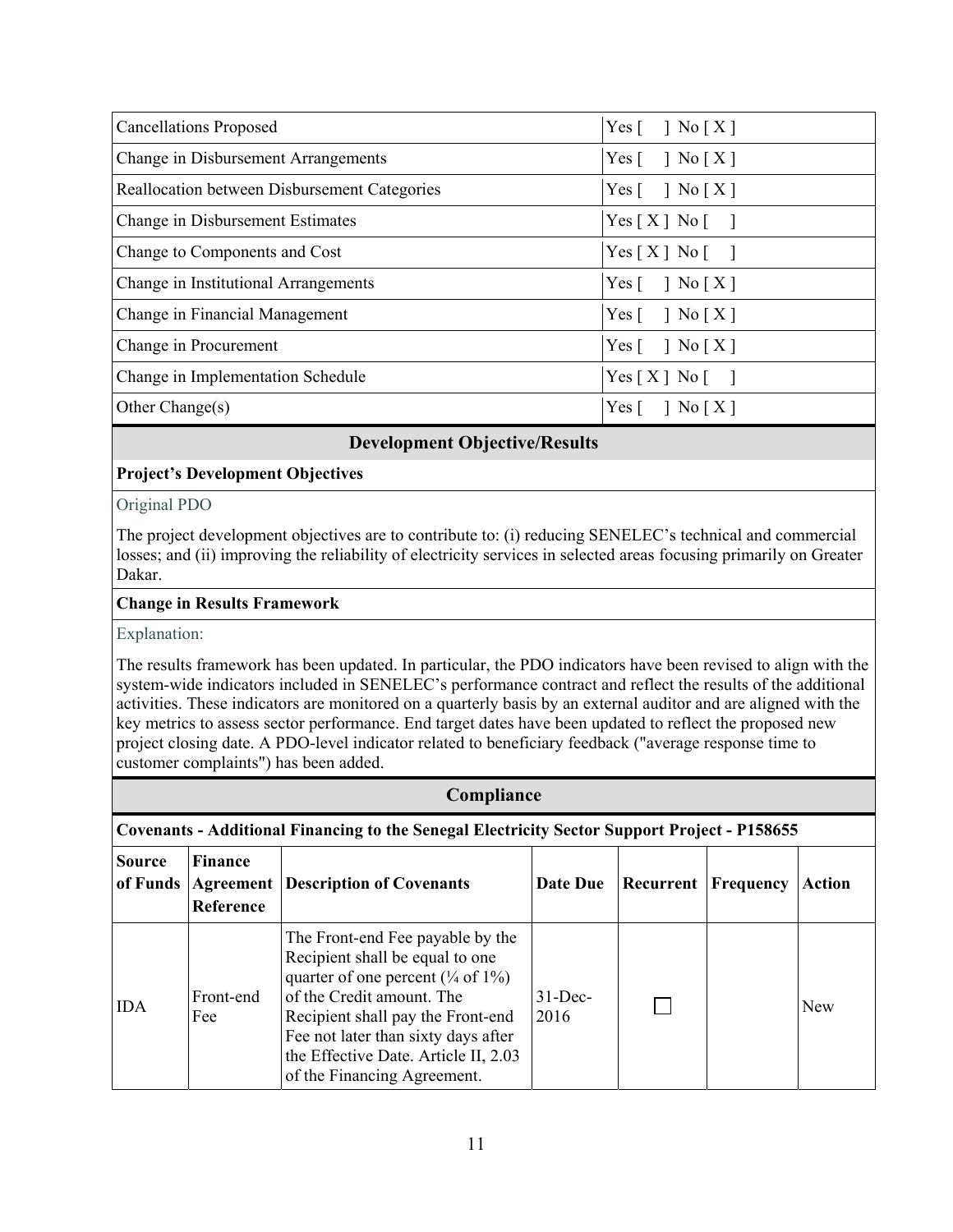| <b>IDA</b>                                          | Internal<br>auditor                  | Agreement (2). | The Project Implementing Entity<br>shall, not later than one (1) month<br>after the Effective Date, employ<br>and thereafter maintain at all times<br>during project implementation, an<br>internal auditor whose<br>qualifications, experience and<br>terms of reference shall be<br>acceptable to the Association.<br>Section I, A of the Project                                                                                                                    | $30-Nov-$<br>2016 |               |  | <b>New</b> |
|-----------------------------------------------------|--------------------------------------|----------------|------------------------------------------------------------------------------------------------------------------------------------------------------------------------------------------------------------------------------------------------------------------------------------------------------------------------------------------------------------------------------------------------------------------------------------------------------------------------|-------------------|---------------|--|------------|
| <b>IDA</b>                                          | Project<br>Implementa<br>tion Manual | Association.   | The Project Implementing Entity<br>shall, not later than one (1) month<br>after the Effective Date (a) update<br>under terms of reference<br>acceptable to the Association, and<br>furnish to the Recipient and the<br>Association, an implementation<br>manual for the Project containing<br>detailed arrangements and<br>procedures, specified in Section I,<br>C, 1 of the Project Agreement and<br>thereafter adopt such PIM as shall<br>have been approved by the | $30-Nov-$<br>2016 |               |  | <b>New</b> |
| <b>IDA</b>                                          | Project<br>accounting<br>software    | 3.             | The Project Implementing Entity<br>shall, not later than three (3)<br>months after the Effective Date<br>update its accounting software to<br>include the Project. Section II, B,                                                                                                                                                                                                                                                                                      | $31-Jan-$<br>2017 |               |  | <b>New</b> |
| <b>Conditions</b>                                   |                                      |                |                                                                                                                                                                                                                                                                                                                                                                                                                                                                        |                   |               |  |            |
| <b>Source Of Fund</b>                               |                                      |                | Name                                                                                                                                                                                                                                                                                                                                                                                                                                                                   |                   | <b>Type</b>   |  |            |
| <b>IDA</b>                                          |                                      |                | <b>Execution of Subsidiary</b><br>Agreement, Article V, 5.01                                                                                                                                                                                                                                                                                                                                                                                                           |                   | Effectiveness |  |            |
|                                                     | <b>Description of Condition</b>      |                | The Additional Condition of Effectiveness consists of the following, namely that the Subsidiary<br>Agreement has been executed on behalf of the Recipient and the Project Implementing Entity.                                                                                                                                                                                                                                                                         |                   |               |  |            |
| <b>Source Of Fund</b><br><b>Name</b><br><b>Type</b> |                                      |                |                                                                                                                                                                                                                                                                                                                                                                                                                                                                        |                   |               |  |            |
| <b>IDA</b>                                          |                                      |                | <b>Execution of Subsidiary</b><br>Agreement, Article V, 5.02                                                                                                                                                                                                                                                                                                                                                                                                           |                   | Effectiveness |  |            |
|                                                     | <b>Description of Condition</b>      |                |                                                                                                                                                                                                                                                                                                                                                                                                                                                                        |                   |               |  |            |
|                                                     | accordance with its terms.           |                | The Subsidiary Agreement has been duly authorized or ratified by the Recipient and the Project<br>Implementing Entity and is legally binding upon the Recipient and the Project Implementing Entity in                                                                                                                                                                                                                                                                 |                   |               |  |            |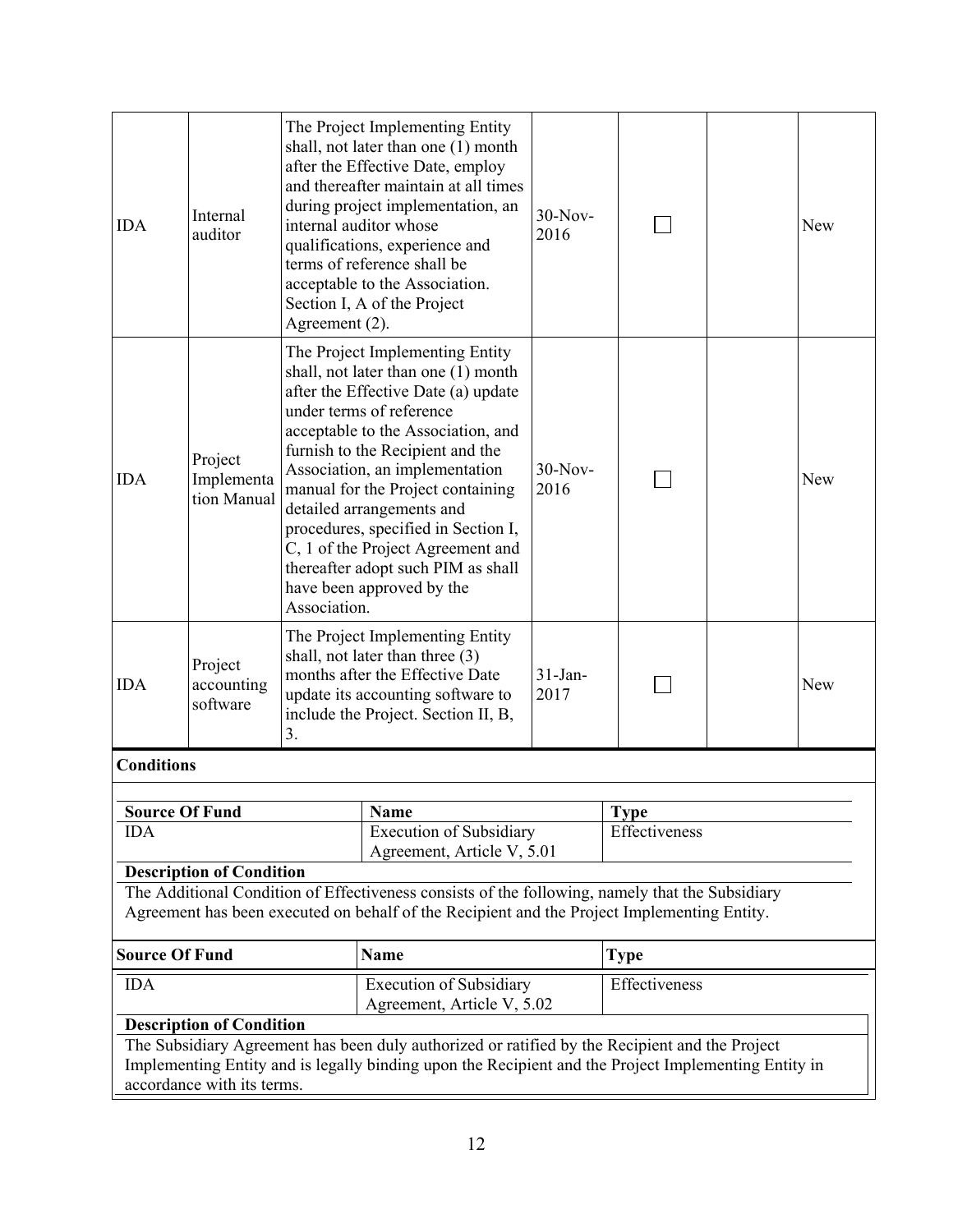| <b>Source Of Fund</b>                                 |               | Name                                                                                                                                                                                                                                                                                    |                               | <b>Type</b>                                    |                                    |  |
|-------------------------------------------------------|---------------|-----------------------------------------------------------------------------------------------------------------------------------------------------------------------------------------------------------------------------------------------------------------------------------------|-------------------------------|------------------------------------------------|------------------------------------|--|
| <b>IDA</b>                                            |               | Withdrawal Conditions;<br>Withdrawal Period                                                                                                                                                                                                                                             |                               | Disbursement                                   |                                    |  |
| <b>Description of Condition</b>                       |               |                                                                                                                                                                                                                                                                                         |                               |                                                |                                    |  |
|                                                       |               | Notwithstanding the provisions of Part A of Section IV of the Financing Agreement, no withdrawal shall<br>be made (a) from the Credit Account until the Association has received payment in full of the Front-end<br>Fee; or (b) for payments made prior to the date of this Agreement. |                               |                                                |                                    |  |
|                                                       |               | <b>Risk</b>                                                                                                                                                                                                                                                                             |                               |                                                |                                    |  |
| <b>Risk Category</b>                                  |               |                                                                                                                                                                                                                                                                                         |                               | Rating (H, S, M, L)                            |                                    |  |
| 1. Political and Governance                           |               |                                                                                                                                                                                                                                                                                         |                               | Moderate                                       |                                    |  |
| 2. Macroeconomic                                      |               |                                                                                                                                                                                                                                                                                         |                               | Moderate                                       |                                    |  |
| 3. Sector Strategies and Policies                     |               |                                                                                                                                                                                                                                                                                         |                               | Substantial                                    |                                    |  |
| 4. Technical Design of Project or Program             |               |                                                                                                                                                                                                                                                                                         |                               | Moderate                                       |                                    |  |
|                                                       |               | 5. Institutional Capacity for Implementation and Sustainability                                                                                                                                                                                                                         |                               | Substantial                                    |                                    |  |
| 6. Fiduciary                                          |               |                                                                                                                                                                                                                                                                                         |                               | Moderate                                       |                                    |  |
| 7. Environment and Social                             |               |                                                                                                                                                                                                                                                                                         |                               | Low                                            |                                    |  |
| 8. Stakeholders                                       |               |                                                                                                                                                                                                                                                                                         |                               | Moderate                                       |                                    |  |
| 9. Other                                              |               |                                                                                                                                                                                                                                                                                         |                               |                                                |                                    |  |
| OVERALL                                               |               |                                                                                                                                                                                                                                                                                         |                               | Substantial                                    |                                    |  |
|                                                       |               | <b>Finance</b>                                                                                                                                                                                                                                                                          |                               |                                                |                                    |  |
|                                                       |               | <b>Loan Closing Date - Additional Financing (Additional Financing</b><br>to the Senegal Electricity Sector Support Project - P158655)                                                                                                                                                   |                               |                                                |                                    |  |
| <b>Source of Funds</b>                                |               | <b>Proposed Additional Financing Loan Closing Date</b>                                                                                                                                                                                                                                  |                               |                                                |                                    |  |
| <b>International Development</b><br>Association (IDA) |               | 31-Oct-2020                                                                                                                                                                                                                                                                             |                               |                                                |                                    |  |
| $-$ P125565)                                          |               | Loan Closing Date(s) - Parent (Electricity Sector Support Project                                                                                                                                                                                                                       |                               |                                                |                                    |  |
| Explanation:                                          |               |                                                                                                                                                                                                                                                                                         |                               |                                                |                                    |  |
|                                                       |               | A closing date extension of four years and one month is proposed to allow for completion of some of the<br>remaining activities under the parent project and completion of the activities to be supported by the AF.                                                                    |                               |                                                |                                    |  |
| Ln/Cr/TF                                              | <b>Status</b> | <b>Original Closing Date</b>                                                                                                                                                                                                                                                            | <b>Closing</b><br><b>Date</b> | <b>Current Proposed</b><br><b>Closing Date</b> | <b>Previous Closing</b><br>Date(s) |  |
| IDA-51450                                             | Effective     | 30-Sep-2016                                                                                                                                                                                                                                                                             | 30-Sep-<br>2016               | 31-Oct-2020                                    |                                    |  |
|                                                       |               | <b>Change in Disbursement Estimates (including all Sources of Financing)</b>                                                                                                                                                                                                            |                               |                                                |                                    |  |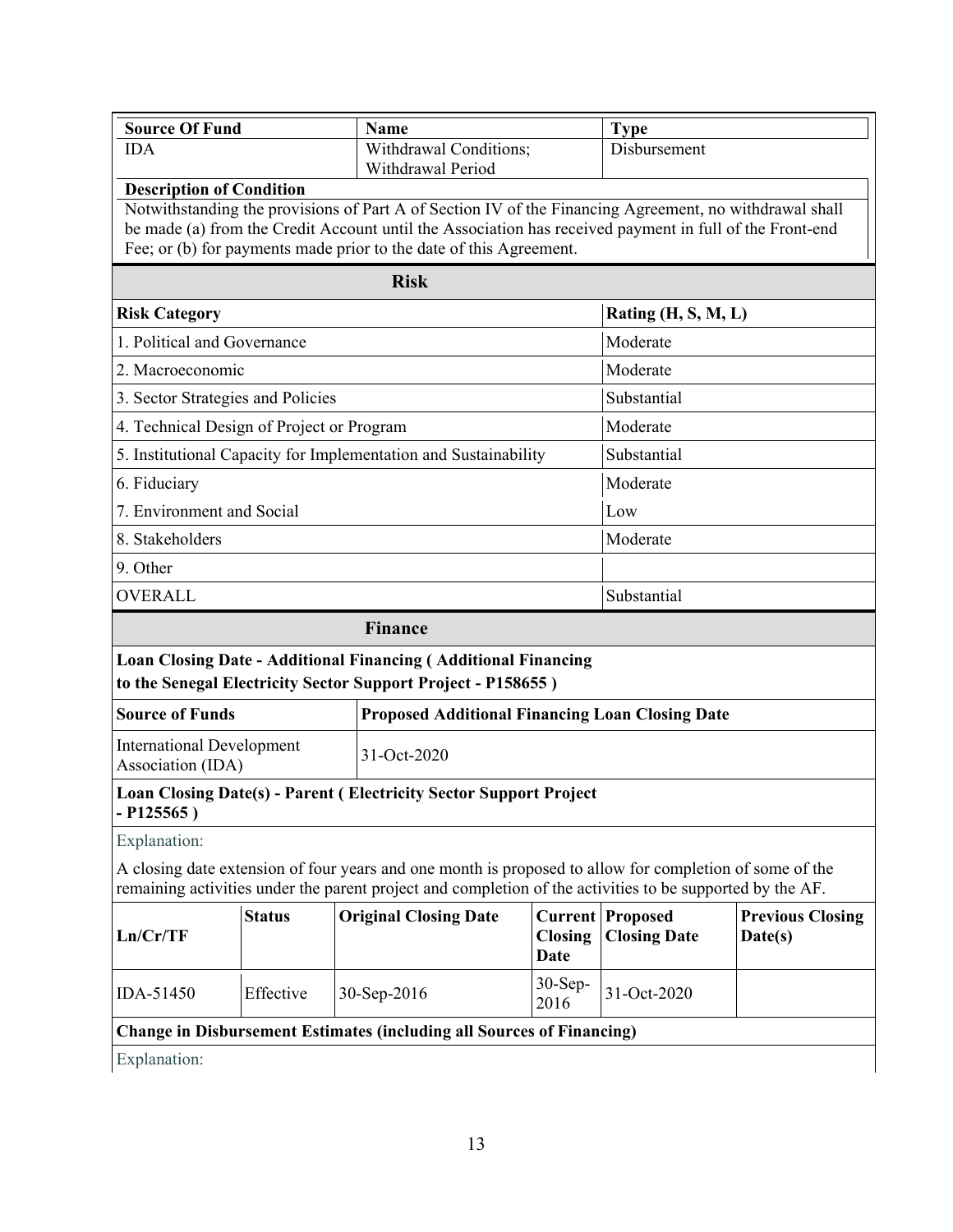Disbursement estimates are updated to reflect the proposed AF and the undisbursed balance under the original project, taking into account the proposed new closing date.

| <b>Expected Disbursements (in USD Million)</b> (IDA Financing) |       |       |        |        |        |  |  |  |
|----------------------------------------------------------------|-------|-------|--------|--------|--------|--|--|--|
| <b>Fiscal Year</b>                                             | 2017  | 2018  | 2019   | 2020   | 2021   |  |  |  |
| Annual                                                         | 10.00 | 35.00 | 30.00  | 20.00  | 9.00   |  |  |  |
| Cumulative                                                     | 61.00 | 96.00 | 126.00 | 146.00 | 155.00 |  |  |  |

#### **Allocations - Additional Financing to the Senegal Electricity Sector Support Project - P158655**

| <b>Source of</b><br><b>Fund</b> | Currency   | <b>Category of Expenditure</b>                                                                                                                                                 | <b>Allocation</b> | Disbursement %<br>(Type Total) |
|---------------------------------|------------|--------------------------------------------------------------------------------------------------------------------------------------------------------------------------------|-------------------|--------------------------------|
|                                 |            |                                                                                                                                                                                | <b>Proposed</b>   | <b>Proposed</b>                |
| <b>IDA</b>                      | <b>EUR</b> | $(1)$ Goods, works, non-consulting<br>services, Training, Operating Costs,<br>and consultants' services for the<br>Project (except Parts A.2, A.3, B.1,<br>$B.2$ , and $B.3$ ) | 62,800,000        | 100                            |
|                                 |            | Total:                                                                                                                                                                         | 62,800,000        | 100                            |
|                                 |            | $\sim$                                                                                                                                                                         |                   |                                |

#### **Components**

### **Change to Components and Cost**

#### Explanation:

The proposed AF will finance additional activities under the existing Electricity Sector Support Project components as described below.

- *Component 1: Upgrading and Modernization of the Transmission and Distribution Network (US\$110 million, of which IDA US\$35 million and EIB US\$74.5 million [of which EU US\$14 million grant]).* The AF will finance selected activities of the PAP to strengthen SENELEC's T&D network and increase capacity to manage the network to reduce losses and improve network availability, reliability, and network safety. IDA-supported activities will include investments along the following lines:
	- o Upgrading, rehabilitation, or replacement of existing transmission lines and substations in the interconnected network, including rehabilitation of 13 existing MV/LV substations; updating and standardization of SENELEC's electrical protection systems; rehabilitation of the radio system and telecommunications of SENELEC's network; and network expansion with a third bay transformer of 40 MVA/30 KV in Touba's substation
	- o Installation of at least 15 remotely controlled MV/LV distribution substations in Greater Dakar, including installation of remote control for switching (circuit breaker and disconnector) devices in 90 MV substations.
	- o Extension and densification of the distribution network in Greater Dakar, including creation of 61 MV/LV substations; installation of 100 km of MV lines; and installation of 34 km of LV lines.
	- o Extension of the interconnected network to reach isolated secondary consumption centers, including creation of 40 MV/LV substations, installation of 464 km of MV lines, and installation of 93 km of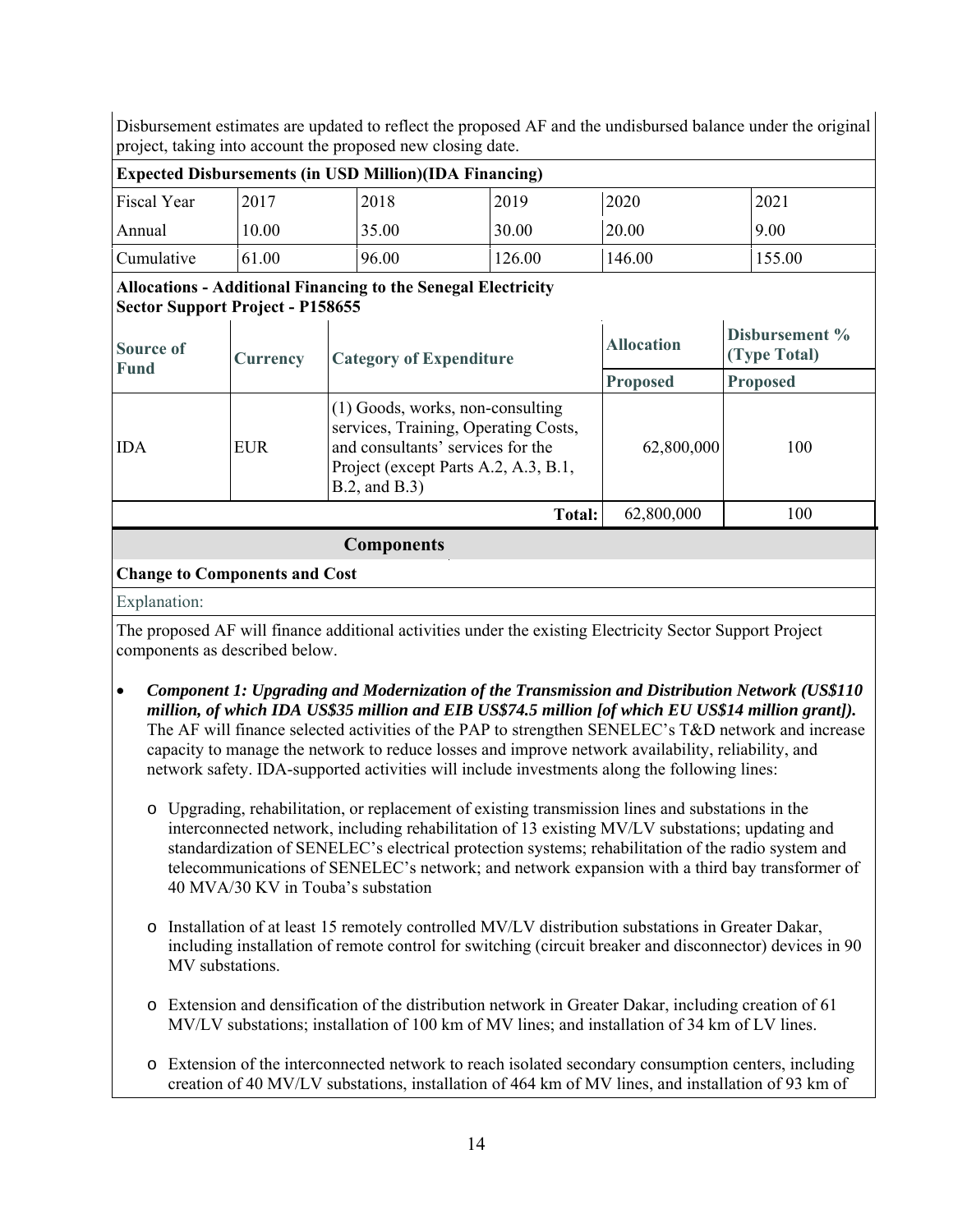LV lines.

EIB investments include grid extension such as the following:

- o Upgrading, rehabilitation, or replacement of existing transmission lines and substations in the interconnected network area of the recipient's territory, including rehabilitation of two existing MV/LV substations and updating and standardization of SENELEC's electrical protection systems.
- o Extension and densification of the distribution network in the Greater Dakar, Dabo, and Velingara regions.
- o Extension of the interconnected network to reach isolated secondary consumption centers of the recipient's territory, including in the areas of Tangori, Baila, Kounkane, and Medina Gounass.
- *Component 2: Improve SENELEC's Commercial Performance (US\$42 million, of which IDA US\$23 million and EIB US\$19.4 million).* IDA-supported activities will include investments that improve SENELEC's commercial performance by increasing bill collection and reducing nontechnical losses through fraud reduction, such as the following:
	- o Additional prepayment meters. This will include the supply of an additional 260,000 standard transfer specification-compliant split prepaid meters (in addition to the 150,000 under the parent project), of which 40,000 will be supplied to vendors at farmers markets.
	- o Internal wiring for selected LV customers. This activity will include the installation of internal wiring for 12,500 low-income households to enable access and rehabilitation of internal wiring at the farmers markets receiving prepayment meters to improve safety and reduce electricity theft.
	- o Develop communication and marketing on SENELEC's prepayment system. This will include gendersensitive communications such as outreach activities through women's groups to sensitize the population to the hazards of illegal connection, the benefits of bill payment, and the benefits of having safe and legal connections.
	- o Support to improve the quality of services provided by SENELEC's customer call center, including expansion of call center facilities and the purchase of associated equipment. This activity is expected to improve SENELEC's ability to engage with customers and gather beneficiary feedback.

EIB funding would support procurement and installation of an additional 300,000 prepaid meters.

- Component 3: Long-term Strategic Outlook (IDA US\$8 million). The AF will continue to support SENELEC and the GoSN in developing a medium- to long-term strategy for the energy sector, including technical assistance to conduct strategic studies and support to implement recommendations from strategic studies conducted under the parent project. Activities will include the following:
	- o Support for improvement of SENELEC internal governance, focusing on the implementation of the recommendations identified during the first phase of analytical studies under the parent project on risk analysis, monitoring and evaluation tool, administrative, accounting, and financial procedures, accounts separation, and financial restructuring including, where feasible, consideration of gender dimensions.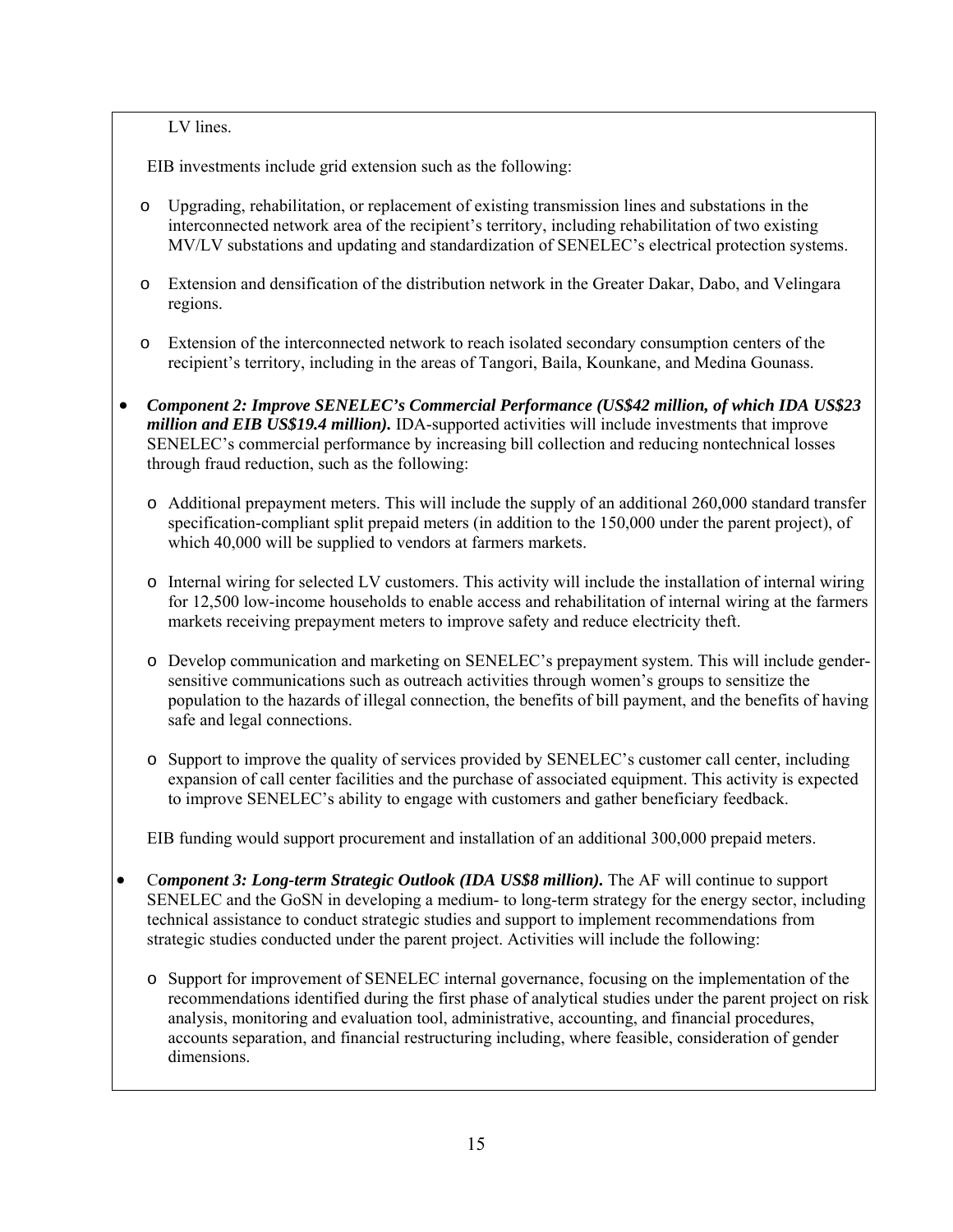- o Support for sector reform, through technical assistance on topics such as options for private sector participation in the energy sector, a tariff study, an audit of SENELEC's performance contract for 2017-2019, and a regulatory study.
- o Support for sector and project planning, such as assistance on natural gas sector development in Senegal; assistance on development and implementation of the Strategic Plan; generation planning software; and updates to the generation, transmission, and distribution planning.
- *Component 4: Project Implementation, Communication, and Monitoring and Evaluation (US\$8 million, of which IDA US\$4 million and SENELEC US\$4 million).* The AF will continue to support supervision-related activities. This includes the following:
	- o Similar to the parent project, this component will provide support to the Project Implementation Unit (PIU) through the provision of technical assistance, training, operational costs, and support for project coordination, supervision, FM, communication and outreach, procurement, and audit services. In particular, the AF will support any reinforcement capacity needed within the PIU to manage the additional funds, such as the recruitment of supervisory engineering consultants ("owner's engineers") as well as support for fiduciary functions.
	- o In terms of monitoring and evaluation, the AF will support a beneficiary survey, including baseline and end-of-project surveys to understand the project's impact, including gender-related impacts. As part of the monitoring of Component 2, the project will track, with the support of the World Bank Gender and Energy Team, the number of women vendors at farmers markets and female household heads who receive a new meter. The survey will also contribute to the project's citizen engagement aspects.
	- o The AF will finance studies, communication activities, and technical assistance to ensure that project safeguard measures are systematically carried out throughout the life of the project. Similar to the original project, adequate financial provision to face any potential resettlement arising out of involuntary resettlement will be made available by the Government/SENELEC included in the confirmed US\$4 million counterpart funds for the project. The costs associated with the preparation of the project-related safeguard instruments, population information and awareness raising, and monitoring and evaluation will be financed through IDA funds.

The current and revised component costs (all sources of financing) are shown in the following table. With the resources of the AF (including IDA, EIB, and GoSN counterpart funding), total resources under the project will amount to just over US\$261 million.

| <b>Current Component</b><br><b>Name</b>                                                               | <b>Proposed Component Name</b>                                                                        | <b>Current Cost   Proposed</b><br>(USSM) | Cost (US\$M) | <b>Action</b> |
|-------------------------------------------------------------------------------------------------------|-------------------------------------------------------------------------------------------------------|------------------------------------------|--------------|---------------|
| Component 1: Upgrading<br>and modernization of the<br>Transmission and<br><b>Distribution Network</b> | Component 1: Upgrading and<br>modernization of the<br><b>Transmission and Distribution</b><br>Network | 46.25                                    | 155.7        | Revised       |
| Component 2. Improve<br>SENELEC's commercial<br>performance                                           | Component 2. Improve<br>SENELEC's commercial<br>performance                                           | 35.5                                     | 779          | Revised       |
| Component 3. Long term<br>strategic outlook                                                           | Component 3. Long term<br>strategic outlook                                                           | 8 2 5                                    | 16.3         | Revised       |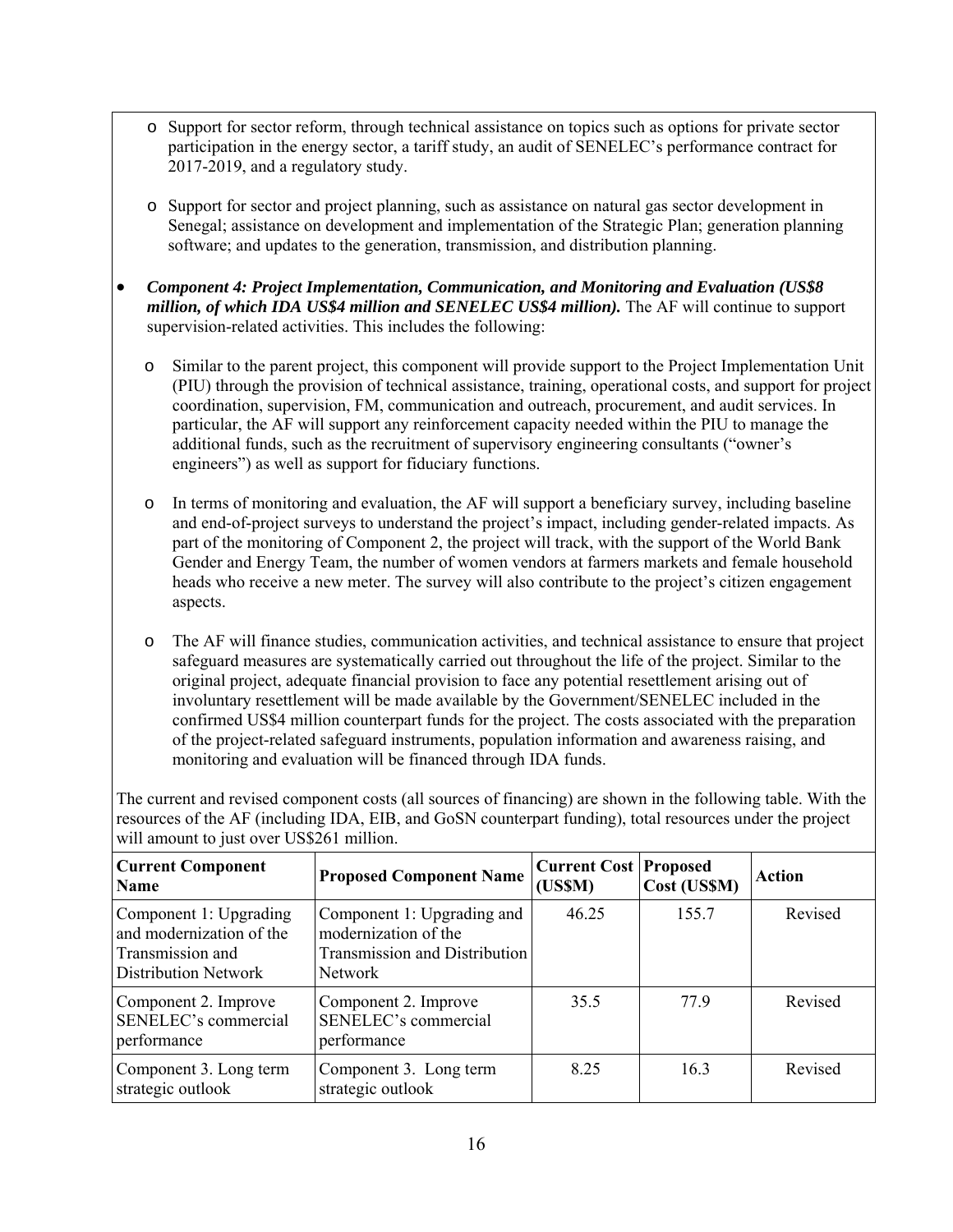| Component 4. Project<br>implementation,<br>communication and<br>monitoring and evaluation | Component 4. Project<br>implementation,<br>communication and<br>monitoring and evaluation | 3.5  | 11.5  | Revised |  |  |  |  |
|-------------------------------------------------------------------------------------------|-------------------------------------------------------------------------------------------|------|-------|---------|--|--|--|--|
|                                                                                           | <b>Total:</b>                                                                             | 93.5 | 261.4 |         |  |  |  |  |
| <b>Other Change(s)</b>                                                                    |                                                                                           |      |       |         |  |  |  |  |
| <b>Change in Implementation Schedule</b>                                                  |                                                                                           |      |       |         |  |  |  |  |

Explanation:

SENELEC remains the implementing agency. The implementation schedule is updated to reflect the AF activities and the proposed extension of the project closing date to October 31, 2020.

While EIB will be providing parallel co-financing through a separate financing agreement, the Bank task team is exploring the possibility of using World Bank procurement guidelines for EIB financing. Joint supervision by the World Bank and EIB teams is planned.

# **IV. Appraisal Summary**

## **Economic and Financial Analysis**

Explanation:

The proposed AF is economically viable with an economic internal rate of return (EIRR) of 23 percent for Component 1 and 44 percent for Component 2.

The proposed AF is financially viable with a combined financial internal rate of return (FIRR) of 16 percent for Component 1 and 30 percent for Component 2.

The project economic and financial analyses are limited to Bank investments and do not consider EIB investments due to data limitations. The economic and financial analyses were prepared for the two main investment components: T&D (Component 1) and prepaid meters (Component 2). Alternatives were considered to analyze the impacts of the activities. SENELEC has several planning and load flow models for optimization of the T&D system associated with schemes for expanding the generation. The investment mixes were analyzed by models to come up with the investment program that has the lowest present value of costs and meets the capacity requirements over time. Details of the economic and financial analyses are included in Annex 4.

**Justification of public financing.** The investment component of the project consists of construction of electricity T&D assets that will remain state owned. Hence, public sector financing is the most efficient and least costly financing mechanism under the existing institutional framework.

**Value added of Bank support.** The GESP leverages the Bank's experience in neighboring countries and lessons learned from previous and ongoing projects in similar settings.

*Component 1* 

The primary benefits from improving the T&D network come from increased consumption by existing and new customers, from transformer and lines loss reduction, and from outages reduction.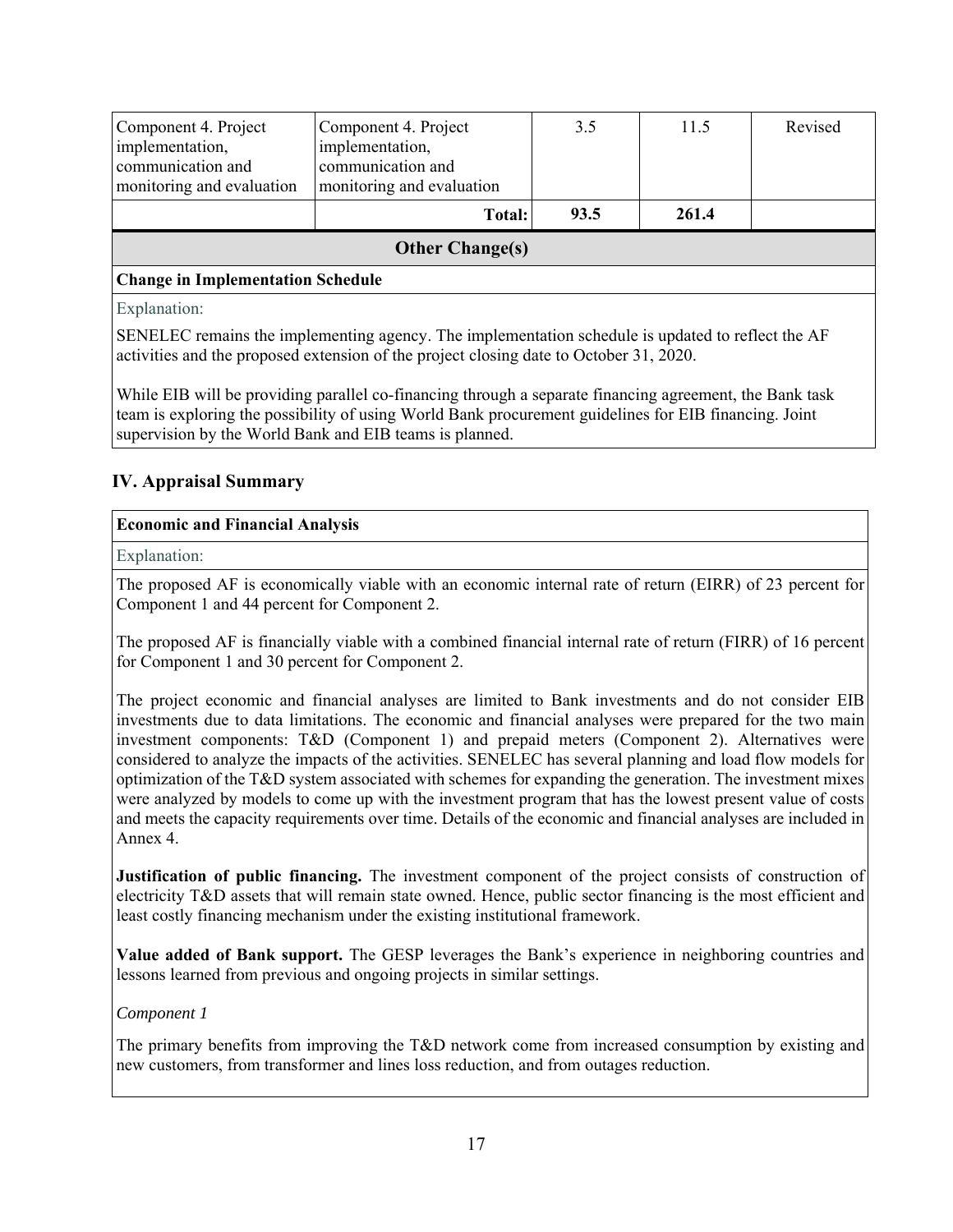The T&D component of the project will connect new customers to the grid for whom the service of the utility would not be available without the project. The benefits of the electricity delivered to these customers are valued at what they would be willing to pay for the incremental energy supplied by the project.

The economic benefits of loss reduction are calculated using the 'with-without' project approach and evaluated at the willingness to pay since it is assumed that this reduction in losses would translate into an increase in sales. The economic benefits from the reduction of outages are valued at the costs of electricity to the end users (that is, the average opportunity cost of the energy when outages occur).

The economic net present value (NPV) of the project is US\$114 million and the EIRR 23 percent (discount rate of 6 percent). The switching values indicate that the project could sustain substantial variations in critical variables before the NPV becomes zero.

The financial benefits are based on average tariff data and increased sales that derive from reduced T&D losses. The financial NPV will be US\$56 million and the FIRR 16 percent (discount rate of 6 percent). The switching values indicate that the project could sustain substantial variations in critical variables before the NPV becomes zero.

### *Component 2*

The component is economically viable with an NPV of US\$50 million and an EIRR of 44 percent. The component is financially viable with an NPV of US\$18 million and an FIRR of 30 percent. The switching values of both the economic and financial analyses of Component 2 indicate that the component is not sensitive to an increase in investments costs or to a reduction of energy saved by the deployment of prepayment meters. The project is however sensitive either to an increase in the cost of the energy sold or to a decrease in sales.

#### **Financial Analysis of SENELEC**

Since 2013, SENELEC has reduced unserved demand aided by lower international oil prices and investments that expanded HFO power plants and rehabilitated power generation after a period of severe disruptions. Generation upgrades have resulted in lower production costs, with the amount of emergency rental power in the interconnected system decreasing from 150 MW to 100 MW. Shifting from expensive diesel to cheaper HFO allowed for further savings. SENELEC's tariff compensation (a direct government subsidy provided to the utility to maintain affordable tariffs) has been reduced from about CFAF 120 billion in 2012 to about CFAF 88 billion in 2013 and about CFAF 78 billion in 2014. Annex 3 includes details on the evolution of SENELEC's financial situation from 2006 to 2014 with generation information and information on the number of clients.

Financial projections show a significant improvement of SENELEC's financial position. SENELEC is likely to break even as early as 2016 (see Annex 4 for details, including margins per sale from 2015 to 2020 and profit or loss from 2014 to 2017), and therefore the GoSN is not expected to provide tariff compensation subsidies for the foreseeable future if oil prices remain low. Improvements in the financial sustainability of the sector depend on the coming online of various generation assets, including power imports from neighboring countries, commissioning of Sendou 1 IPP power plant and extra generating capacity at Cap de Biche through the Contour Global IPP, and loss reduction and increased cash collections though the increased use of prepayment meters. Financial projections are highly sensitive to external oil price shocks, potential delays with private sector generation projects, and unforeseen disruptions caused by equipment failure.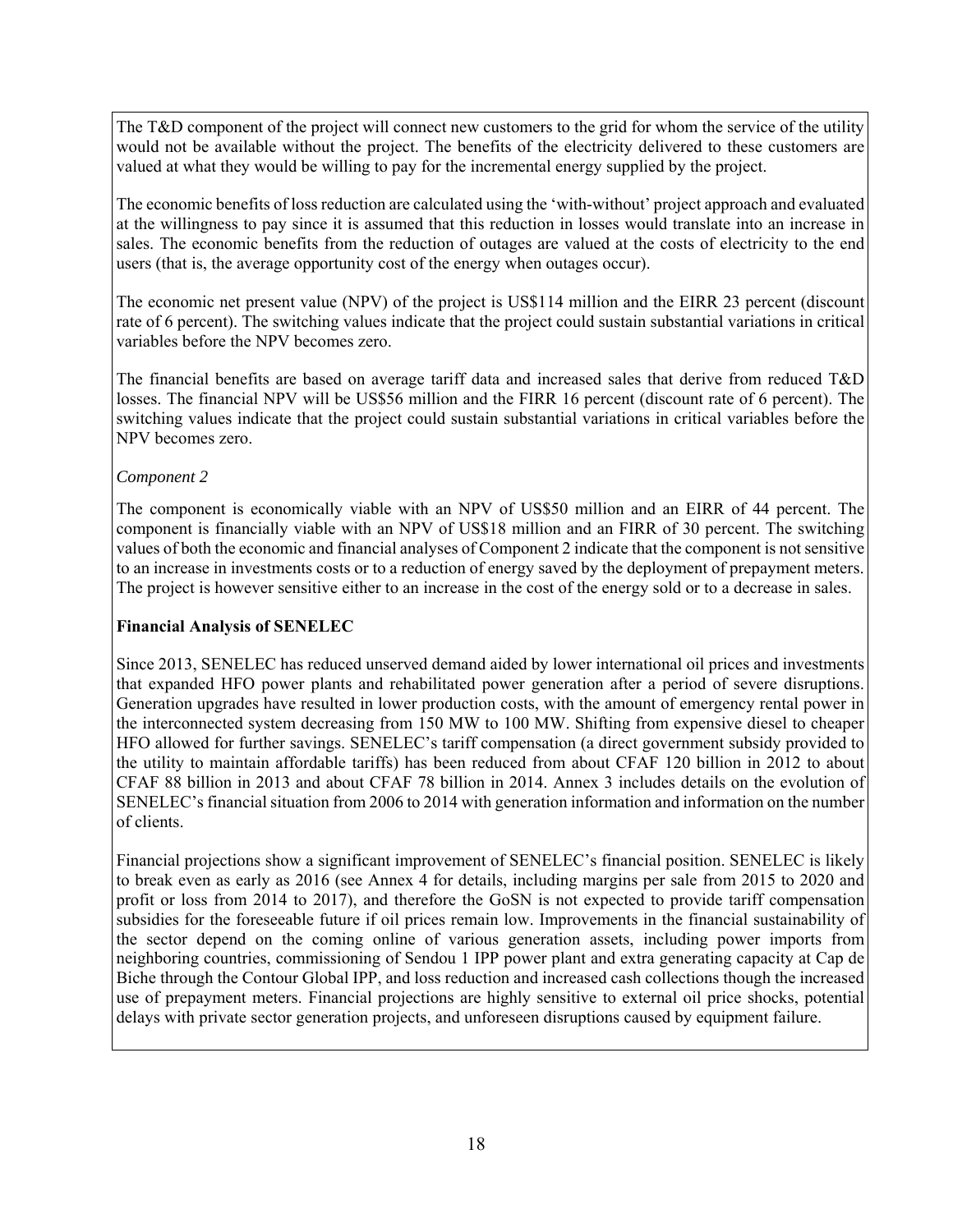SENELEC's activities will generate margins covering the needs of short-term financing. The situation will strongly improve with the commissioning of new, cheaper production units and the regional interconnection in the context of a low crude oil price.

### **Greenhouse Gas Accounting Analysis**

The proposed AF covers T&D infrastructure investments, which are expected to reduce T&D losses. Because the appraisal of the original project did not cover greenhouse gas (GHG) accounting, the impact of both the original and AF on GHG emissions is assessed here. According to the information received from SENELEC, T&D losses are expected to be reduced by at least 1 percentage point as a result of the upgrades. The expected lifetime of these investments is 30 years. These data are used as the basis to estimate net GHG emissions.

The baseline losses are estimated at 285 GWh per year. The emission factor for Senegal based on HFO and diesel generation is assumed as  $0.614 \text{ tCO}_2/\text{MWh}$  (according to the Bank's GHG accounting manual). With 30 years of economic life, the baseline emissions from  $T\&D$  losses is 5,219 tCO<sub>2</sub>.

The T&D losses will be reduced to 249 GWh per year as a result of the project. Using the same emissions factor, emissions with support of the project are estimated to be  $4,566$  tCO<sub>2</sub> over the economic life of the project. In total, the project reduces GHG emissions by  $652 \text{ tCO}_2$  in the 30 years of economic life.

### **Technical Analysis**

Explanation:

The technologies supported by the AF have been successfully implemented by SENELEC and other utilities in Sub-Saharan Africa to strengthen and increase capacity of the network and improve commercial performance.

The project uses well-established technologies to improve network availability, reliability, safety, and reduction of T&D losses. The project presents no unusual construction or operational challenges. The equipment and the technologies used in construction and operation of distribution networks are well-known and proven, including in Senegal. The project will observe conventional electricity utility standards for these works and equipment specification will be based on European/international standards to ensure that proper quality standards are maintained.

Project costs are based on recent prefeasibility studies and inputs from SENELEC. Considering the possibility of relative cost increases during the implementation, a contingency amount has been included in the estimated prices for investment activities under the AF.

## **Environmental Analysis**

A review of the current instrument has been completed, and an action plan is being prepared to ensure that any shortcomings are addressed during the implementation of the AF. The proposed activities under the AF involve construction or civil works with minor environmental impacts. The environmental safeguard documentation of the parent project, including the Environmental and Social Management Framework and Resettlement Policy Framework, has been updated to reflect the revised project scope and was published in the World Bank InfoShop and in-country on May 26, 2016. The Integrated Safeguards Data Sheet has also been updated and disclosed on May 26, 2016. Preparation of the Environmental and Social Management Plan and Resettlement Action Plan will be financed through Component 4. Environmental safeguards implementation is assessed as satisfactory in the most recent Implementation Status and Results Report of the parent project (February 2016).

#### **Social Analysis**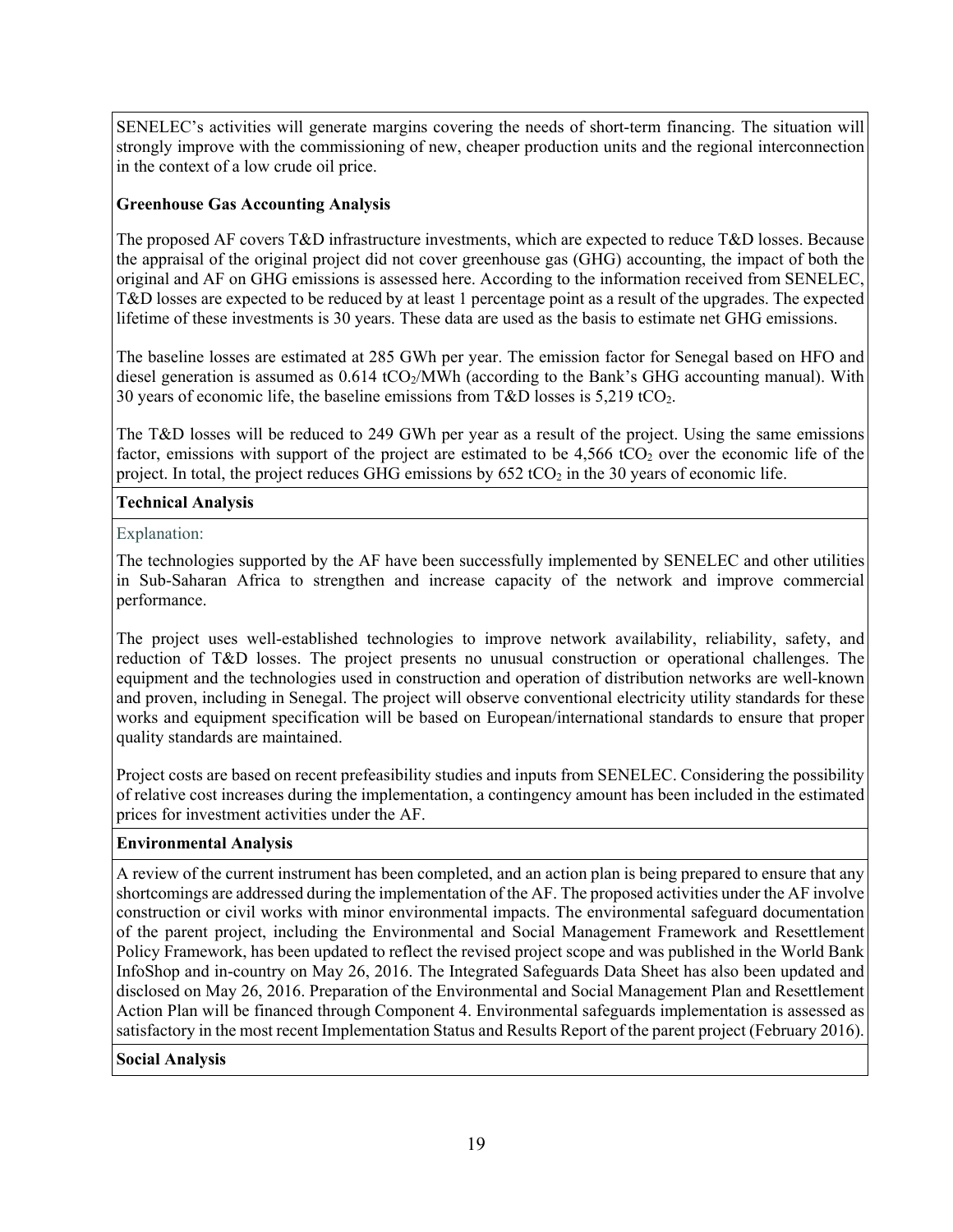A review of the current safeguard instruments has been completed, and an action plan is being prepared to ensure that any shortcomings are addressed during the implementation of the AF. The proposed activities under the AF involve construction or civil works with minor social impacts. The social safeguard documentation of the parent project, including the Environmental and Social Management Framework and Resettlement Policy Framework have been updated to reflect the revised project scope and were published in the World Bank InfoShop and in-country on May 26, 2016. The Integrated Safeguards Data Sheet has also been updated and disclosed. Preparation of the Environmental and Social Management Plan and Resettlement Action Plan will be financed through Component 4. Involuntary resettlement implementation is assessed as satisfactory in the most recent Implementation Status and Results Report of the parent project (February 2016).

#### **Citizen Engagement/Beneficiary Feedback**

A beneficiary survey will be conducted in sample villages to gather baseline data to understand key issues around electricity connections, consumer satisfaction, communication with the utility, gender, and social issues. This survey will be done using a mixed methods approach of data collection, focus group discussions, and analysis and will be carried out in two stages: to gather baseline data and to gather impact-level data at project completion. The data collection and focus group discussions will provide a feedback mechanism and help donor and government counterparts develop a more robust monitoring and evaluation system with regard to female and male consumers and reasonable indicators and targets to be considered under the project's results framework.

The project will also provide support to improve the quality of services provides by SENELEC's customer call center including expansion of call center facilities and the purchase of associated equipment. An indicator to this effect has been added to the project results framework.

#### **Gender**

Through the support of the World Bank-implemented Energy Sector Management Assistance Program's Africa Gender and Energy Program (P149119), resources have been dedicated to develop knowledge and pilot activities within the energy sector, specifically with the ASER and under the Senegal Second Sustainable and Participatory Energy Management Project (P120629). This has resulted in better development outcomes, increased female participation in decision making, increases in women's incomes, and overall improvement of women's status in the community. With training supported by the Senegal Second Sustainable and Participatory Energy Management Project (P120629), over 1,000 women have emerged as charcoal producers, while the share of total community income going to women has risen from 3 percent in 2009 to 12 percent in 2013 with additional increases expected in the years to come.

On the knowledge front, as part of a larger Bank/Energy Sector Management Assistance Program study on gender and electricity infrastructure, a gender-disaggregated impact analysis of planning and construction phases of T&D investments, as well as the deployment of meters supported by the parent project was carried out to assess project impacts. The analysis focused on land and labor markets and the extent to which T&D investments can promote socioeconomic development in affected areas.

The qualitative research was undertaken from May 25 to June 5, 2015, and focused on five locations: three locations in the Greater Dakar area and two locations in Central Senegal. The study highlighted several genderrelated constraints, such as strengthening in project design the means of gender-targeted information sharing (such as written/visual, audio, and video communication) and ensuring that recruitment processes are transparent and reach both men and women equally. Job positions in nontraditional sectors, such as procurement, logistics, auditing, and support activities, may also be targeted to women, through positive discrimination actions and customized training.

The Africa Gender and Energy Program will extend its support to the AF based on the lessons and experienced learned from integrating gender within Senegal's rural energy programs and initial studies on the T&D sector.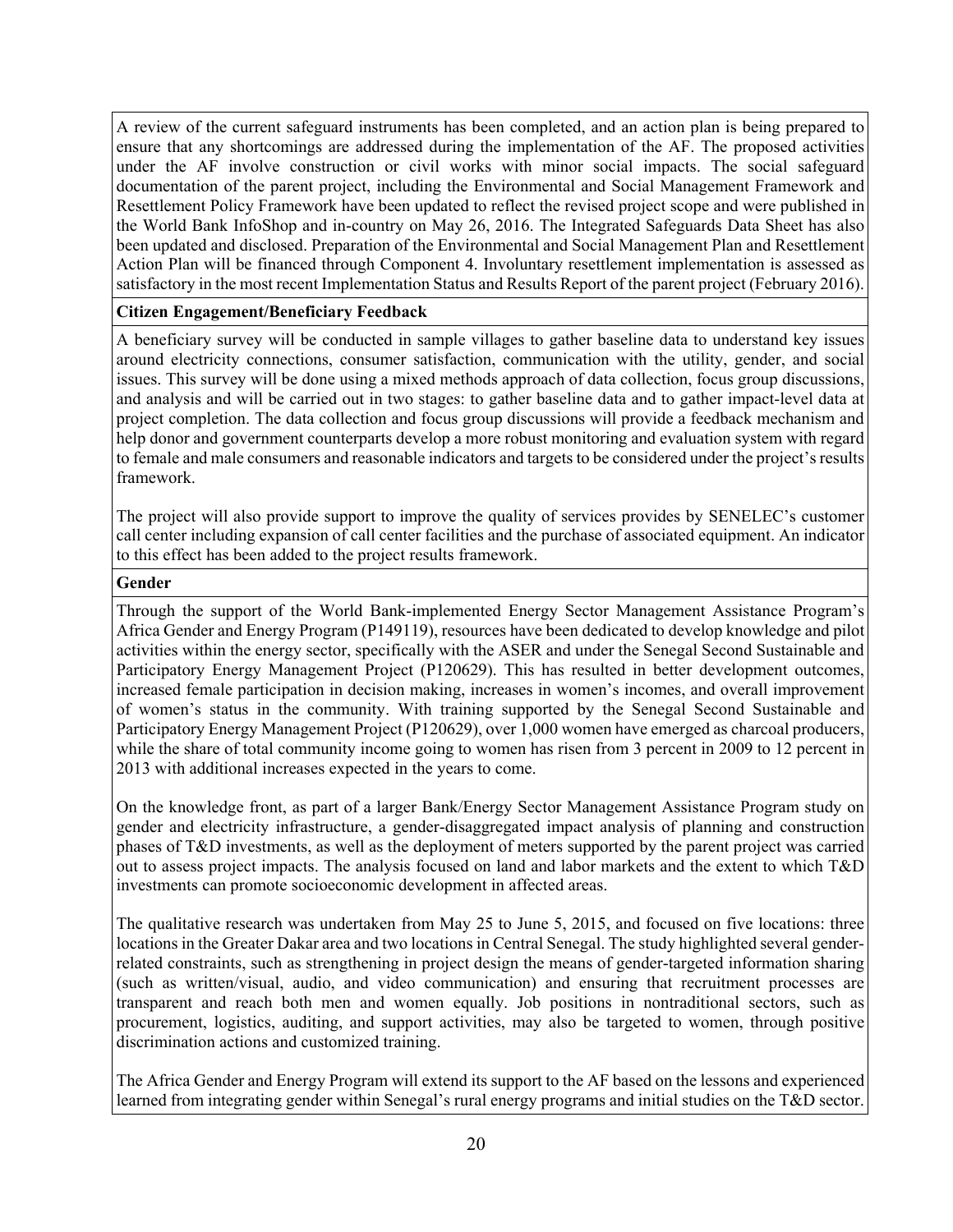SENELEC already has a strong foundation on gender issues through an identified gender focal point and a women's network within the utility. The team will help strengthen the capacity of the gender focal point and work with SENELEC to carry out a basic gender assessment, develop a gender action plan, and provide training for the utility and partners. Further, the team will help integrate gender and social considerations within the project components where feasible, such as supporting the communications campaign on nontechnical losses (under Component 2) and improving the monitoring and reporting on gender where possible.

#### **Financial Management**

The FM arrangements for the AF will be the same as those under the parent project. The overall performance of the parent project on FM was assessed as moderately satisfactory during the last FM supervision undertaken in December 2015. Staffing is adequate to handle additional activities; the interim unaudited financial reports for the ongoing project have also been submitted on time and the quality of the reports was satisfactory. However, improvements related to the accounting system and internal control strengthening were identified. There are no internal control activities due to lack of an internal auditor designated for the project. In addition, the software does not generate automatically required financial information, and data are manually restated. Thus, a plan has been agreed with SENELEC to ensure that (a) an internal auditor will be recruited within one month of project effectiveness and conduct audits on a regular basis (approximately once per quarter) for the implementation period to strengthen the internal control of the project; and (b) the accounting software will be updated within three months of project effectiveness to allow automatic generation of financial information.

#### **Procurement**

The procurement arrangements for the AF will also be the same as those under the parent project. The procurement risk is assessed as substantial. The following mitigation measures have been agreed: (a) revision of the procurement manual to make clear the decision-making mechanism with thresholds for contract approval and delegation; (b) the training of new staff of the technical departments and the country procurement manager on Bank procurement procedures and on bids evaluation; (c) better definition of the role of procurement staff recruited under the parent project; and (d) improvement of the procurement tracking system.

#### **Risk**

The overall risk rating for the project is substantial. Key risks include the following:

- **Sector strategies and policies (Substantial).** Risks in this area are assessed as substantial. The energy sector is in the process of transition with several options being considered for reform. In addition, while SENELEC performance has been strengthened, room for improvement in several keys areas remains. The parent project and AF provide support to SENELEC for further improvements in its operations and overall sector reform, both through strategic studies and technical assistance as well as targeted investments. Through the project and its AF, the Bank team, in collaboration with other donors, will maintain a close sector dialogue with the GoSN/SENELEC counterparts to mitigate risks in this area to the extent possible.
- **Institutional Capacity for Implementation and Sustainability (Substantial)***.* Project performance has been improving substantially over the past year. The project has therefore been rated moderately satisfactory on procurement and FM aspects in the most recent Implementation Status and Results Report (February 2016). However, some concerns remain regarding the fiduciary capacity of the implementation agency. With regard to FM, an action plan has been agreed to address a few shortcomings highlighted by recent supervision missions, in particular the recruitment of the internal auditor and the proper establishment of the dedicated software to generate automatic financial reporting. Both activities have faced delays and are currently being addressed by the PIU. Similarly, with regard to procurement, the risks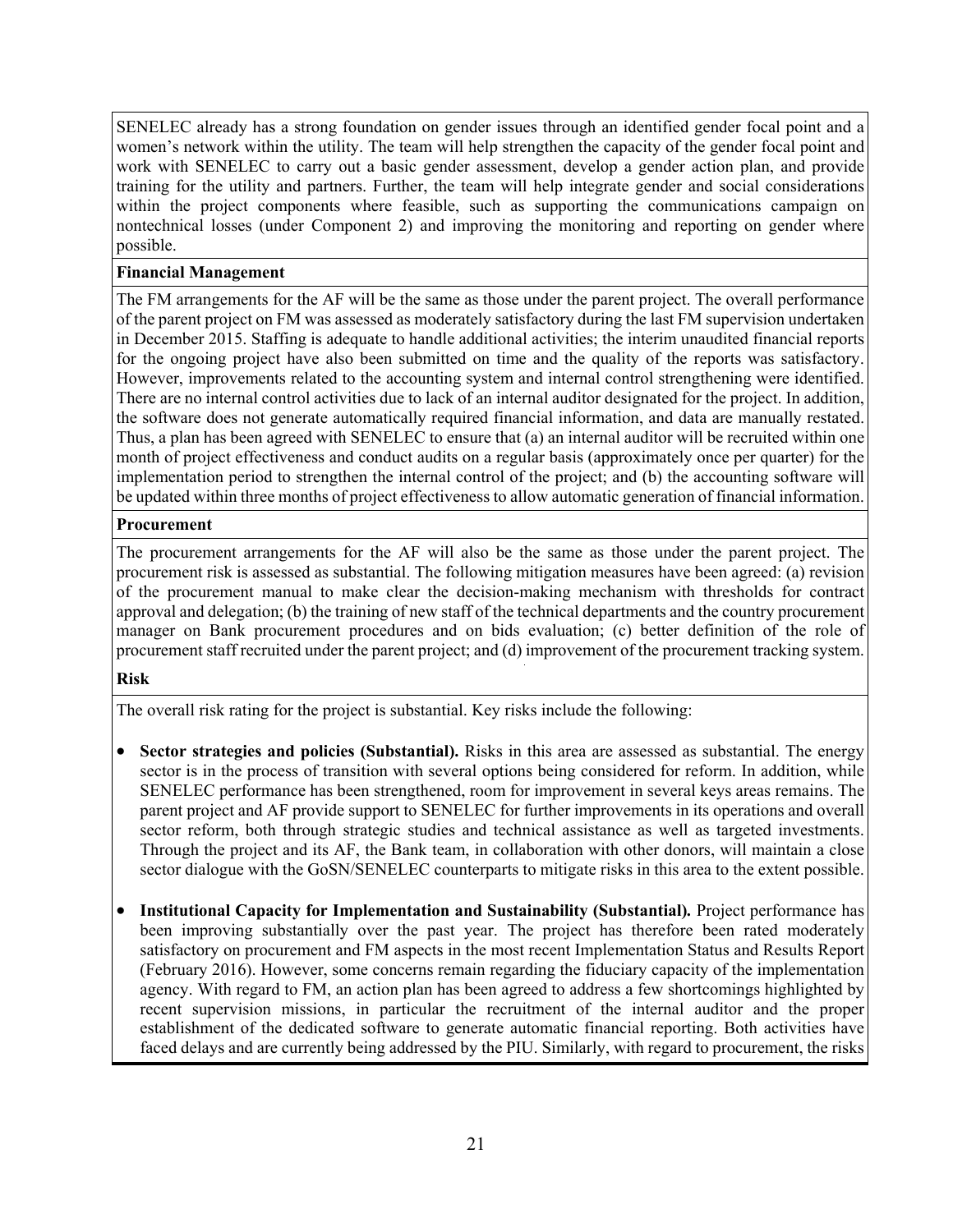are assessed as substantial and capacity will be strengthened to ensure smooth implementation of the proposed activities.

- **Stakeholders (Moderate).** Bank financing is expected to be approved at the end of July 2016 and is therefore on a faster preparation track than the parallel co-financing from the EIB, which is expected to be approved in late 2016. Although the risk is considered moderate at this stage, there is a risk to the overall project that this parallel co-financing is not approved, which will require a project restructuring. IDA financing will not be affected because no contracts will be jointly financed. The Bank team is closely monitoring the approval of EIB parallel co-financing.
- **Climate and disaster risks.** The AF has been screened for risks related to climate change and disaster risk management. The potential impacts are expected to be negligible. There is a moderate potential impact of climate-related disasters on the network upgrade activities. Dakar is subject to strong winds, particularly in the rainy season (approximately June–September each year), which could delay construction or affect the operations of the network upgrades. These aspects will be monitored during project implementation and works planned accordingly.

## **V. World Bank Grievance Redress**

32. Communities and individuals who believe that they are adversely affected by a World Bank (WB) supported project may submit complaints to existing project-level grievance redress mechanisms or the WB's Grievance Redress Service (GRS). The GRS ensures that complaints received are promptly reviewed in order to address project-related concerns. Project affected communities and individuals may submit their complaint to the WB's independent Inspection Panel which determines whether harm occurred, or could occur, as a result of WB non-compliance with its policies and procedures. Complaints may be submitted at any time after concerns have been brought directly to the World Bank's attention, and Bank Management has been given an opportunity to respond. For information on how to submit complaints to the World Bank's corporate Grievance Redress Service (GRS), please visit http://www.worldbank.org/GRS. For information on how to submit complaints to the World Bank Inspection Panel, please visit www.inspectionpanel.org.

## **VI. Beneficiary Feedback**

33. In addition to the beneficiary feedback that will be recorded and monitored for all project components through the beneficiary survey proposed under Component 2, feedback will also be gathered through the grievance redress mechanism. The PIU will gather information about activities where complaints have been brought forward. This will include information on how complaints were resolved or relevant follow-up was made, and this information will be included in an annual progress report and taken into account under the project, as relevant, during project implementation.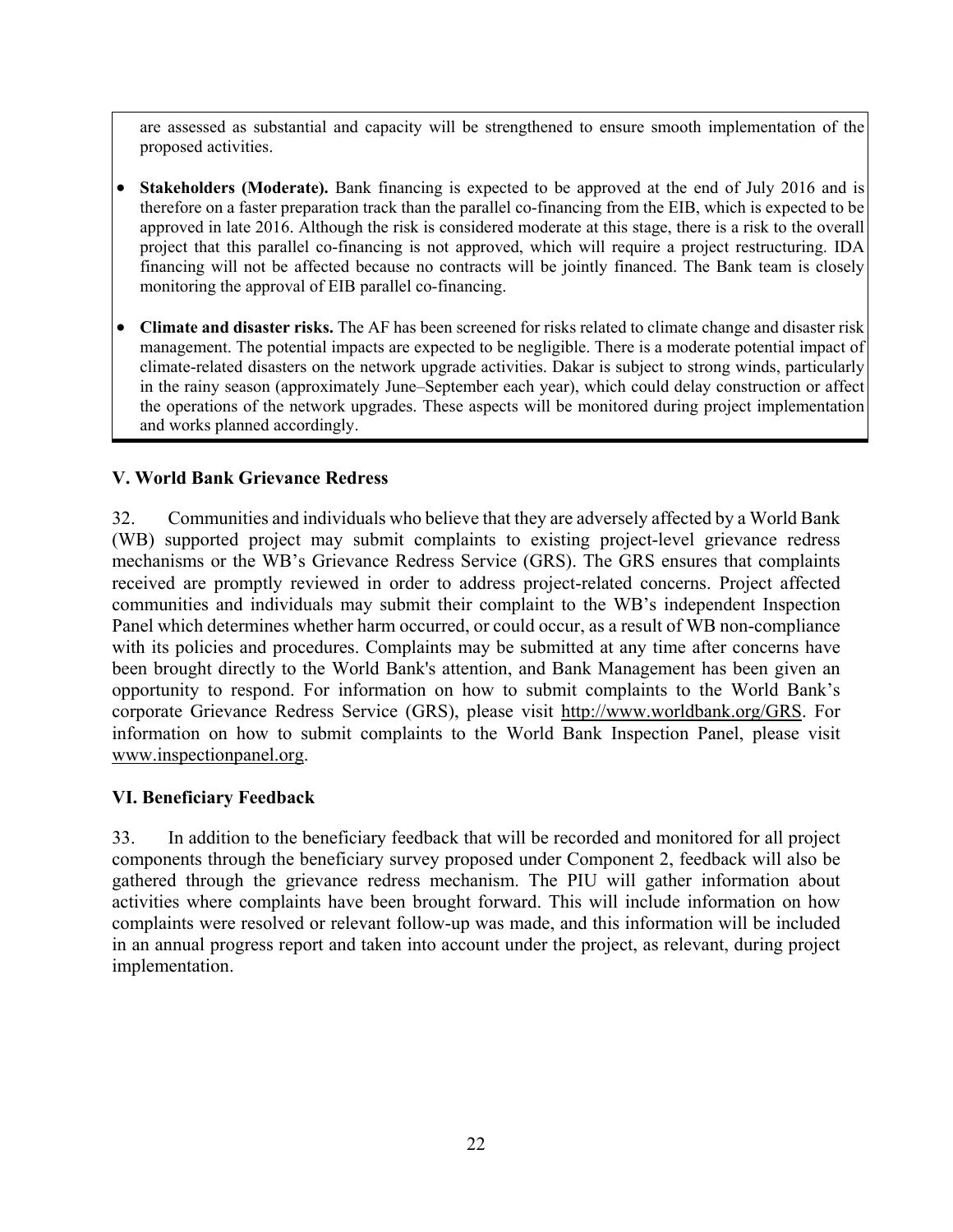## **Annex 1: Revised Results Framework**

| Project Name:                                                                        |                                                                                                                                                                                                                                                                                                                                                              |                                                                   | Additional Financing to the Senegal Electricity<br>Sector Support Project (P158655) |      |                                  | Project<br>Stage:                                | <b>Additional Financing</b>                  | Status:                                                                                    | <b>FINAL</b>      |
|--------------------------------------------------------------------------------------|--------------------------------------------------------------------------------------------------------------------------------------------------------------------------------------------------------------------------------------------------------------------------------------------------------------------------------------------------------------|-------------------------------------------------------------------|-------------------------------------------------------------------------------------|------|----------------------------------|--------------------------------------------------|----------------------------------------------|--------------------------------------------------------------------------------------------|-------------------|
| Team Leader(s):<br>Requesting Unit:<br>AFCF1<br>Manuel Berlengiero and Chris Trimble |                                                                                                                                                                                                                                                                                                                                                              |                                                                   |                                                                                     |      |                                  | Created by:                                      | Thanh Lu Ha on 16-Feb-2016                   |                                                                                            |                   |
| Product Line:                                                                        |                                                                                                                                                                                                                                                                                                                                                              | <b>IBRD/IDA</b>                                                   | Responsible Unit:                                                                   |      | GEE07                            |                                                  | Modified by: Allison Berg on 6-Jul-2016      |                                                                                            |                   |
| Country:                                                                             |                                                                                                                                                                                                                                                                                                                                                              | Senegal                                                           | Approval FY:                                                                        |      | 2017                             |                                                  |                                              |                                                                                            |                   |
| Region:                                                                              |                                                                                                                                                                                                                                                                                                                                                              | <b>AFRICA</b>                                                     |                                                                                     |      |                                  | Lending Instrument: Investment Project Financing |                                              |                                                                                            |                   |
| Parent Project ID:                                                                   |                                                                                                                                                                                                                                                                                                                                                              | P125565                                                           | Parent Project<br>Name:                                                             |      |                                  |                                                  | Electricity Sector Support Project (P125565) |                                                                                            |                   |
| <b>Project Development Objectives</b>                                                |                                                                                                                                                                                                                                                                                                                                                              |                                                                   |                                                                                     |      |                                  |                                                  |                                              |                                                                                            |                   |
| <b>Results</b>                                                                       | Original Project Development Objective - Parent:<br>The PDOs are to contribute to (a) reducing SENELEC's technical and commercial losses and (b) improving the reliability of electricity<br>services in selected areas focusing primarily on Greater Dakar.<br>Proposed Project Development Objective - Additional Financing (AF):<br>No change to the PDO. |                                                                   |                                                                                     |      |                                  |                                                  |                                              |                                                                                            |                   |
|                                                                                      |                                                                                                                                                                                                                                                                                                                                                              | Core sector indicators are considered: Yes                        |                                                                                     |      |                                  |                                                  | Results reporting level: Project Level       |                                                                                            |                   |
|                                                                                      |                                                                                                                                                                                                                                                                                                                                                              | <b>Project Development Objective Indicators</b>                   |                                                                                     |      |                                  |                                                  |                                              |                                                                                            |                   |
| <b>Status</b>                                                                        | <b>Indicator Name</b>                                                                                                                                                                                                                                                                                                                                        |                                                                   |                                                                                     | Core | <b>Unit of</b><br><b>Measure</b> |                                                  | <b>Baseline</b>                              | <b>Actual</b><br>(Current)                                                                 | <b>End Target</b> |
| Revised                                                                              |                                                                                                                                                                                                                                                                                                                                                              | Un-served energy (total) per year on<br>the interconnected system |                                                                                     |      | GWh                              | Value                                            | 40.00                                        | 37.30                                                                                      | 15.00             |
|                                                                                      |                                                                                                                                                                                                                                                                                                                                                              |                                                                   |                                                                                     |      |                                  | Date                                             | 31-Dec-2013                                  | 31-Dec-2015                                                                                | 31-Oct-2020       |
| Comment<br>to T&D networks unreliability per year" to<br>and new project timeline.   |                                                                                                                                                                                                                                                                                                                                                              |                                                                   |                                                                                     |      |                                  |                                                  |                                              | Revised indicator from "unserved demand due<br>align with the SENELEC performance contract |                   |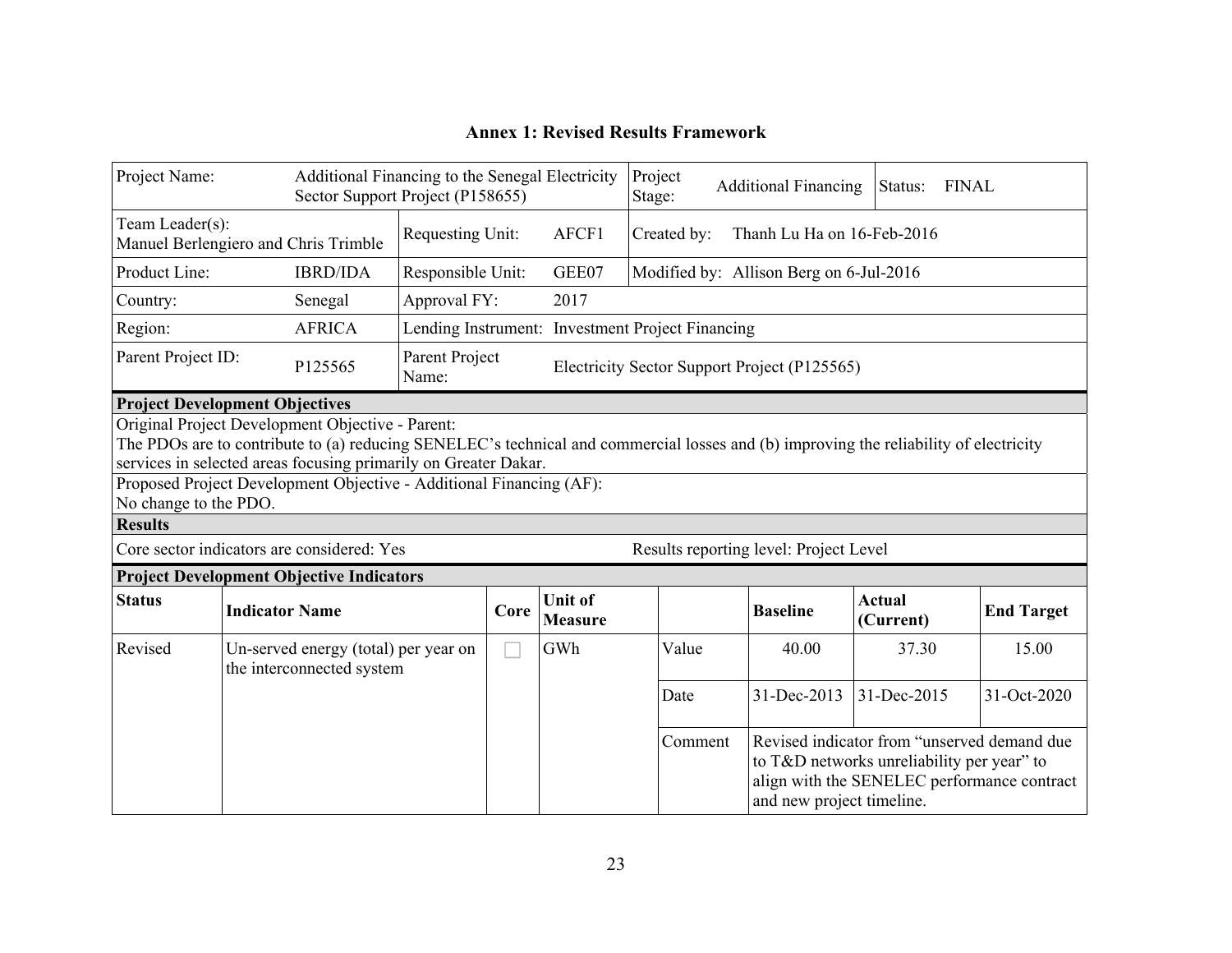| Revised                | Overall SENELEC recovery rate                                                 |    | Percentage                                         | Value   | 79.00                                                                                                                                                     | 80.00                                                                                                                                                                | 84.00        |
|------------------------|-------------------------------------------------------------------------------|----|----------------------------------------------------|---------|-----------------------------------------------------------------------------------------------------------------------------------------------------------|----------------------------------------------------------------------------------------------------------------------------------------------------------------------|--------------|
|                        | (total energy billed divided by total<br>energy dispatched)                   |    |                                                    | Date    | 01-Jan-2013                                                                                                                                               | 31-Dec-2015                                                                                                                                                          | 31-Oct-2020  |
|                        |                                                                               |    |                                                    | Comment | Revised indicator from "Electricity losses per<br>year in the Project area" aligned with the<br>SENELEC performance contract and new<br>project timeline. |                                                                                                                                                                      |              |
| New                    | Bill collection rate (residential,                                            |    | Percentage                                         | Value   | n.a.                                                                                                                                                      | 92.00                                                                                                                                                                | 97.00        |
|                        | commercial, industrial, and<br>municipalities)                                |    |                                                    | Date    | 01-Jan-2013                                                                                                                                               | 31-Dec-2015                                                                                                                                                          | 31-Oct-2020  |
|                        |                                                                               |    |                                                    | Comment |                                                                                                                                                           | Replaces "Accounts receivables (residential,<br>commercial and industrial)" indicator. Aligned<br>with the SENELEC performance contract and<br>new project timeline. |              |
| Marked for             | Accounts receivables (in days)<br>(residential, commercial and<br>industrial) |    | Days                                               | Value   | 110.00                                                                                                                                                    | 99.00                                                                                                                                                                | 95.00        |
| Deletion               |                                                                               |    |                                                    | Date    | 31-Dec-2012                                                                                                                                               | 31-Dec-2015                                                                                                                                                          | 30-Sep-2016  |
|                        |                                                                               |    |                                                    | Comment |                                                                                                                                                           |                                                                                                                                                                      |              |
| Marked for<br>Deletion | Un-served demand (total) per year                                             |    | Gigawatt-hour<br>(GWh)<br>Sub Type<br>Supplemental | Value   | 40.00                                                                                                                                                     | 34.20                                                                                                                                                                | 10.00        |
| <b>New</b>             | Average response time to customer                                             | M. | Hours                                              | Value   | 8.00                                                                                                                                                      | 8.00                                                                                                                                                                 | 6.00         |
|                        | complaints related to blackouts and<br>malfunctions (LV)                      |    |                                                    | Date    | 31-Dec-2015                                                                                                                                               | 31-Dec-2015                                                                                                                                                          | 31-Oct-2020  |
|                        |                                                                               |    |                                                    | Comment | contract.                                                                                                                                                 | New indicator to measure citizen engagement.<br>Tracked through SENELEC's performance                                                                                |              |
| Revised                | Direct project beneficiaries, of which                                        | X  | Number                                             | Value   | 6,024,300.00                                                                                                                                              | 6,641,506.00                                                                                                                                                         | 9,035,696.00 |
|                        | female                                                                        |    |                                                    | Date    | 1-Jul-2012                                                                                                                                                | 31-Dec-2015                                                                                                                                                          | 31-Oct-2020  |
|                        |                                                                               |    |                                                    | Comment |                                                                                                                                                           | Change in end target to reflect the proposed<br>revision in project end date.                                                                                        |              |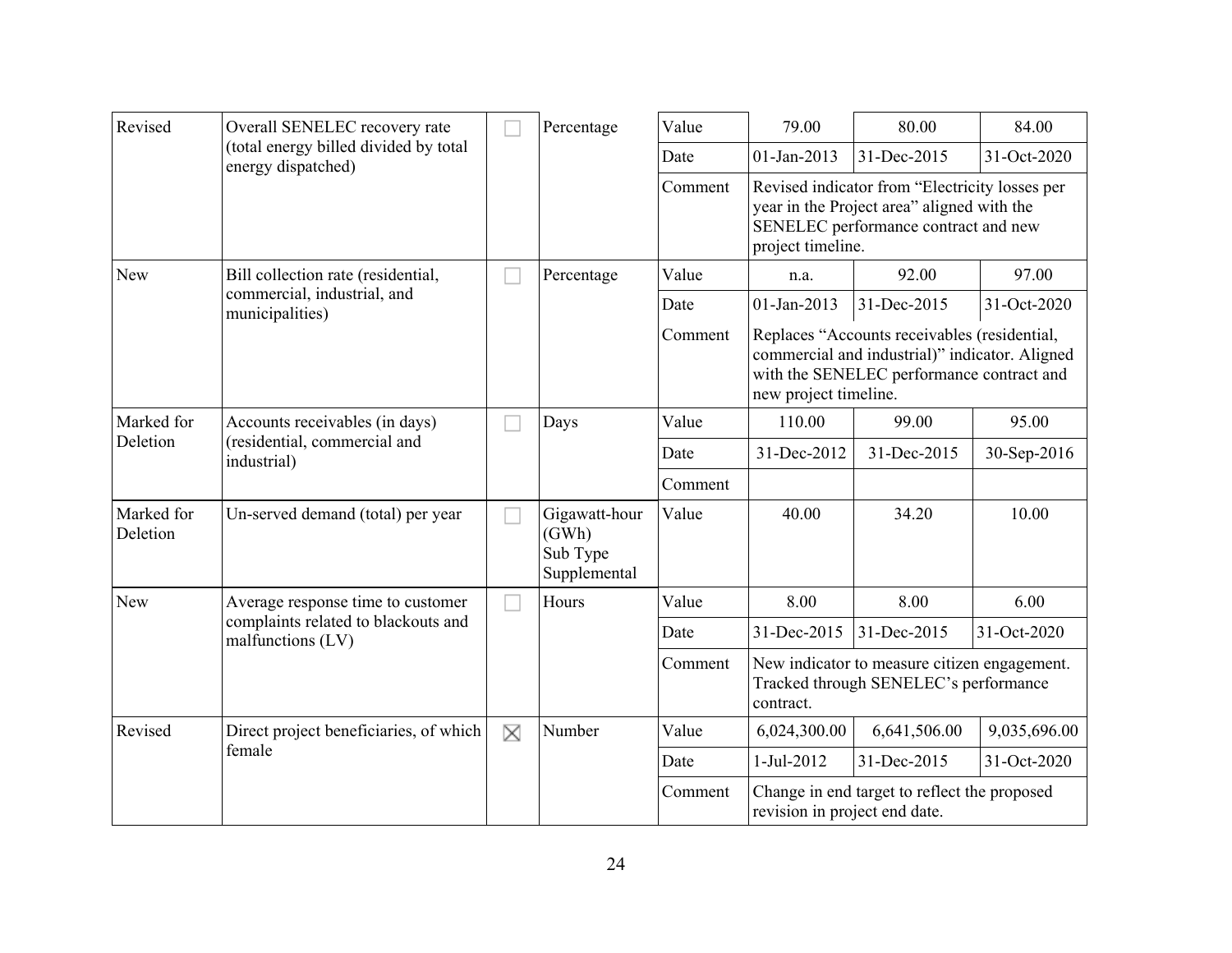| Revised                | Female beneficiaries                                              | X    | Percentage                                        | Value           | 50.14                                         | 50.14                                                                                                                | 50.14             |
|------------------------|-------------------------------------------------------------------|------|---------------------------------------------------|-----------------|-----------------------------------------------|----------------------------------------------------------------------------------------------------------------------|-------------------|
| Marked for<br>Deletion | Electricity losses per year in the<br>project area                | X    | Percentage                                        | Value           | 21.00                                         | 19.60                                                                                                                | 16.90             |
|                        |                                                                   |      |                                                   | Date            | 04-Nov-2013                                   | 31-Dec-2015                                                                                                          | 30-Sep-2016       |
|                        |                                                                   |      |                                                   | Comment         |                                               | No mechanism to track - replaced with<br>recovery rate which is tracked through the<br>SENELEC performance contract. |                   |
| Marked for<br>Deletion | Electricity losses per year in the<br>project area-Technical      | X    | Percentage<br>Sub Type<br>Supplemental            | Value           | 10.00                                         | 10.00                                                                                                                | 8.00              |
| Marked for<br>Deletion | Electricity losses per year in the<br>project area- Non-Technical | X    | Percentage<br>Sub Type<br>Supplemental            | Value           | 11.00                                         | 9.50                                                                                                                 | 6.00              |
| Marked for<br>Deletion | Total net injected generation                                     | X    | Megawatt<br>hour(MWh)<br>Sub Type<br>Supplemental | Value           | 2,787,581.00                                  | 2,900,000.00                                                                                                         | 3,100,000.00      |
|                        | <b>Intermediate Results Indicators</b>                            |      |                                                   |                 |                                               |                                                                                                                      |                   |
| <b>Status</b>          | <b>Indicator Name</b>                                             | Core | <b>Unit of</b><br><b>Measure</b>                  |                 | <b>Baseline</b>                               | <b>Actual</b><br>(Current)                                                                                           | <b>End Target</b> |
| Revised                | T&D lines constructed or                                          |      | km                                                | Value           | 0.00                                          | 383.00                                                                                                               | 1,961.00          |
|                        | rehabilitated under the project                                   |      |                                                   | Date            | 01-Jan-2013                                   | 31-Dec-2015                                                                                                          | 31-Oct-2020       |
|                        |                                                                   |      |                                                   | Comment         | Targets established. End target date updated. |                                                                                                                      |                   |
| Revised                | Households provided with access to                                | H    | Number                                            | Value           | 0.00                                          | 85,000.00                                                                                                            | 235,000.00        |
|                        | electricity under the project (by<br>household connections)       |      |                                                   | Date<br>Comment | 01-Jan-2013<br>target date updated.           | 31-Dec-2015<br>End target revised from 12,400 to 235,000. End                                                        | 31-Oct-2020       |
| Revised                | Residential customers served with                                 |      | Percentage                                        | Value           | 0.00                                          | 7.00                                                                                                                 | 60.00             |
|                        | prepayment meters under the project                               |      |                                                   | Date            | 01-Jan-2013                                   | 31-Dec-2015                                                                                                          | 31-Oct-2020       |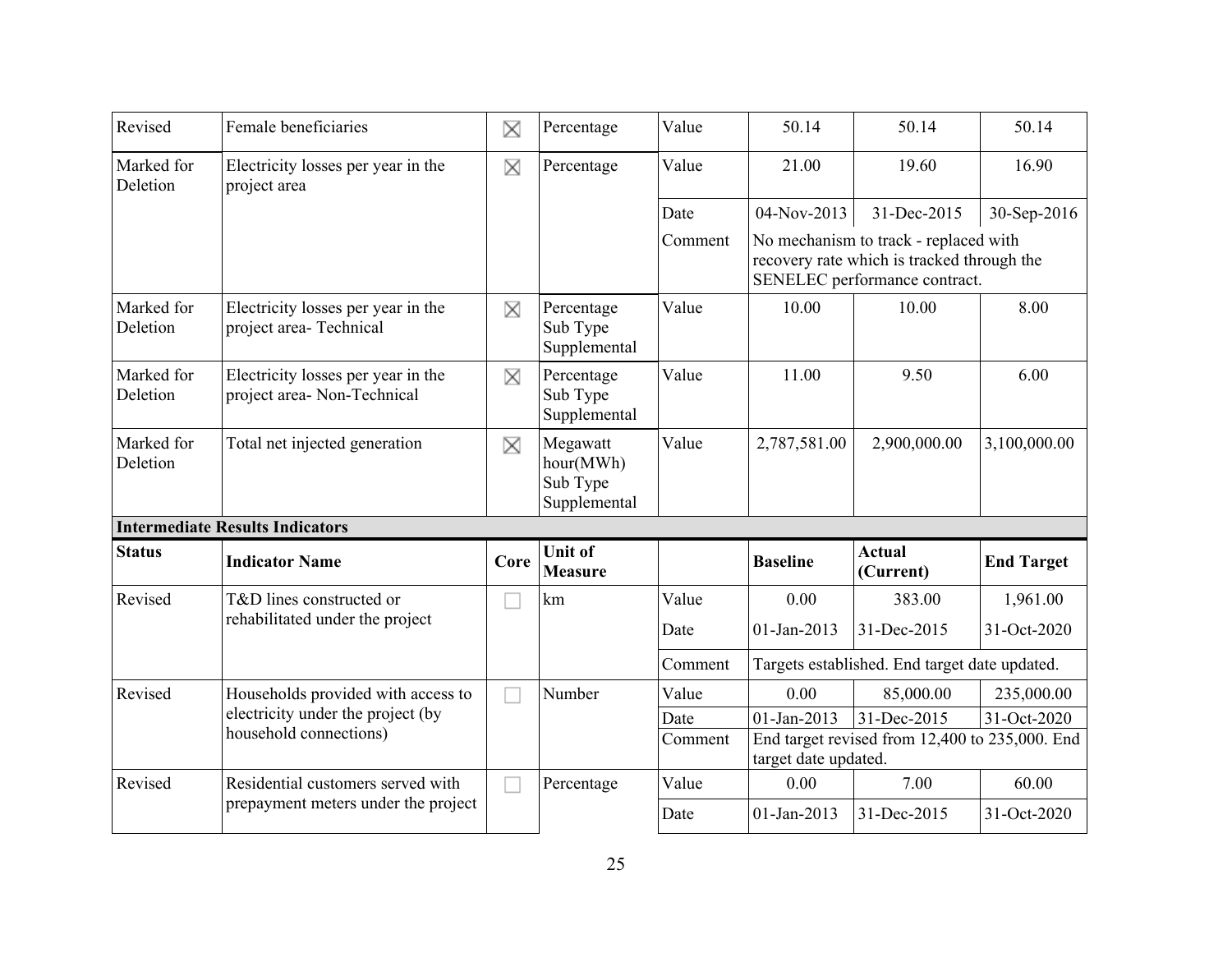|            |                                                                                             |  |                                 | Comment | End target revised from 20% to 60%. End<br>target date updated.                                                                                                                                                                                           |                                                                  |             |  |
|------------|---------------------------------------------------------------------------------------------|--|---------------------------------|---------|-----------------------------------------------------------------------------------------------------------------------------------------------------------------------------------------------------------------------------------------------------------|------------------------------------------------------------------|-------------|--|
| Revised    | Medium and high power customers                                                             |  | Percentage                      | Value   | 0.00                                                                                                                                                                                                                                                      | 0.00                                                             | 100.00      |  |
|            | (above 17 kV) with smart meters                                                             |  |                                 | Date    | 01-Jan-2013                                                                                                                                                                                                                                               | 31-Dec-2015                                                      | 31-Oct-2020 |  |
|            |                                                                                             |  |                                 | Comment |                                                                                                                                                                                                                                                           | End target revised from 30% to 100%. End<br>target date updated. |             |  |
| Revised    | Latest SENELEC generation master<br>plan updated and adopted                                |  | Yes/No                          | Value   | No                                                                                                                                                                                                                                                        | No                                                               | Yes         |  |
|            |                                                                                             |  |                                 | Date    | 01-Jan-2013                                                                                                                                                                                                                                               | 31-Dec-2015                                                      | 31-Oct-2020 |  |
|            |                                                                                             |  |                                 | Comment | Indicator clarified. A first version of the<br>SENELEC's generation plan was updated and<br>adopted by the Council of Ministers. However,<br>delays in generation projects have required a<br>second update which is ongoing. End target<br>date updated. |                                                                  |             |  |
| Marked for | Strategy adopted on medium and                                                              |  | Yes/No<br>Sub Type<br>Breakdown | Value   | N <sub>0</sub>                                                                                                                                                                                                                                            | N <sub>0</sub>                                                   | Yes         |  |
| Deletion   | long term energy supply<br>diversification into coal, gas,                                  |  |                                 | Date    | 01-Jan-2013                                                                                                                                                                                                                                               | 31-Dec-2015                                                      | 30-Sep-2016 |  |
|            | renewable energy and regional<br>integration                                                |  |                                 | Comment |                                                                                                                                                                                                                                                           |                                                                  |             |  |
| Revised    | Strategy adopted on private sector                                                          |  | Yes/No                          | Value   | N <sub>o</sub>                                                                                                                                                                                                                                            | N <sub>o</sub>                                                   | Yes         |  |
|            | participation and sector governance                                                         |  |                                 | Date    | 01-Jan-2013                                                                                                                                                                                                                                               | 31-Dec-2015                                                      | 31-Oct-2020 |  |
|            |                                                                                             |  |                                 | Comment |                                                                                                                                                                                                                                                           | Indicator clarified. End target date updated.                    |             |  |
| <b>New</b> | Recommendations from                                                                        |  | Yes/No                          | Value   | No                                                                                                                                                                                                                                                        | No                                                               | Yes         |  |
|            | SENELEC's accounting separation                                                             |  |                                 |         | 01-Jan-2013                                                                                                                                                                                                                                               | 31-Dec-2015                                                      | 31-Oct-2020 |  |
|            | implemented, including institutional<br>and organization audit and physical<br>assets audit |  |                                 |         | restructuring activity.                                                                                                                                                                                                                                   | Result added to capture SENELEC's financial                      |             |  |

*Note*: The revised Results Framework targets are limited to IDA investments.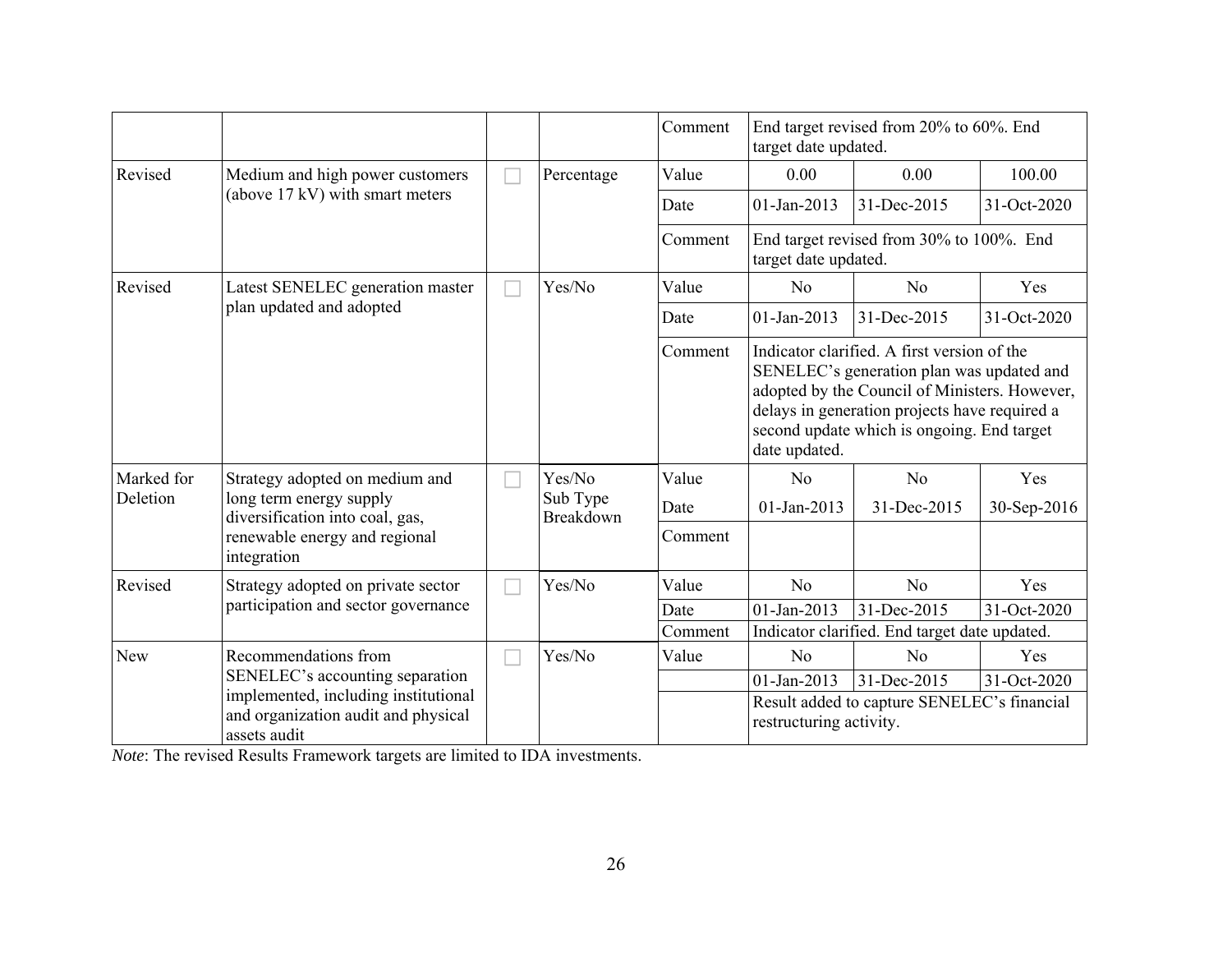## **Annex 2: Procurement Arrangements**

## **General**

1. Procurement under the proposed project will be carried out in accordance with the World Bank guidelines: 'Guidelines: Procurement of Goods, Works, and Non-Consulting Services under IBRD Loans and IDA Credits and Grants by World Bank Borrowers', dated January 2011 and revised in July 2014; 'Guidelines: Selection and Employment of Consultants under IBRD Loans and IDA Credits and Grants by World Bank Borrowers', dated January 2011 and revised in July 2014; the 'Guidelines on Preventing and Combating Fraud and Corruption in Projects Financed by IBRD Loans and IDA Credits and Grants', dated October 15, 2006 and revised in January 2011; and other provisions stipulated in the Financing Agreement.

2. The procuring entity as well as bidders and service providers, that is, suppliers, contractors, and consultants, shall observe the highest standard of ethics during the procurement and execution of contracts financed under the project in accordance with paragraph 1.16 of the Procurement Guidelines and paragraph 1.23 of the Consultant Guidelines.

3. A General Procurement Notice will be prepared and published in United Nations Development Business online, on the Bank's external website, and in at least one national newspaper after the project is approved by the Bank's Board and before project effectiveness. Specific Procurement Notices for all goods and works to be procured under International Competitive Bidding and Requests for Expressions of Interest for all consulting services to cost the equivalent of US\$300,000 and above will also be published in the United Nations Development Business online, the Bank's external website, and the national press. For works and goods using National Competitive Bidding procedures, the Specific Procurement Notice will only be published nationally.

# **Assessment of the Agency's Capacity to Implement Procurement**

4. **The institutional arrangement for this AF will be based on the existing arrangements used for the implementation of the parent project.** SENELEC will have the overall responsibility to conduct the following activities: (a) manage the overall procurement activities and ensure compliance with the procurement process described in the relevant manuals; (b) prepare and update the Procurement Plan annually; (c) prepare bidding documents and draft Request For Proposals, evaluation reports, and contracts in compliance with Bank procedures; and (d) seek and obtain approval of national entities and of IDA on procurement documents as required.

5. The procurement department called '*Cellule de Passation de Marchés*' (CPM) of SENELEC is responsible for supervising all procurement activities in SENELEC. For the parent project, a PIU has been created to support the project implementation. Two procurement staff have been recruited: one to support the CPM and another to support SENELEC *Direction de l'Approvisionement de l'Administration, du Patrimoine et l'Approvisionment* (Directorate of Procurement and Assets Administration). The last assessment conducted by the Bank team found that the procurement system in place has been weakened by the departure of one of the procurement specialists and many technical staff who strongly supported the project implementation.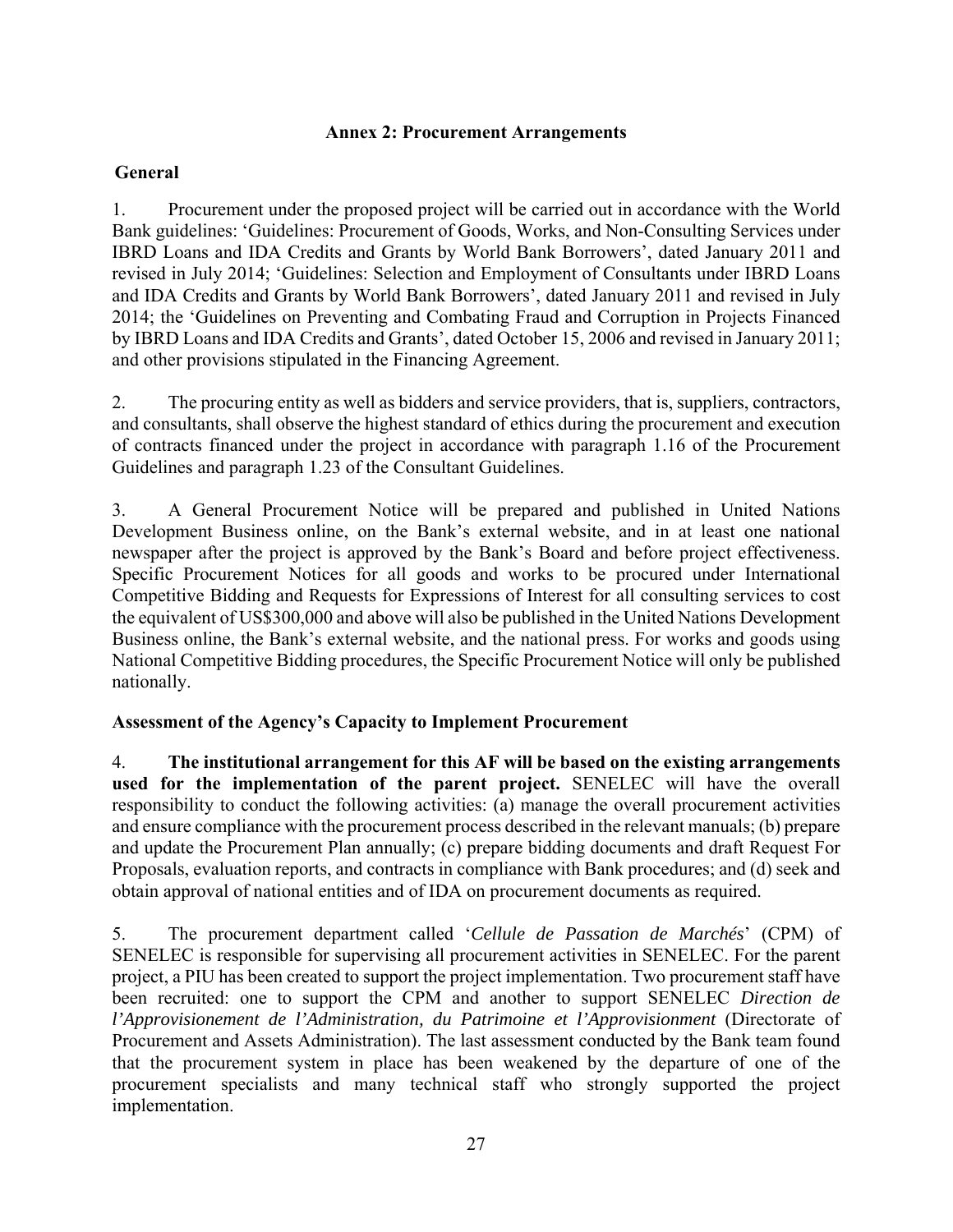6. **The following weaknesses have been identified**: (a) the procurement manual does not provide a clear description of mechanism for procurement and has no mention of the system for filing procurement documents; (b) existing procurement staff are overloaded and have limited capacity in procurement, and their roles are not clearly described in the procurement manual; (c) the new technical staff recruited to support the project implementation have very limited experience in Bank procedures; (d) the existing file recording system needs to be improved; and (e) the agency uses an inefficient manual to follow up procurement activities.

7. **All these weaknesses increase the risk of** (a) tentative or incorrect application of procurement processes resulting in delays; (b) implementation delays and poor quality of contract deliverables; (c) increase in the number of complaints and high cost for resolution; (d) a poor filing system that increases cost/time of supervision and decrease in effectiveness of supervision; and (e) difficulty in identifying bottlenecks and proposing solutions for improvement.

8. **The following mitigation measures have been agreed**: (a) the revision of the procurement manual to make very clear the decision-making mechanism with thresholds for contract approval and delegation; (b) the training of new staff of the technical department and the CPM on the World Bank's procurement procedures and on bids evaluation; (c) a better definition of the role of procurement staff recruited under the parent project; and (d) the improvement of the procurement tracking system.

9. **Procurement risk rating.** Based on the abovementioned factors, the overall procurement risk is assessed as substantial.

# **Procurement Arrangements**

10. **Procurement Plan**: The borrower and the implementing agency have prepared a detailed 18-month Procurement Plan. This plan has been concluded and agreed on by the GoSN and the Bank during negotiations. The Procurement Plan will be updated in agreement with the Bank team annually or as required to reflect the actual project implementation needs and improvements in institutional capacity. Preparation of procurement packages for the AF activities is already ongoing and their finalization is expected to take less time than the original project, mainly due to the fact that most of the activities under the AF are scale-up of activities already under implementation in the parent project.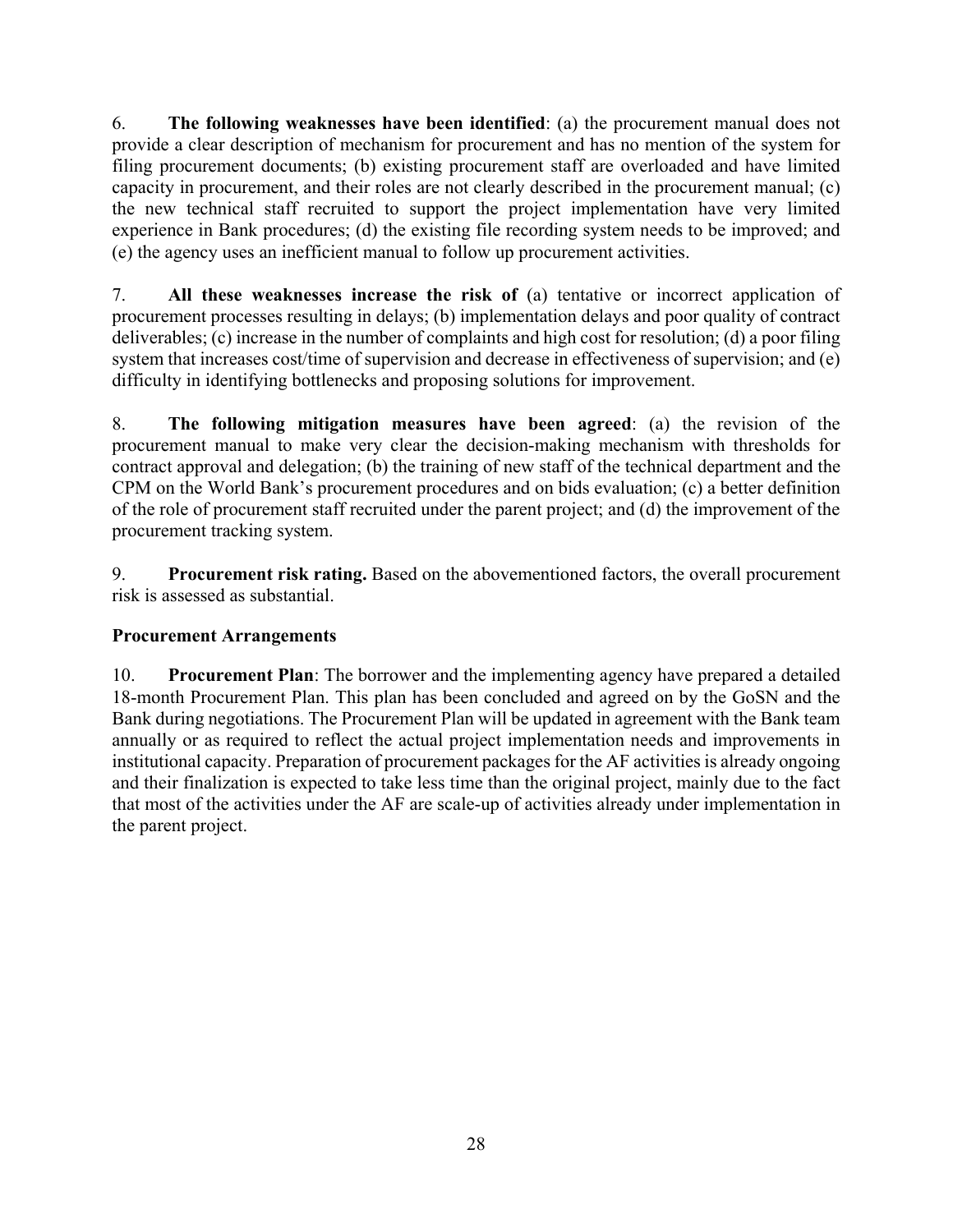# **Annex 3: Financial Management and Auditing Arrangements**

1. **External audit.** The Financial Agreement will require the submission of audited financial statements for the project to IDA within six months after year-end. The terms of reference of the external auditor of the original project will be extended to include the additional activities. An opinion on the audited project financial statements in compliance with the International Federation of Accountants and a specific opinion on additional activities will be required.

2. The external auditors will prepare a Management Letter giving observations and comments and providing recommendations for improvements in accounting records, systems, controls, and compliance with financial covenants in the Financial Agreement.

3. **Budgeting arrangements.** The budgeting process and monitoring are clearly defined in the existing administrative and accounting manual of procedures. Periodic reports of budget monitoring and variance analysis should be prepared by the FM team on a quarterly basis.

4. **Reporting and monitoring.** The unaudited interim financial report format of the ongoing project will be updated to include the AF. It will comprise sources and uses of funds according to project expenditures classification and a comparison of budgeted and actual project expenditures (commitments and disbursements) to date and for the quarter. SENELEC will submit the financial reports to the Bank within 45 days after the end of each calendar quarter.

5. SENELEC will produce the project's annual financial statements, which will include the AF and will comply with International Federation of Accountants and Bank requirements. These financial statements<sup>4</sup> will include (a) a balance sheet and a statement of sources and uses of funds; (b) a statement of commitments; (c) accounting policies adopted and explanatory notes; and (d) a management assertion that project funds have been expended for the intended purposes as specified in the relevant financing agreements.

6. **Accounting arrangements.** The current accounting standards used for the ongoing project will be applicable. The accounting software used will be updated to take into account this project. This accounting software will be updated to allow automatic generation of financial information.

7. **Internal control arrangements.** The existing manual of administrative financial and accounting procedures is adequate to be used for this AF. It clearly defines FM procedures and operations documentation. There are no internal control activities due to the lack of an internal auditor for the project. An internal auditor with qualification satisfactory to the Bank will be recruited for the implementation period to strengthen the internal control of the project.

8. **Disbursement arrangements and flow of funds.** Disbursement for the AF will largely follow the existing disbursement arrangements for the original financing. Under the Additional Financing, disbursements will continue to be made using the Advance, Reimbursement, Direct payment and Special Commitment methods. A new segregated designated account (DA) will be

 $\overline{a}$ <sup>4</sup> The project financial statements will be all inclusive and cover all sources and uses of funds and not only those provided through IDA funding. It thus reflects all project activities, financing, and expenditures, including funds from other development partners.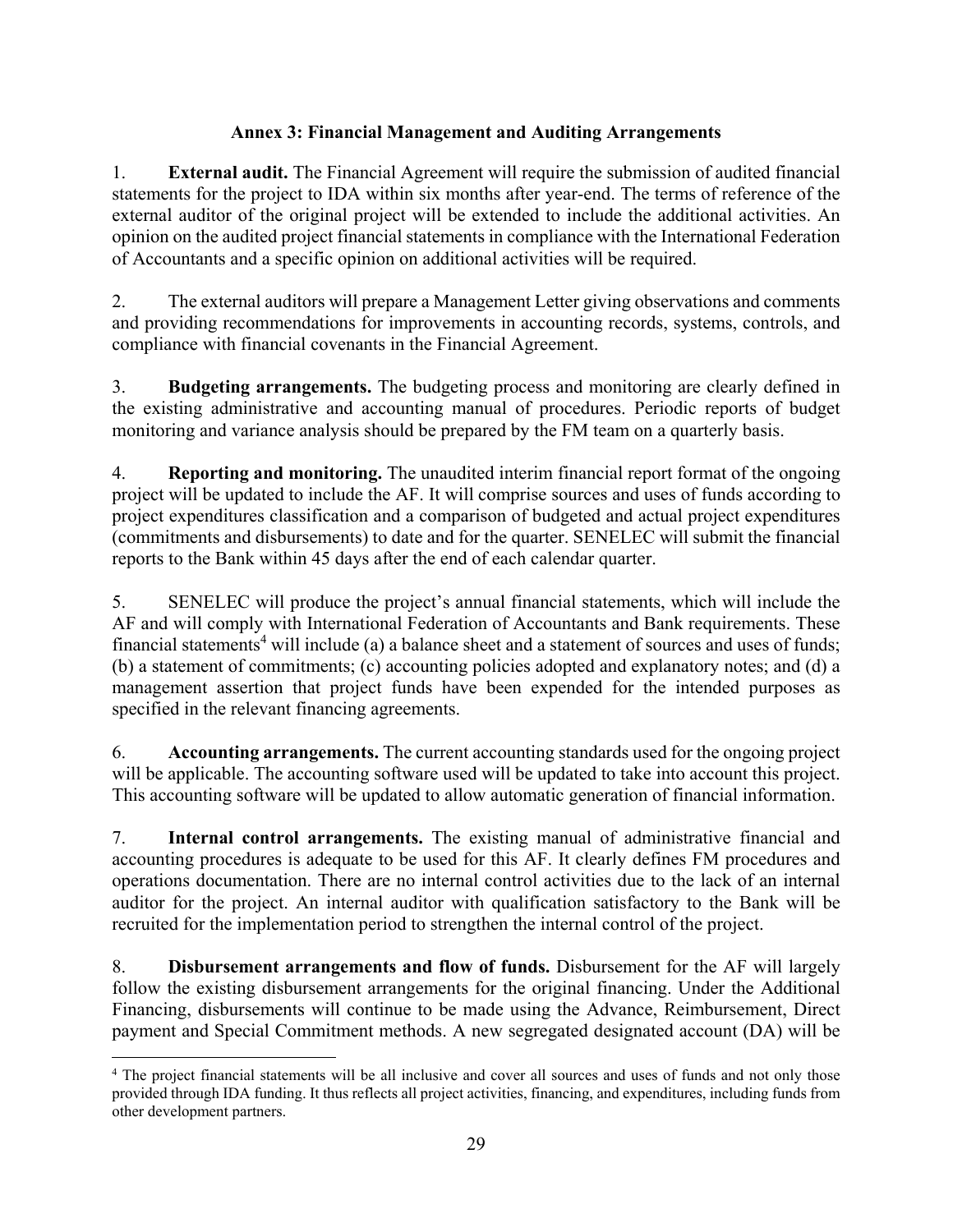opened at a commercial bank acceptable to IDA to facilitate payment for eligible project expenditures. The DA will be managed by Directorate of investment of the Ministry of Economy and Finance, which is the entity in charge of managing the DAs in Senegal, in coordination with SENELEC. The Ceiling of the DA has been set at CFA Franc 2 billion. Upon effectiveness of the AF and receipt of a withdrawal application, an initial advance up to the ceiling amount will be disbursed to the DA and subsequent advances will be made upon receipt Statements of Expenditures reporting on the use of the advance for eligible project expenditures.

9. **Eligible expenditures and co-financing**. A single withdrawal category is used for the AF and the percentage of expenditures to be financed is 100 percent inclusive of taxes for all project parts with the exception of Parts A2, A3, B1, B2 and B3 which will continue to be exclusively financed from the proceeds of the original credit. Counterpart funds in the estimated amount of US\$4 million will be provided by the GoSN for the financing of expenditures related to the resettlement and compensation of population affected by the project. Parallel co-financing (US\$94 million) provided by EIB will be used for separate activities and contracts not financed by IDA.

| Category                                                                                                                                                            | <b>Amount of the</b><br><b>Credit Allocated</b><br>(expressed in EUR) | Percentage of<br><b>Expenditures to be</b><br><b>Financed</b><br>(inclusive of Taxes) |
|---------------------------------------------------------------------------------------------------------------------------------------------------------------------|-----------------------------------------------------------------------|---------------------------------------------------------------------------------------|
| (1) Goods, works, non-consulting services,<br>Training, Operating Costs, and consultants'<br>services for the Project (except Parts A.2,<br>A.3, B.1, B.2, and B.3) | 62,800,000                                                            | 100%                                                                                  |
| <b>TOTAL AMOUNT</b>                                                                                                                                                 | 62,800,000                                                            |                                                                                       |

**Table 3.1. Eligible Expenditures**

10. **FM covenants.** The Project Implementing Entity shall, not later than one (1) month after the Effective Date, employ and thereafter maintain at all times during project implementation, an internal auditor whose qualifications, experience and terms of reference shall be acceptable to the Association. Section I, A of the Project Agreement. The Project Implementing Entity shall, not later than three (3) months after the Effective Date update its accounting software to include the Project. Section II, B, 3

11. **FM action plan.** Based on the outcome of the FM risk assessment, the following FM plan is proposed. The objective of the plan is to ensure the project maintains a satisfactory FM system throughout the project's life. Table 3.2 summarizes the FM action plan agreed with SENELEC.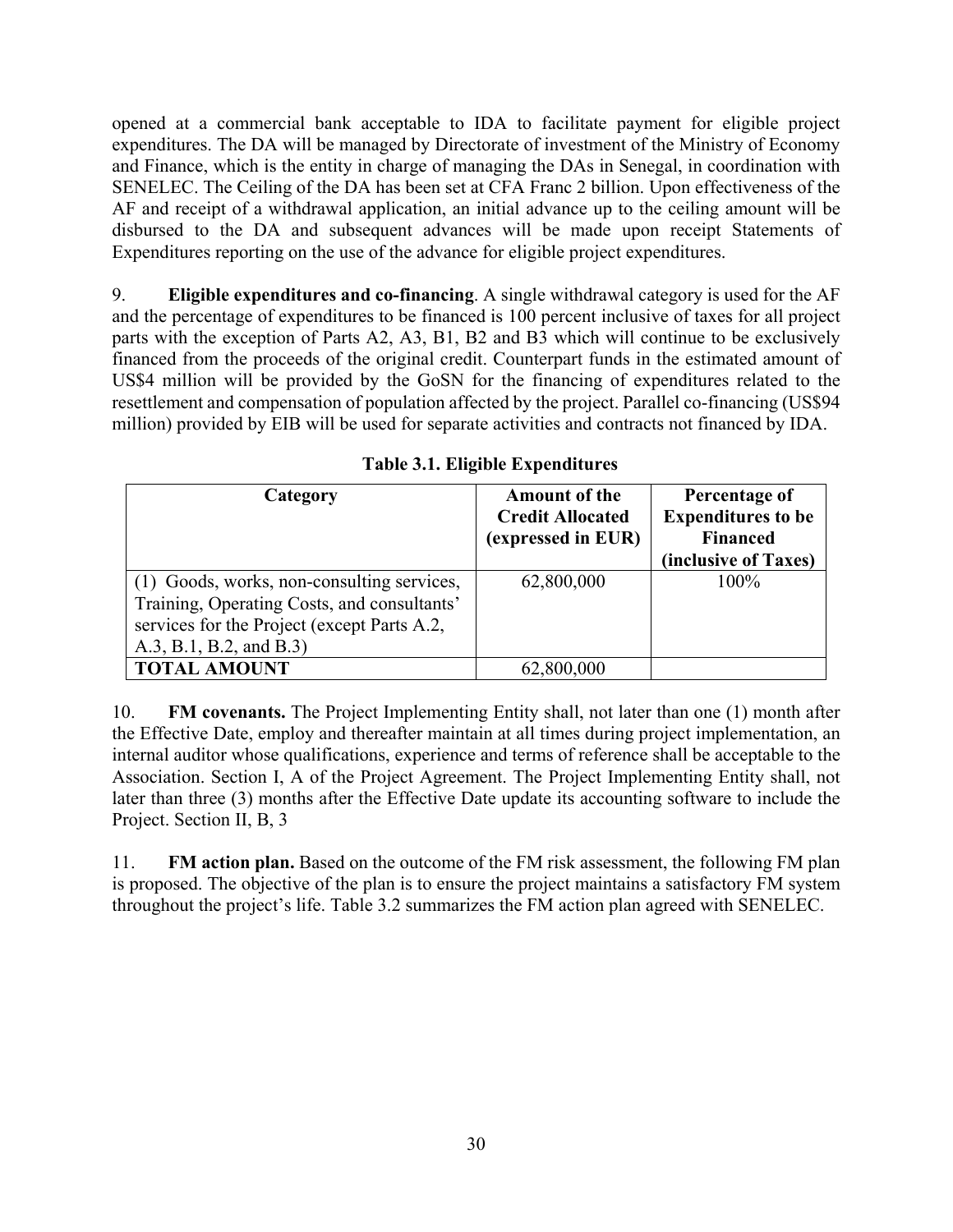# **Table 3.2. FM Action Plan**

| <b>FM</b> Activity                                    | Frequency                           |
|-------------------------------------------------------|-------------------------------------|
| <b>Desk reviews</b>                                   |                                     |
| Interim financial reports review                      | Quarterly                           |
| Audit report review of the program                    | Annually                            |
| Review of other relevant information such as interim  | Continuous as they become available |
| internal control systems reports                      |                                     |
| <b>On-site visits</b>                                 |                                     |
| Review of overall operation of the FM system          | <b>Annual for SENELEC</b>           |
|                                                       | (Implementation Support Mission)    |
| Monitoring of actions taken on issues highlighted in  | As needed                           |
| audit reports, auditors' management letters, internal |                                     |
| audit, and other reports                              |                                     |
| Transaction reviews (if needed)                       | As needed                           |
| <b>Capacity-building support</b>                      |                                     |
| FM training sessions                                  | During implementation and when      |
|                                                       | needed                              |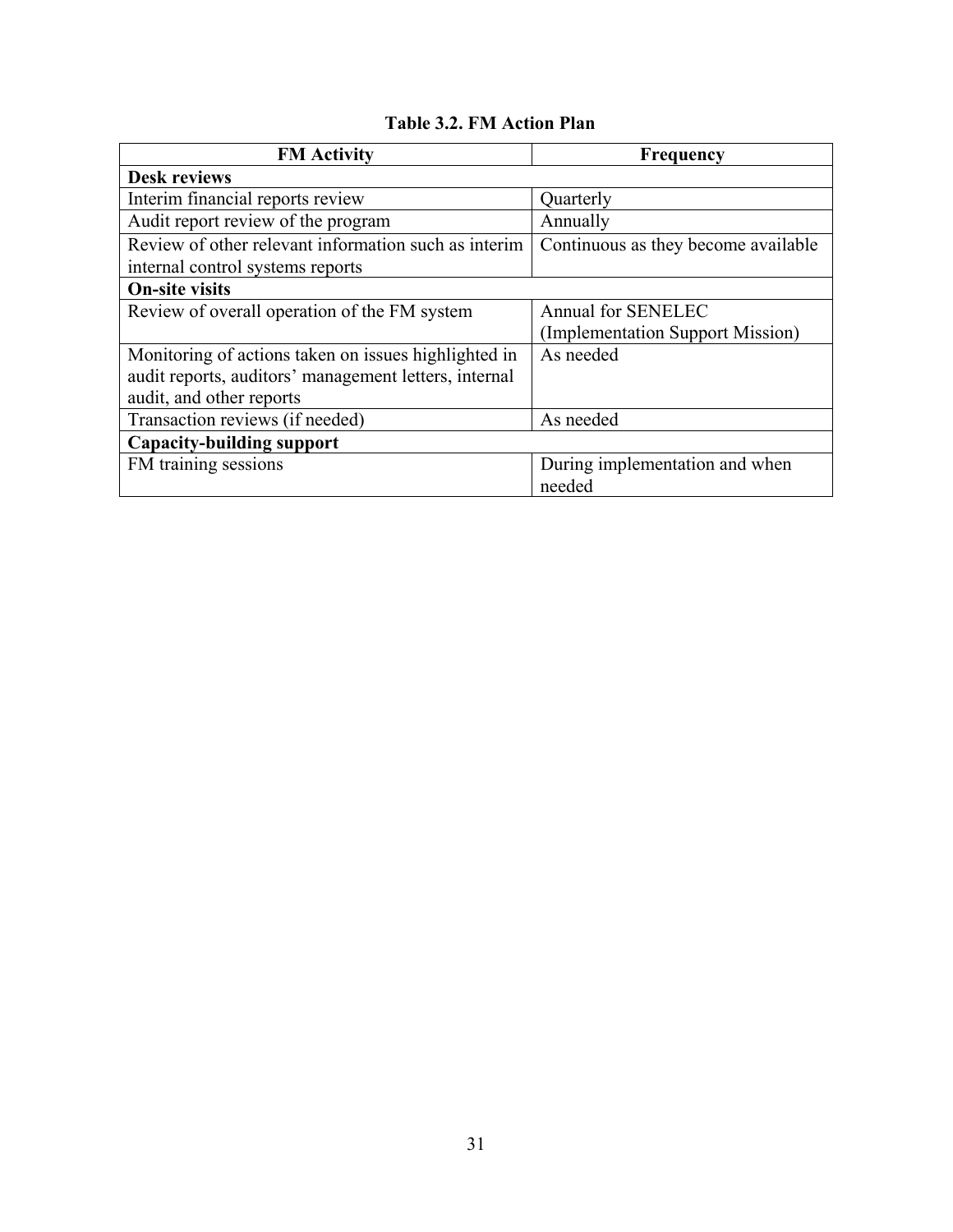## **Annex 4: Economic and Financial Analysis**

## **Economic and Financial Analysis**

1. The economic and financial analysis focuses on the main investment components of the project: T&D (Component 1) and prepaid meters (Component 2). The analyses look at the IDA financing proposed under the AF.

2. Alternative investments are considered to analyze the impacts of the AF. SENELEC has several planning and load flow models for optimization of the T&D system associated with schemes for expanding the generation. The investment mixes were analyzed by models to come up with the investments program that has the lowest present value of costs and meets the capacity requirements over time.

3. The following assumptions are used in the economic and financial analysis:

- **Base case discount rate**: 6 percent;
- **Exchange rate** (CFAF/US\$): 600;
- **Customer willingness to pay**: US\$0.42 per kWh (based on weighted average of LV tariffs and current cost of self-generation).

# *Parent Project Impacts*

4. A series of activities have been completed under the parent project that have resulted in an improvement of electricity supply services along the Ourossogui-Orefonde distribution area. Similarly, the extension of the MV line from Mbaye Mbaye to Koumpentoum connected the isolated centers of Koungheul, Nganda, and Koumpentoum to the national network, improving overall access to electricity and quality of services. A number of additional network modernizations and substantial installation of prepaid meters supported under the parent project contributed to reducing SENELEC's losses and further improving services in the Greater Dakar areas. While SENELEC does not have data available on loss reduction and cost of production savings, table 4.1 shows data on the access increase in these areas.

|                 | <b>Before Project</b> |         | <b>After Project</b> |         |  |  |  |
|-----------------|-----------------------|---------|----------------------|---------|--|--|--|
| <b>Elements</b> | % Customers           | % Sales | % Customers          | % Sales |  |  |  |
| Nganda          |                       |         | 20                   |         |  |  |  |
| Kounghel        |                       |         |                      |         |  |  |  |
| Koumpentoum     |                       | V.4     |                      |         |  |  |  |

**Table 4.1. Access and Consumption Rates in Various Project Areas** 

*Source*: SENELEC PIU.

*Note*: % of sales is used as proxy to measure quality of service by means of increased consumption and therefore improved access.

# *AF Component 1: Upgrading and Modernization of the Transmission and Distribution Network*

5. The objective of the AF activities under this component is to secure and increase the load delivery capability of the T&D system. The project consists of replacing old transformers or installing new transformers and new connection lines to supply the demand. The incremental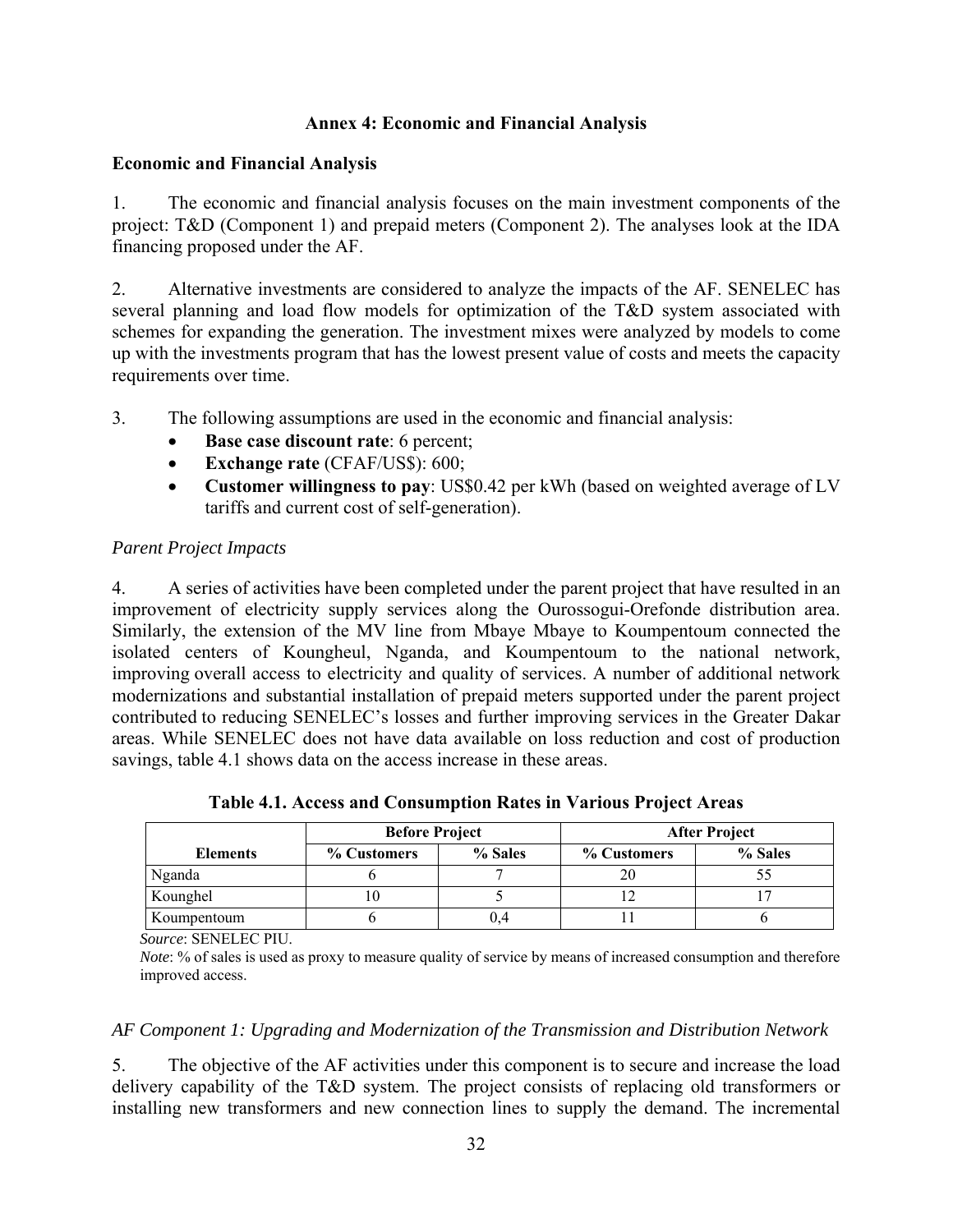benefits of this project include the reduction of transformer losses and the improvement in reliability. Because Senegal is operating in a supply-constrained environment where latent demand is not met, loss reduction is assumed to translate into increased consumption by existing and new customers.

6. Component 1 will connect new customers to the grid, for whom the service would not be available without the AF. The benefits of the electricity delivered to these customers are valued at what they would be willing to pay for the incremental energy supplied by the project. The economic benefits from increased consumption are therefore valued using the approach of customer willingness to pay.

|                                                   | 2015   | 2016   | 2017   | 2018   | 2045   |
|---------------------------------------------------|--------|--------|--------|--------|--------|
| Net incremental demand (MW)                       | 40     | 38     | 35     | 44     | 44     |
| Cumulative net demand (MW)                        | 40     | 78     | 113    | 157    | 157    |
| Load Factor $\%$ (1)                              | 60     | 60     | 60     | 60     | 60     |
| Net energy sold (2) (GWh)                         | 210.24 | 409.97 | 593.93 | 825.19 | 825.19 |
| Average willingness to pay<br>(US\$/MWh)          | 42.56  | 42.56  | 42.56  | 42.56  | 42.56  |
| Fuel Cost (3) (US\$/MWh)                          | 18.46  | 18.46  | 18.46  | 18.46  | 18.46  |
| Operating cost (4) (US\$/MWh)                     | 8.54   | 8.54   | 8.54   | 8.54   | 8.54   |
| Value of transmission service $(5)$<br>(US\$/MWh) | 2.77   | 2.77   | 2.77   | 2.77   | 5.83   |
| Revenues (US\$, millions)                         | 0.58   | 1.14   | 1.65   | 2.29   | 4.81   |

**Table 4.2. Incremental Consumption for 2015–2045**

*Note*:

(1) Load factor = projected energy demanded/ $(8,760 *$  projected system capacity)

(2) Energy sold  $(GWh) = 8.76 *$  incremental demand  $(MW) *$  load factor

(3) The fuel cost in 2015 was CFAF 80.6 per MWh.

(4) The operating cost in 2016 was CFAF 41 per MWh.

(5) Value of transmission service =  $[a - (b + c)/(1 - 0.18)] * 0.2877$ . The sum  $(b + c)$  is divided by  $(1 - 0.18)$  to take into account the additional fuel and operating costs induced by 18 percent of system losses.

**Table 4.3. Reduction of Technical Losses for 2015–2045** 

|                                                                                              | 2010-2014 | 2015    | 2016    | 2017    | 2045    |
|----------------------------------------------------------------------------------------------|-----------|---------|---------|---------|---------|
| Demand (GWh)                                                                                 | 1,959.0   | 2706.3  | 2930.2  | 3078.9  | 3273.8  |
| Technical losses (8%)                                                                        | 170.35    | 235.33  | 254.80  | 267.73  | 284.68  |
| Required generation (GWh)                                                                    | 2,129.40  | 2941.68 | 3185.02 | 3346.68 | 3558.47 |
| Tech losses with the project %                                                               | 8         |         |         |         | 7       |
| Technical losses with project (GWh)                                                          | 170.35    | 205.92  | 222.95  | 234.27  | 249.09  |
| Net reduction of losses (GWh)                                                                | 0.00      | 29.42   | 31.85   | 33.47   | 35.58   |
| Net reduction of losses (US\$,<br>millions) (valued at the consumers'<br>willingness to pay) |           | 12.52   | 13.56   | 14.24   | 15.14   |
| Net reduction of losses attributable<br>to the project (US\$, millions)                      |           | 3.76    | 4.07    | 4 2 7   | 4.54    |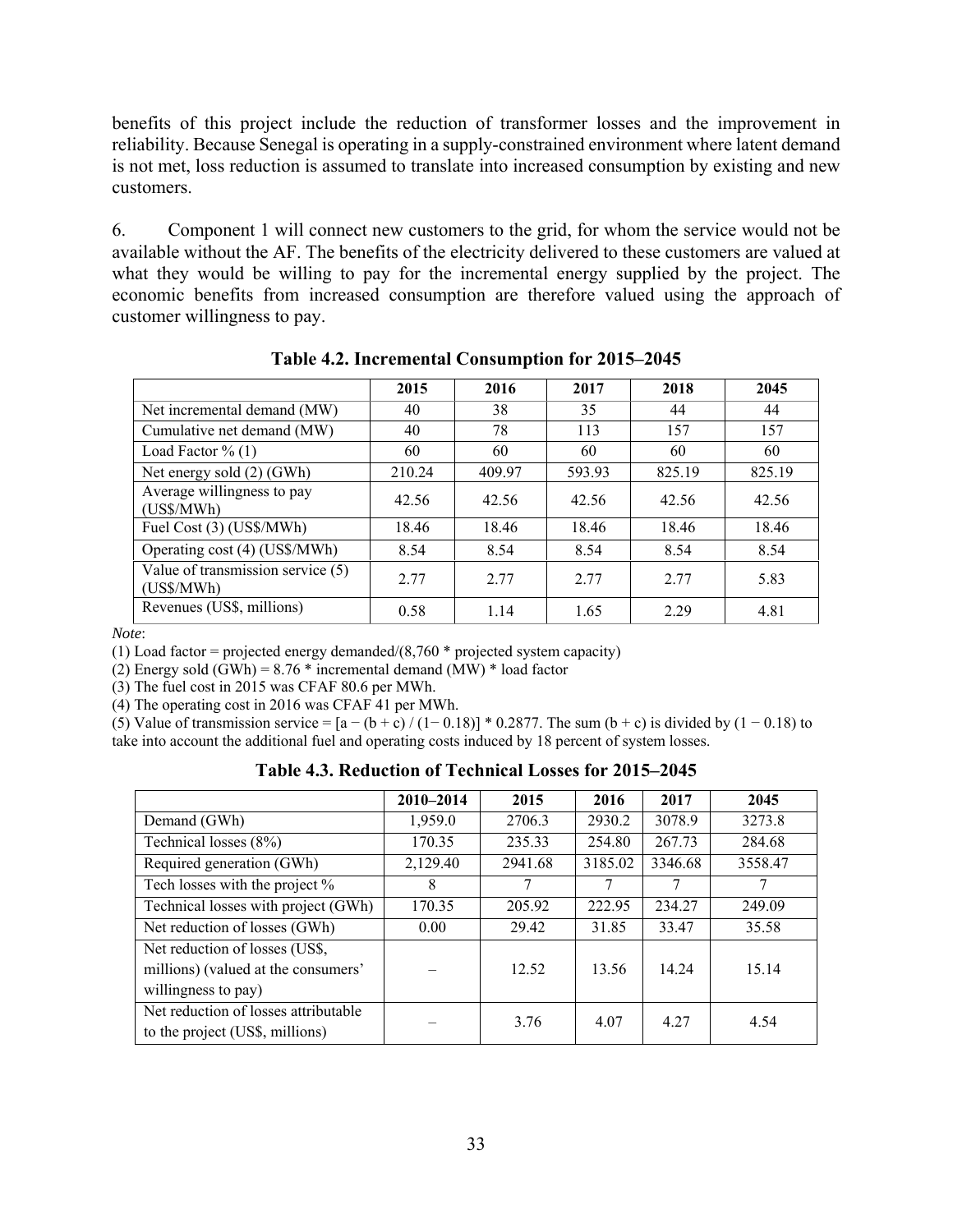*7.* The results of the base case indicate that if AF is implemented successfully, using a discount rate of 6 percent, the economic NPV will be US\$114 million with 23 percent EIRR and the financial NPV will be US\$56 million with 16 percent of FIRR.

# *Analysis by Major Activity under Component 1*

8. Each major activity under Component 1 is analyzed individually to identify economic benefits of expanded supply (evaluated based on the willingness to pay), increased reliability (reduction of non-distributed energy), or cost reduction (for the connection to the grid of isolated centers).

9. The tables present analyses of key activities drawn from SENELEC's investment program. The benefits of upgrading substations and rehabilitation of transmission lines consist primarily of increased reliability of supply. Table 4.4 presents the economic and financial analysis, with an EIRR of 25 percent and an FIRR of 14.6 percent.

| Analysis of Economic Benefits: Subcomponents Sub-station and HV line upgrade                                  |               |               |              |           |           |           |           |                |           |           |           |
|---------------------------------------------------------------------------------------------------------------|---------------|---------------|--------------|-----------|-----------|-----------|-----------|----------------|-----------|-----------|-----------|
| Discount rate                                                                                                 | $\frac{0}{0}$ | 6%            |              |           |           |           |           |                |           |           |           |
|                                                                                                               | vear          | 1             | $\mathbf{2}$ | 3         | 4         | 5         | 6         | 7              | 8         | 9         | 10        |
| <b>Project costs</b>                                                                                          |               |               |              |           |           |           |           |                |           |           |           |
| Initial investments lines                                                                                     | <b>MFCFA</b>  | (700)         | (300)        |           |           |           |           |                |           |           |           |
| Initial investments sub-station                                                                               | <b>MFCFA</b>  | (14.369)      | (6, 158)     |           |           |           |           |                |           |           |           |
| Avoided Supply disruption                                                                                     | GWh           |               |              | 23.5      | 23.5      | 23.5      | 23.5      | 23.5           | 23.5      | 23.5      | 23.5      |
| Avoided Supply disruption                                                                                     | FCFA/kWh      |               |              | 395       | 395       | 395       | 395       | 395            | 395       | 395       | 395       |
| Extra Generation costs                                                                                        | FCFA/kWh      |               |              | 83        | 83        | 73        | 66        | 66             | 66        | 66        | 66        |
| Net Avoided cost of supply disruption                                                                         | <b>MFCFA</b>  |               |              | 7,326     | 7,324     | 7,568     | 7,725     | 7.725          | 7,725     | 7,725     | 7,725     |
| Net Economic Benefits/(costs)                                                                                 | <b>MFCFA</b>  | (15,069)      | (6, 458)     | 7,409     | 7,407     | 7,641     | 7,791     | 7,791          | 7,791     | 7,791     | 7,791     |
| <b>Net Economic Present Value</b>                                                                             | <b>MFCFA</b>  | 22,358        |              |           |           |           |           |                |           |           |           |
| <b>EIRR</b>                                                                                                   | $\frac{0}{0}$ | 25.0%         |              |           |           |           |           |                |           |           |           |
| Sources for technical parameters: feasibility study and Senelec-Sample of studied investments in the category |               |               |              |           |           |           |           |                |           |           |           |
| Analysis of Financial Benefits: Subcomponents Sub-station and HV line upgrade                                 |               |               |              |           |           |           |           |                |           |           |           |
| Discount rate                                                                                                 | $\%$          | 6%            |              |           |           |           |           |                |           |           |           |
|                                                                                                               | vear          | $\mathbf{1}$  | $\mathbf{2}$ | 3         | 4         | 5         | 6         | $\overline{7}$ | 8         | 9         | 10        |
| <b>Project costs</b>                                                                                          |               |               |              |           |           |           |           |                |           |           |           |
| Initial investments lines                                                                                     | <b>MFCFA</b>  | (700)         | (300)        |           |           |           |           |                |           |           |           |
| Initial investments sub-station                                                                               | <b>MFCFA</b>  | (14,369)      | (6, 158)     |           |           |           |           |                |           |           |           |
| <b>Increased Energy Delivery</b>                                                                              | GWh           |               |              | 53.5      | 53.5      | 53.5      | 53.5      | 53.5           | 53.5      | 53.5      | 53.5      |
| Collection rate                                                                                               | $\frac{0}{0}$ |               |              | 21        | 18        | 16        | 15        | 15             | 15        | 15        | 15        |
| Increase revenue collected                                                                                    | <b>MFCFA</b>  |               |              | 4.945     | 5,133     | 5,258     | 5,321     | 5,321          | 5,321     | 5,321     | 5,321     |
| Net Financial Benefits/(costs)                                                                                | <b>MFCFA</b>  | $-15,068,900$ | $-6,458,100$ | 4,945.005 | 5,132.790 | 5,257.980 | 5,320.575 | 5,320.575      | 5,320.575 | 5,320.575 | 5,320.575 |
| <b>Net Financial Present Value</b>                                                                            | <b>MFCFA</b>  | 8.931         |              |           |           |           |           |                |           |           |           |
| <b>FIRR</b>                                                                                                   | $\frac{0}{0}$ | 14.6%         |              |           |           |           |           |                |           |           |           |

| Table 4.4. Analysis of Economic and Financial Benefits of Substations and Line Upgrades |  |  |  |  |
|-----------------------------------------------------------------------------------------|--|--|--|--|
|-----------------------------------------------------------------------------------------|--|--|--|--|

*Sources for technical parameters: feasibility study and Senelec-Sample of studied investments in the category*

10. Network densification in Dakar will bring economic benefits to consumers who gain access to electricity. These benefits are valued based on the willingness to pay approach outlined earlier.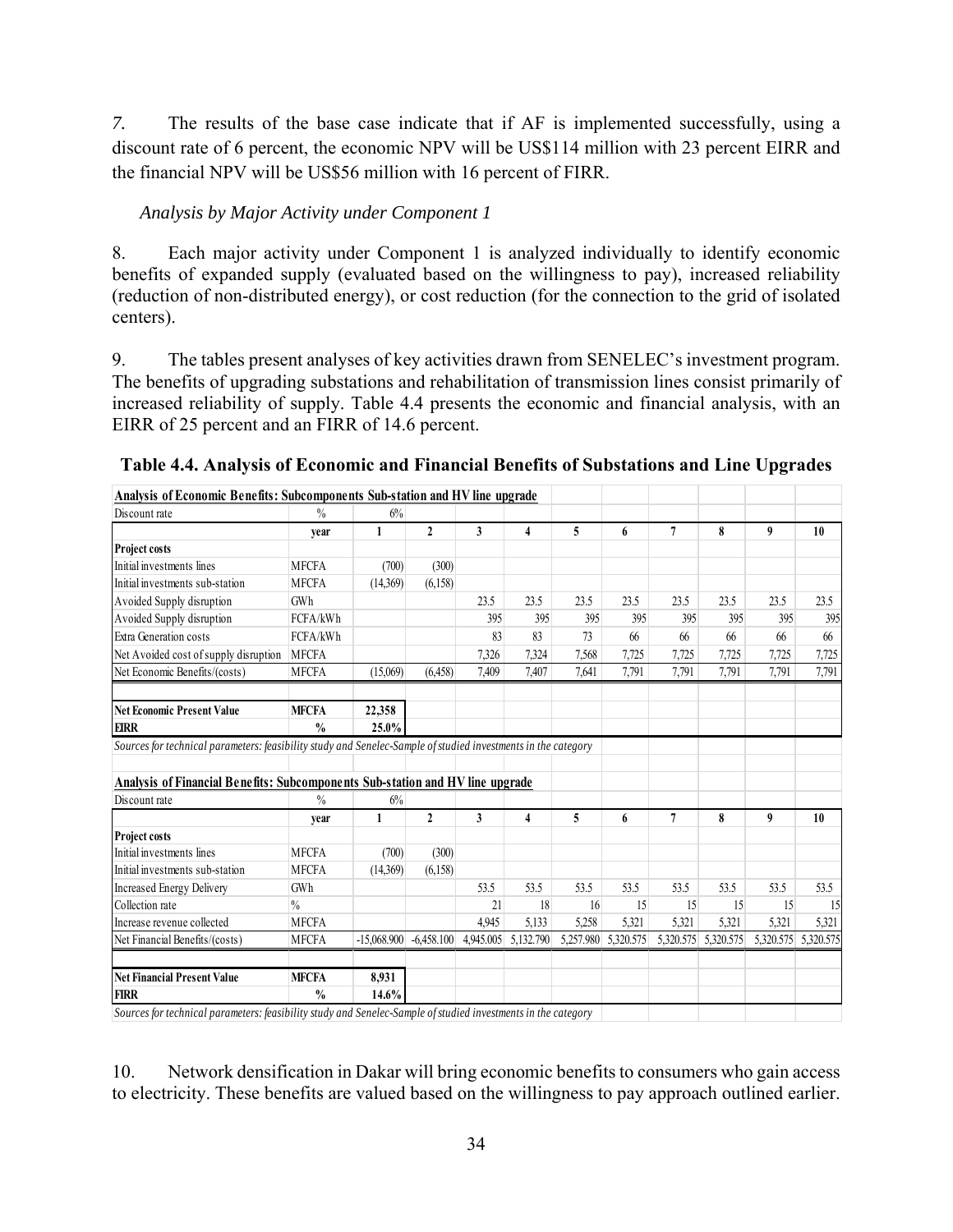Table 4.5 presents the economic and financial analysis of densification, with an EIRR of 99 percent and an FIRR of 46 percent.

| <b>Analysis of Economic Benefits: Densification</b>  |               |           |           |                |              |                |            |            |                |            |            |            |
|------------------------------------------------------|---------------|-----------|-----------|----------------|--------------|----------------|------------|------------|----------------|------------|------------|------------|
| Discount rate                                        |               |           | 6%        |                |              |                |            |            |                |            |            |            |
|                                                      | vear          | $\bf{0}$  | 1         | $\overline{2}$ | $\mathbf{3}$ | $\overline{4}$ | 5          | 6          | $\overline{7}$ | 8          | 9          | 10         |
| Project costs                                        |               |           |           |                |              |                |            |            |                |            |            |            |
| Initial investments                                  | <b>MFCFA</b>  |           | (1,606)   | (6,424)        |              |                |            |            |                |            |            |            |
| New connections                                      | 000           |           |           |                | 18.8         | 18.8           | 25.0       | 25.0       | 25.0           | 25.0       | 25.0       | 25.0       |
| Consumption per connection                           | kWh/an        |           |           |                | 813          | 830            | 846        | 863        | 880            | 898        | 916        | 934        |
| Additional consumption                               | GWH/an        |           |           |                | 15.2         | 15.6           | 21.2       | 21.6       | 22.0           | 22.4       | 229        | 23.4       |
| Willingness to Pay                                   | FCFA/kWh      |           |           |                | 480.0        | 480.0          | 480.0      | 480.0      | 480.0          | 480.0      | 480.0      | 480.0      |
| Value of additional Supply                           | <b>MFCFA</b>  |           |           |                | 7,320        | 7,466          | 10,154     | 10,357     | 10,564         | 10,775     | 10,991     | 11,211     |
| Cost of additional supply                            | FCFA/kWh      |           |           |                | 83           | 83             | 73         | 66         | 66             | 66         | 66         | 66         |
| <b>Technical losses</b>                              | $\%$          |           |           |                | 8%           | 8%             | 8%         | 8%         | 8%             | 8%         | 8%         | 8%         |
| Cost of additional Generation                        | <b>MFCFA</b>  |           |           |                | (1,270)      | (1,409)        | (1,678)    | (1,554)    | (1,586)        | (1,617)    | (1,650)    | (1,683)    |
| Net Economic Benefits/(costs)                        | <b>MFCFA</b>  |           | (1,606)   | (6.424)        | 8.590        | 8,875          | 11,832     | 11,911     | 12,150         | 12,393     | 12,641     | 12,893     |
| Net Economic Present Value                           | <b>MFCFA</b>  |           | 122,662   |                |              |                |            |            |                |            |            |            |
| <b>EIRR</b>                                          | $\frac{0}{0}$ |           | 99.0%     |                |              |                |            |            |                |            |            |            |
| <b>Analysis of Financial Benefits: Densification</b> |               |           |           |                |              |                |            |            |                |            |            |            |
| Discount rate                                        |               |           | 6%        |                |              |                |            |            |                |            |            |            |
|                                                      | year          | $\pmb{0}$ | 1         | $\mathbf{2}$   | $\mathbf{3}$ | $\overline{4}$ | 5          | 6          | 7              | 8          | 9          | 10         |
| Project costs and benefits                           |               |           |           |                |              |                |            |            |                |            |            |            |
| Investissement (millions)                            | <b>MFCFA</b>  |           | (1,606)   | (6,424)        |              |                |            |            |                |            |            |            |
| Annual turnover                                      | GWH/an        |           |           |                | 62.7         | 96.4           | 164.5      | 168.8      | 172.8          | 176.7      | 180.6      | 184.6      |
| Turnover per customer                                | <b>MFCFA</b>  |           |           |                | 7,337.7      | 11,163.5       | 18,859.0   | 19,166.0   | 19,415.5       | 19,658.8   | 19,895.8   | 20,126.3   |
| O&M cost                                             | <b>MFCFA</b>  |           |           |                | (5,548.8)    | (8,376.0)      | (13,524.3) | (13,920.0) | (12,362.2)     | (12,749.3) | (13,079.2) | (13,084.0) |
| Net Financial Benefits                               | <b>MFCFA</b>  |           | (1,606.1) | (6,424.3)      | 1,788.9      | 2,787.5        | 5,334.7    | 5,246.1    | 7,053.3        | 6,909.5    | 6,816.6    | 7,042.3    |
| Net Financial Present Value                          | <b>MFCFA</b>  |           | 51,976.9  |                |              |                |            |            |                |            |            |            |
| <b>FIRR</b>                                          | $\%$          |           | 45.7%     |                |              |                |            |            |                |            |            |            |

**Table 4.5. Analysis of Economic and Financial Benefits of Densification** 

11. The connection of isolated centers will mostly bring economic benefits through a reduction of generation costs. Table 4.6 presents the economic and financial analysis of connecting isolated centers, with an EIRR of 21 percent and an FIRR of 13 percent.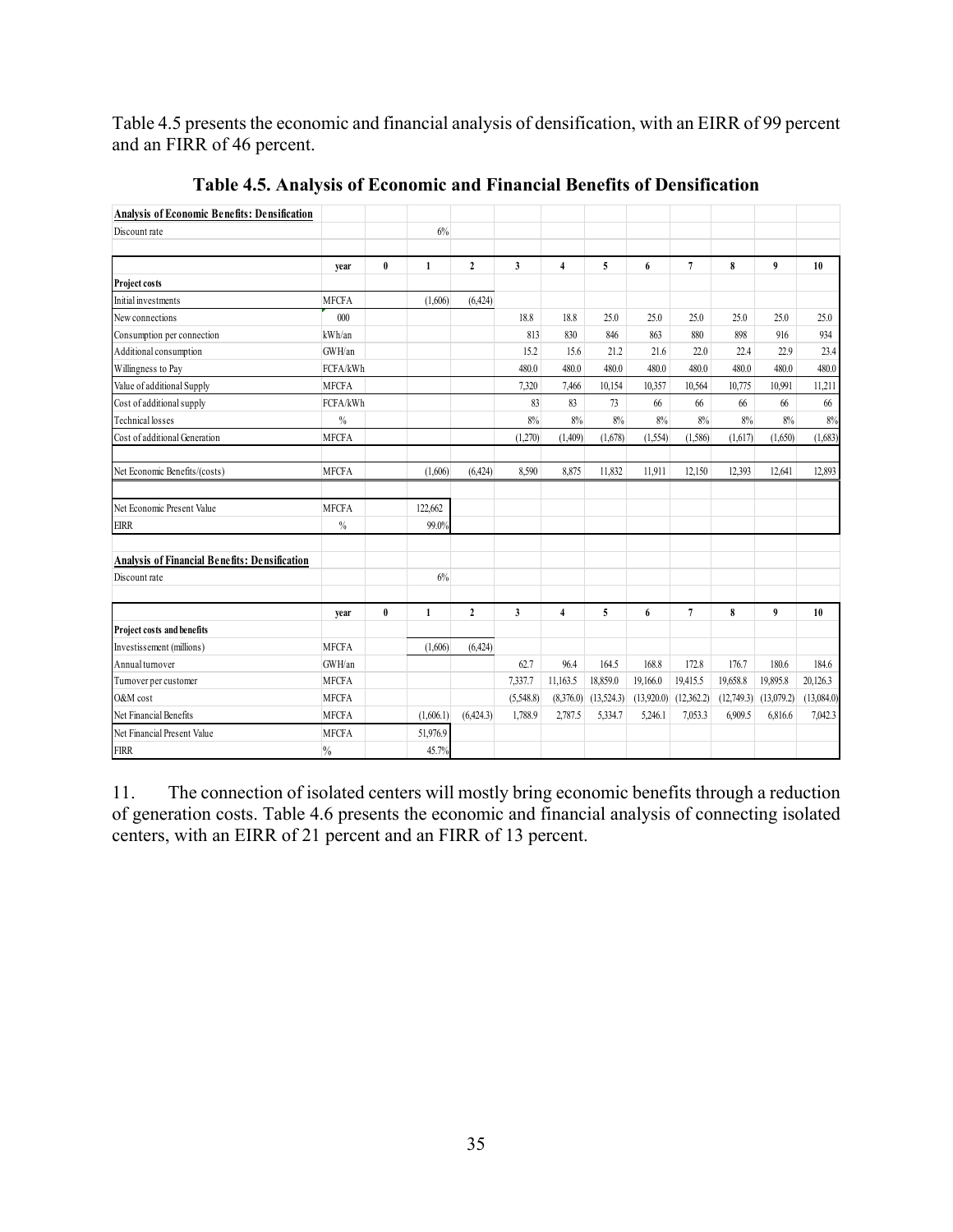| Connection of isolated centers: Sarava, Bandafassi, Salemata, Fongolemi |               |              |                |                |                |                |                |       |                 |       |                  |       |
|-------------------------------------------------------------------------|---------------|--------------|----------------|----------------|----------------|----------------|----------------|-------|-----------------|-------|------------------|-------|
|                                                                         | vear          | $\mathbf{0}$ | 1              | 2 <sup>1</sup> | 3 <sup>1</sup> | $\overline{4}$ | 5 <sup>1</sup> | 6     | $\overline{7}$  | 8     | 9                | 10    |
| Annual demand (GWH)                                                     |               |              | 18.9           | 20.8           | 22.8           | 25.0           | 27.4           | 30.1  | 32.9            | 35.9  | 39.0             | 42.4  |
| <b>Project costs</b>                                                    |               |              |                |                |                |                |                |       |                 |       |                  |       |
| Initial investments                                                     | <b>MFCFA</b>  |              | 5,080          |                |                |                |                |       |                 |       |                  |       |
| Cost of generation from grid (incl incremental losses) MFCFA            |               |              |                | 749            | 778            | 739            | 846            | 721   | 721             | 721   | 721              | 721   |
| Additional O&M                                                          | <b>MFCFA</b>  |              |                | 15             | 15             | 15             | 15             | 15    | 15              | 15    | 15               | 15    |
| <b>Total Costs</b>                                                      | <b>MFCFA</b>  |              | 5,080          | 764            | 793            | 754            | 861            | 736   | 736             | 736   | 736              | 736   |
| Avoided costs through project                                           |               |              |                |                |                |                |                |       |                 |       |                  |       |
| Diesel Oil consumption avoided                                          | Tons          |              |                | 1.182          | 1.164          | 1.181          | 1.175          | 1,299 | 1.299           | 1.299 | 1,299            | 1.299 |
| Diesel Oil consumption avoided                                          | <b>MFCFA</b>  |              |                | 727            | 716            | 726            | 722            | 798   | 798             | 798   | 798              | 685   |
| Other O&M avoided                                                       | <b>MFCFA</b>  |              |                | 85             | 87             | 90             | 91             | 101   | 101             | 101   | 101              | 101   |
| <b>Total Avoided Costs</b>                                              | <b>MFCFA</b>  |              | $\blacksquare$ | 1,994          | 1,967          | 1,997          | 1,988          | 2,198 | 2,198           | 2,198 | 2,198            | 2,084 |
| Net Economic Benefits/(costs)                                           | <b>MFCFA</b>  |              | (5,080)        | 1,230          | 1.174          | 1.243          | 1.127          | 1,462 | 1.462           | 1,462 | 1.462            | 1,348 |
|                                                                         |               |              |                |                |                |                |                |       |                 |       |                  |       |
| Discount rate                                                           | $\frac{0}{0}$ |              | 6%             |                |                |                |                |       |                 |       |                  |       |
| Net Economic Present Value                                              | <b>MFCFA</b>  |              | 3,652          |                |                |                |                |       |                 |       |                  |       |
| <b>EIRR</b>                                                             | $\%$          |              | 21%            |                |                |                |                |       |                 |       |                  |       |
| Connection of isolated centers: Saraya, Bandafassi, Salemata, Fongolemi |               |              |                |                |                |                |                |       |                 |       |                  |       |
|                                                                         | year          | $\bf{0}$     | $\mathbf{1}$   | 2 <sup>1</sup> | 3 <sup>1</sup> | $\overline{4}$ | 5 <sup>1</sup> | 6     | $7\phantom{.0}$ | 8     | $\boldsymbol{9}$ | 10    |
| Annual demand (GWH)                                                     |               |              | 18.9           | 20.8           | 22.8           | 25.0           | 27.4           | 30.1  | 32.9            | 35.9  | 39.0             | 42.4  |
| Project costs                                                           |               |              |                |                |                |                |                |       |                 |       |                  |       |
| Initial investments                                                     | <b>MFCFA</b>  |              | 4,200          |                |                |                |                |       |                 |       |                  |       |
| Cost of generation from grid                                            | <b>MFCFA</b>  |              |                | 749            | 778            | 739            | 846            | 721   | 721             | 721   | 721              | 721   |
| Additional O&M                                                          | <b>MFCFA</b>  |              |                | 15             | 15             | 15             | 15             | 15    | 15              | 15    | 15               | 15    |
| <b>Total Costs</b>                                                      | <b>MFCFA</b>  |              | 4,200          | 764            | 793            | 754            | 861            | 736   | 736             | 736   | 736              | 736   |
| Increased revenues                                                      | <b>MFCFA</b>  |              |                | 1.840          | 1,543          | 1,543          | 1,543          | 1,543 | 1.543           | 1,543 | 1,543            | 1.543 |
| Net Financial Benefits/(costs)                                          | <b>MFCFA</b>  |              | (4,200)        | 1.076          | 750            | 789            | 682            | 807   | 807             | 807   | 807              | 807   |
| Discount rate                                                           | $\frac{0}{0}$ |              | 6%             |                |                |                |                |       |                 |       |                  |       |
| Net Financial Present Value                                             | <b>MFCFA</b>  |              | 1,300          |                |                |                |                |       |                 |       |                  |       |
| <b>FIRR</b>                                                             | $\frac{0}{0}$ |              | 13%            |                |                |                |                |       |                 |       |                  |       |

# **Table 4.6. Analysis of Economic and Financial Benefits of Connecting Isolated Centers**

*Component 2: Improve SENELEC's Commercial Performance* 

12. Investments under this component are focused on prepaid meters. The other activities, such as communication, marketing, and installations for poor customers, are supporting activities to guarantee the success of the introduction of prepaid meters in the market for a targeted type of customers.

13. The main economic benefit is the reduction of commercial losses. The GoSN is the main beneficiary in so far as this assumes that the additional revenue to SENELEC results in a reduction of the subsidy received from the GoSN. If the subsidy was held constant, this would allow a reduction in tariff, which would accrue to paying consumers.

14. Table 4.7 shows cost-benefits analysis of the prepayment meters. The component is clearly economically viable with a positive NPV of US\$61 million and an EIRR of 44 percent. In addition, the financial NPV is positive (around US\$60 million) with an FIRR around 30 percent.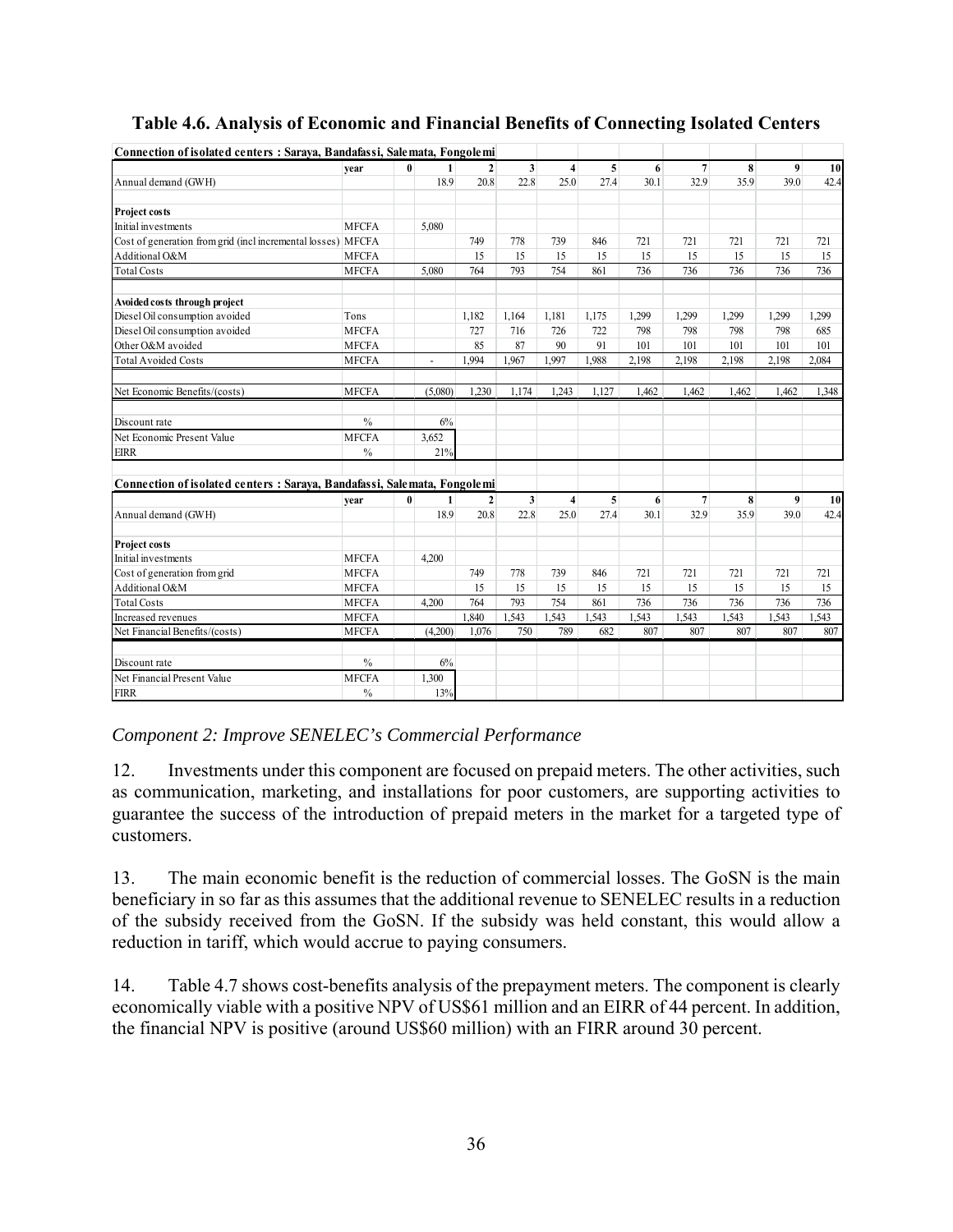| Assumptions             |                            |         |
|-------------------------|----------------------------|---------|
| Discount rate           | Percent                    | 6       |
| <b>Exchange Rate</b>    | CFAF/1US\$ on 04/08/2016   | 600     |
|                         |                            |         |
| Number of meters        |                            | 260,000 |
| Cost of a kW installed  | S                          | 1,500   |
| Capital Recovery Factor | Percent                    | 8.72    |
| O&M                     | Percent of investment cost | 1.50    |
| Annual charge           | US\$ per kW/per year       | 153     |
| Equipment life          | years                      | 20      |
| Load factor             | Percent                    | 50      |
| Capital cost            | US\$/kWh                   | 0.035   |
|                         |                            |         |
| <b>Results</b>          |                            |         |
| Economic NPV            | US\$ million               | 61      |
| <b>EIRR</b>             | Percent                    | 44      |
|                         |                            |         |
| Financial NPV           | US\$ million               | 60      |
| <b>FIRR</b>             | Percent                    | 30      |
|                         |                            |         |

## **Table 4.7. Prepayment Meters**

## **Financial Analysis of SENELEC**

**Assumptions** 

## *Historical Performance*

15. Since 2009, rather than implementing tariff increases, the GoSN has made a political decision to provide compensation to SENELEC based on the difference between revenue requirements reviewed by the regulator and actual tariffs. Despite compensation, SENELEC's repeated losses, low revenues, and cash constraints have seriously affected its financial situation, especially in 2009 and 2010, with a high debt level of both equity and repayment capacity. SENELEC's difficult cash flow position particularly affected its ability to make ordinary expenses (for example, to purchase fuel). At the end of 2011, the level of unserved demand reached a record of 250 GWh, of which half is due to lack of fuel. As a result, the country registered 270 days of load shedding. This led to growing customer dissatisfaction and lower levels of bill collection, creating the energy crisis of 2011. Without the GoSN compensation, SENELEC would have faced even additional cash constraints.

16. Since 2012, following the GoSN commitment to redress the sector and the creation of the FSE, SENELEC operational situation has improved. SENELEC was still however affected by a liquidity deficit. Repayment capacity improved in 2013 to some extent due to the financial restructuring and reduction of the cost per kWh. However, this improvement was not sufficient to enable the company to meet its short-term commitments. The sluggish performance was reflected in the turnover of the company, which has changed only by 3.82 percent between 2012 and 2013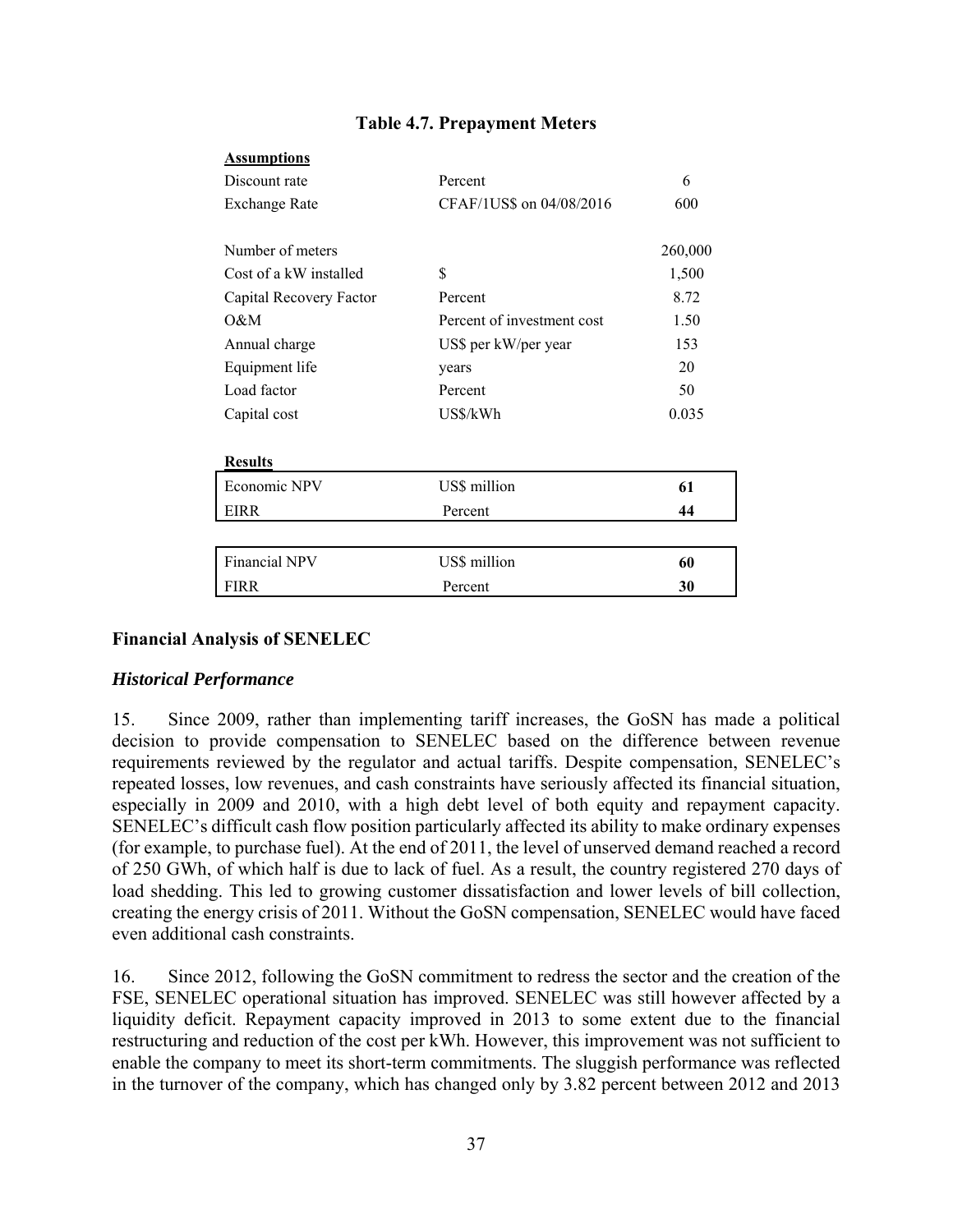despite the increase in demand of 4.5 percent, mainly due to an increase of 28 percent of undistributed energy, which increased from 32,000 MWh to 40,967 MWh, and lower sales levels.

17. Electricity generation in Senegal has then improved since 2013, aided by lower international oil prices and investments that expanded HFO power plants and rehabilitated power generation. Generation upgrades have resulted in lower production costs, with the amount of emergency rental power in the interconnected system decreasing from 150 MW to 100 MW. Shifting from expensive diesel to cheaper HFO allowed for further savings. SENELEC's tariff compensation from the GoSN has been reduced from about CFAF 120 billion in 2012 to about CFAF 88 billion in 2013 and about CFAF 78 billion in 2014. Following years of heavy financial losses, SENELEC reported a marginal profit for 2013 and 2014 after including subsidies.

18. Table 4.8 shows the evolution of SENELEC's financial situation from 2006 to 2014 with the generation and number of clients.

| <b>Income Statements</b>            |           | <b>Actual (certified)</b> |            |           |            |            |                                                                                                             |           |            |  |  |  |
|-------------------------------------|-----------|---------------------------|------------|-----------|------------|------------|-------------------------------------------------------------------------------------------------------------|-----------|------------|--|--|--|
| (CFAF, millions)                    | 2006      | 2007                      | 2008       | 2009      | 2010       | 2011       | 2012                                                                                                        | 2013      | 2014       |  |  |  |
| Revenues                            | 157,183   | 180,526                   | 209,744    | 221,459   | 243,465    | 250,362    | 282,708                                                                                                     | 291,744   | 314,233    |  |  |  |
| Revenues variation                  |           | 15%                       | 16%        | 6%        | $10\%$     | 3%         | 13%                                                                                                         | 3%        | 8%         |  |  |  |
| $(-)$ Fuel and energy costs         | (93,064)  | (123,691)                 | (188, 831) | 144,332)  | (223, 196) | (250, 444) | (289, 187)                                                                                                  | (263,009) | (271, 584) |  |  |  |
| Gross margin                        | 64,119    | 56,835                    | 20,913     | 77,127    | 20,269     | (82)       | (6, 480)                                                                                                    | 28,736    | 42,649     |  |  |  |
| Gross margin/turnover               | 41%       | 31%                       | 10%        | 35%       | 8%         | $0\%$      | $-2\%$                                                                                                      | 10%       | 14%        |  |  |  |
| Others operating<br>$(-)$           | (83,386)  | (57, 853)                 | (44, 704)  | (56, 469) | (43, 869)  | (40,909)   | (64,006)                                                                                                    | (74, 152) | (70, 132)  |  |  |  |
| Staff expenses<br>$(-)$             | (20,912)  | (22, 116)                 | (22, 779)  | (26, 534) | (28,032)   | (28, 388)  | (28,660)                                                                                                    | (29,313)  | (29, 172)  |  |  |  |
| <b>EBITDA*</b>                      | (40, 179) | (23, 134)                 | (46, 570)  | (5,876)   | (51, 632)  | (69, 378)  | (99, 145)                                                                                                   | (74, 729) | (56, 655)  |  |  |  |
| EBITDA/turnover                     | $-26\%$   | $-13%$                    | $-22%$     | $-3%$     | $-21%$     | $-28%$     | $-35%$                                                                                                      | $-26%$    | $-18%$     |  |  |  |
| $(-)$ Depreciation and amortization | (16,609)  | (18, 240)                 | (15,397)   | (21, 013) | (28, 837)  | (30, 242)  | (24, 428)                                                                                                   | (23,313)  | (21, 156)  |  |  |  |
| (-) Financial charges/revenues      | (10,220)  | (2,311)                   | (4,974)    | (6,739)   | (2,919)    | (9,251)    | (8, 827)                                                                                                    | (7,151)   | (5,882)    |  |  |  |
| $(-)$ Taxes                         | (1)       | (1)                       | (1)        | (1)       | (1)        | (1)        | (1)                                                                                                         | (1)       | (1)        |  |  |  |
| Net income before tariff subsidies  | (67,009)  | (43, 686)                 | (66, 942)  | (33,629)  | (83,389)   | (108, 872) | (132, 401)                                                                                                  | (88, 888) | (74, 430)  |  |  |  |
| $(+)$ Tariff subsidies              | 32,881    | 37,339                    | 60,000     | 39,535    | 28,070     | 103,371    | 123,328                                                                                                     | 88,666    | 77,601     |  |  |  |
| Net income                          | (34, 128) | (6,347)                   | (6,942)    | 5,906     | (55,319)   | (5,502)    | (9,073)                                                                                                     | (222)     | 2,171      |  |  |  |
| Generation (MWh)                    |           |                           |            |           |            |            | 2, 192, 463 2, 305, 672 2, 400, 533 2, 489, 662 2, 618, 703 2, 560, 125 2, 917, 194 3, 037, 911 3, 233, 331 |           |            |  |  |  |
| Variation                           |           | 5.2%                      | 4.1%       | 3.7%      | 5.2%       | $-2.2\%$   | 13.9%                                                                                                       | 4.1%      | $6.4\%$    |  |  |  |
| Number of clients                   | 651,920   | 711,578                   | 766,353    | 827,266   | 880,082    | 899,451    | 944,801                                                                                                     | 988,605   | 1,046,807  |  |  |  |
| Variation                           |           | 9.2%                      | 7.7%       | 7.9%      | 6.4%       | 2.2%       | 5.0%                                                                                                        | $4.6\%$   | 5.9%       |  |  |  |

**Table 4.8. Summary of SENELEC Situation 2006–2014** 

*\*EBITDA: Earnings before interest, tax, depreciation, and amortization*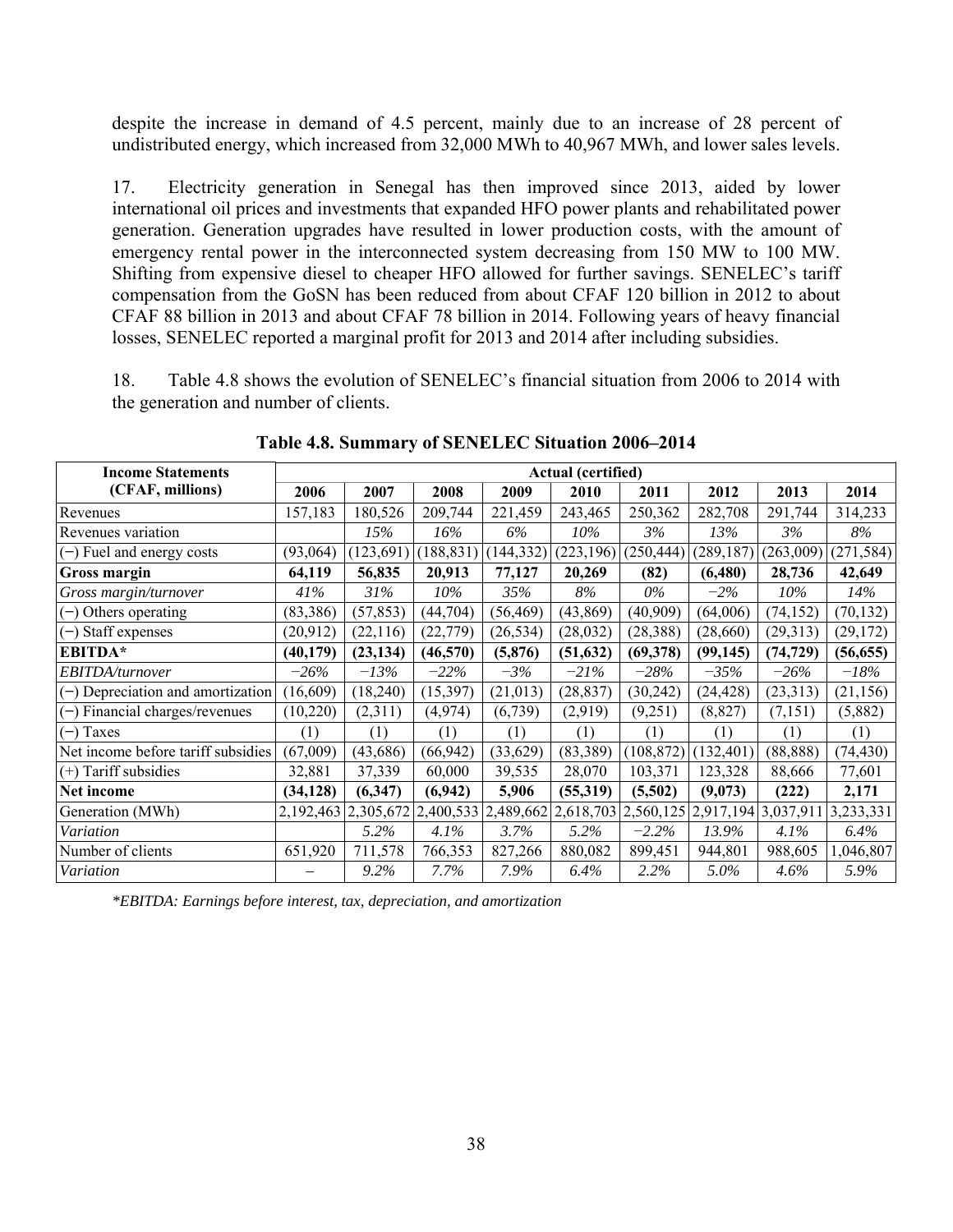#### *Financial Projections*



#### **Figure 4.1. Margins per Sale from 2015 to 2020**

Source: World Bank analysis

19. The GoSN has already laid out targets for diversification of supply. In turn, SENELEC prepared financial projections to assess the impact taking into account power imports from Mauritania, the commissioning of Sendou 1 (expected to come online by end of 2017, financed with assistance from the African Development Bank), the commissioning of extra generation at Cap de Biche by Contour Global, the commissioning of Tobene IPP (both online since mid-2016), and increased regional hydropower expected from 2019. In this context, the financial position of SENELEC improves significantly. The return to profitability is expected to occur in 2016 (see Figure 4.1).





20. SENELEC's activities will generate margins covering the needs of short-term financing (after tariff compensation – see Table 4.3 below). The situation will improve significantly with the commissioning of these units and the regional interconnection in the context of a low crude oil price. SENELEC is expected to surpass its target EBIDTA / debt service ratio of 1.4 in 2019. The commissioning of a new plant as well as construction of the OMVG interconnection line will

Source: World Bank analysis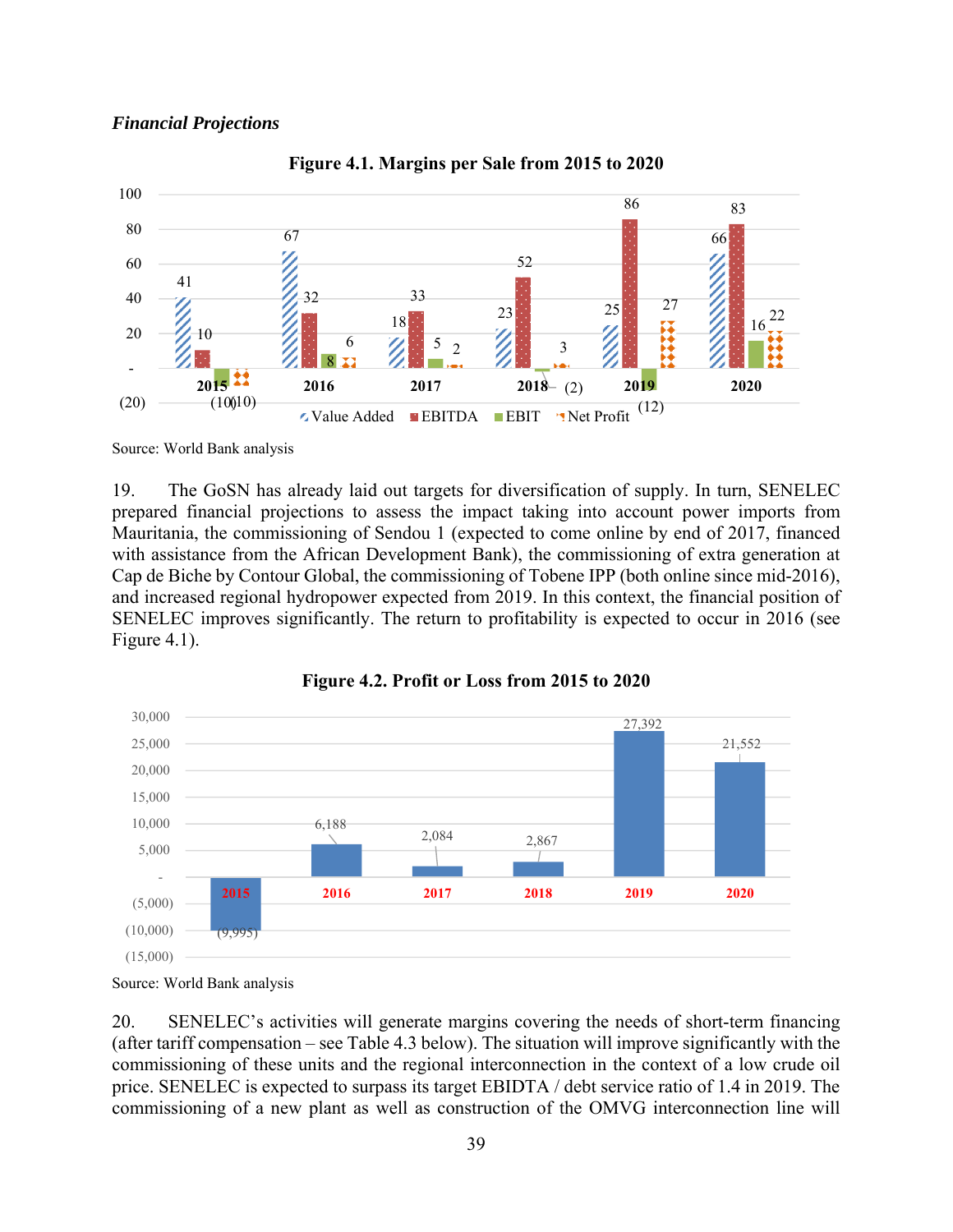enable SENELEC to access reliable and low-cost generation capacity, reducing the diesel rental plant contracted with Aggreko and APR Energy. In addition, SENELEC's finances will continue to be monitored on a quarterly basis with the possibility of subsidies through the FSE as needed.

| <b>Ratios</b>              | 2015   | 2016  | 2017   | 2018  | 2019  | 2020  |
|----------------------------|--------|-------|--------|-------|-------|-------|
| <b>EBIDTA/debt service</b> | 0.18x  | 0.54x | 0.56x  | 0.90x | 47x   | .42x  |
| Reimbursement capacity     | 34.60x | 7.44x | .5.46x | 7.81x | 3.97x | 3.84x |

**Table 4.9. Financial Ratios for 2015–2020 (excluding Subsidies)** 

21. However, in the short term, the sector remains extremely sensitive to external oil price shocks, potential delays with private sector generation projects, and any unforeseen disruptions caused by equipment failure. Since electricity supply in Senegal is currently fueled overwhelmingly by oil-based products, GoSN is also focusing on diversification of fuel sources over the medium-term. With the Bank support, the GoSN will likely incorporate recent gas discoveries through gas to power, as well as various solar projects, including those supported through the World Bank Group's Scaling Solar Program, currently under preparation.

22. The tariff formula is reviewed quarterly to reflect the reality of the energy sector and the technology mix. Taking oil price forecasts and expected generation capacity growth into account, the tariff formula suggests SENELECs tariffs could be reduced in 2019 and 2020. Table 4.3 shows the tariff subsidy level from 2012 to 2020.





23. Given the sensitivity of the sector to external oil price shocks,, a sensitivity analysis of an increased oil price (around 25 percent) was done, and the results are presented below. Table 4.10 shows results in the base case, while Table 4.11 shows the results from the sensitivity analysis on oil prices to assess the impact on the financial viability of SENELEC. In comparison with the base scenario, a 25 percent increase in oil prices would mean that SENELEC would continue to have benefits but with a reduction of profits, which could cause a cash problem.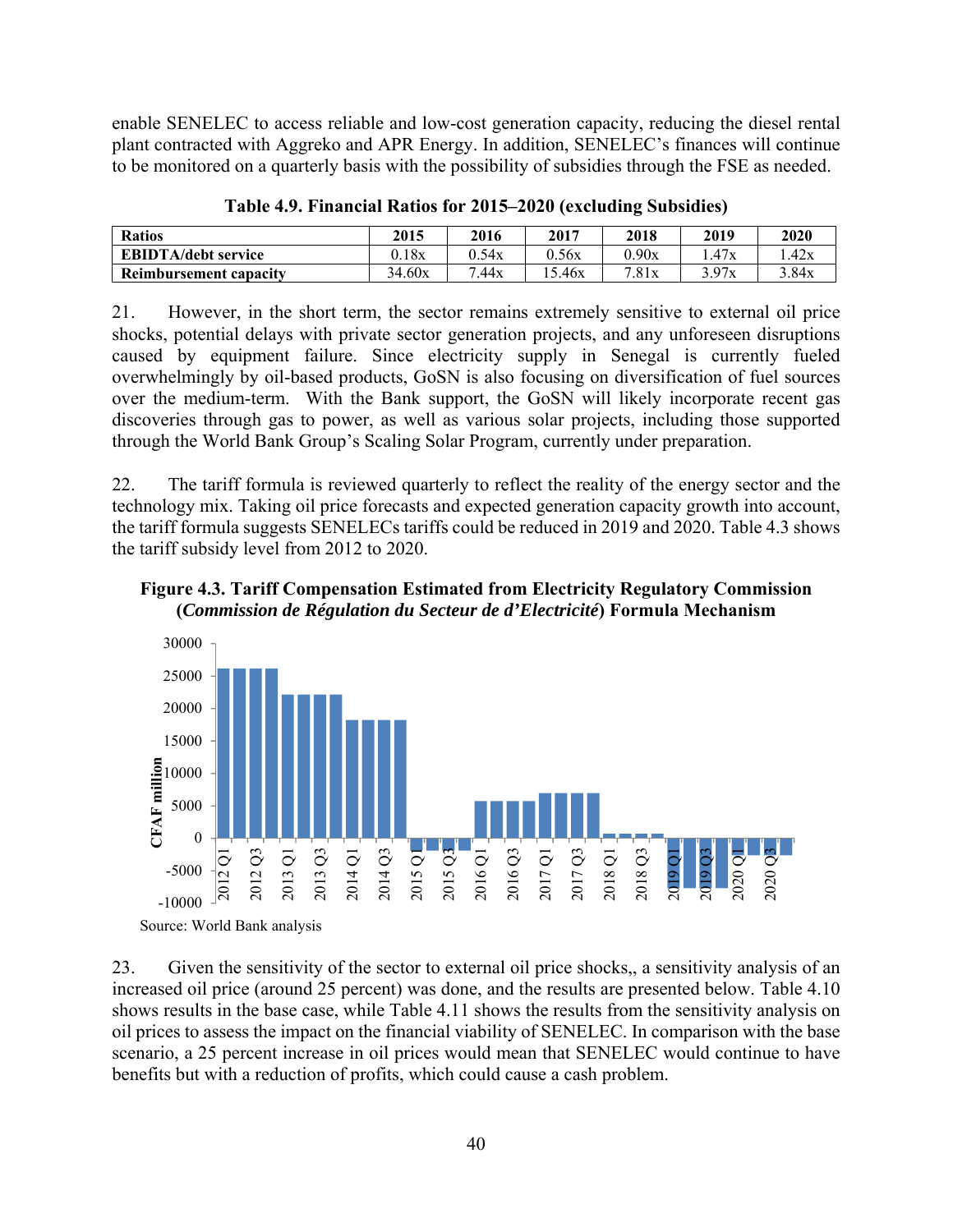| Year ending December 31 (CFAF,     | 2015      | 2016     | 2017     | 2018     | 2019     | 2020             |
|------------------------------------|-----------|----------|----------|----------|----------|------------------|
| millions)                          |           |          |          |          |          |                  |
| Gross margin                       | 79,757    | 113,637  | 170,278  | 211,254  | 253,337  | 341,654          |
| Value added                        | 40,817    | 67,446   | 65,984   | 86,427   | 119,799  | 118,053          |
| Earnings before interest and taxes | 10,385    | 31,708   | 32,916   | 52,368   | 85,739   | 82,971           |
| <b>EBITDA</b>                      | $-10,334$ | 8,393    | 15,910   | 23,554   | 54,245   | 49,434           |
| Other activity                     | $-15,994$ | 189      | $-3,915$ | $-3,132$ | 21,393   | 15,553           |
| Net profit (loss)                  | $-9,995$  | 6,188    | 2,084    | 2,867    | 27,392   | 21,552           |
| <b>Sales</b>                       | 330,068   | 349,595  | 380,056  | 411,845  | 479,594  | 537,178          |
|                                    |           |          |          |          |          |                  |
| <b>Assets</b>                      |           |          |          |          |          |                  |
| Long-term assets                   | 401,251   | 442,139  | 491,395  | 512,201  | 540,703  | 527,867          |
| Receivables                        | 147,510   | 90,712   | 95,384   | 106,024  | 121,258  | 137,122          |
| Other receivables                  | 130,540   | 80,276   | 84,411   | 47,237   | 52,160   | 45,613           |
| Short-term cash                    | $\theta$  | $\theta$ | $\theta$ | 46,586   | 29,676   | 13,932           |
| <b>Total</b>                       | 682,633   | 616,268  | 673,790  | 714,527  | 746,398  | 727,116          |
|                                    |           |          |          |          |          |                  |
| <b>Liabilities</b>                 |           |          |          |          |          |                  |
| Equity                             | 279,802   | 302,770  | 295,800  | 289,614  | 307,953  | 321,087          |
| Long-term debt                     | 163,556   | 174,764  | 202,302  | 200,436  | 209,937  | 188,680          |
| Equity and debt                    | 443,358   | 477,534  | 498,102  | 490,050  | 517,889  | 509,767          |
| Short-term debt                    | 189,429   | 107,568  | 100,043  | 224,478  | 228,508  | 217,349          |
| Short-term cash                    | 49,847    | 31,166   | 75,644   | $\theta$ | $\theta$ | $\boldsymbol{0}$ |
| <b>Total</b>                       | 682,633   | 616,268  | 673,790  | 714,527  | 746,398  | 727,116          |

**Table 4.10. SENELEC Financial Projections Base Case Scenario**